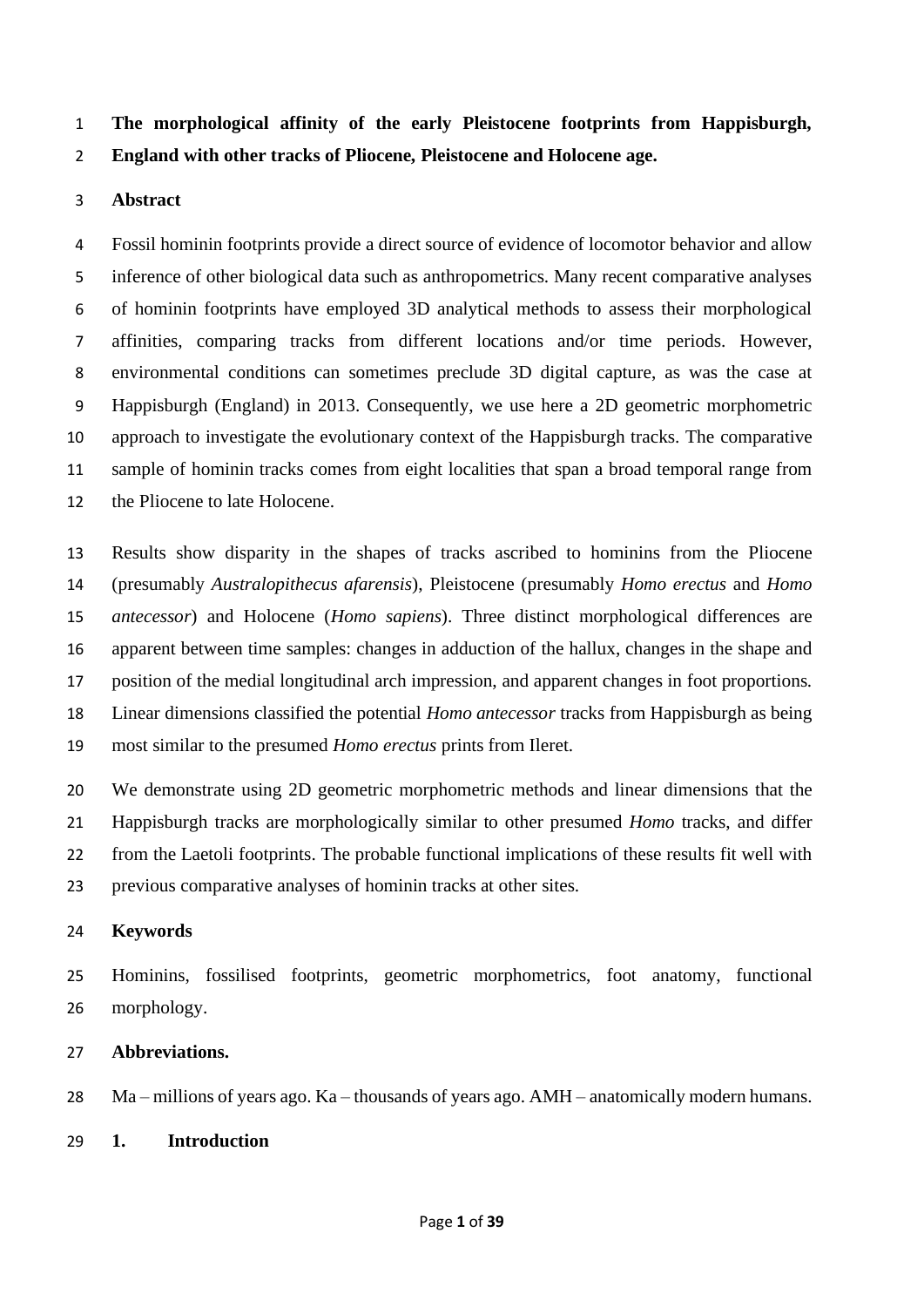Fossil hominin tracks are known from the Pliocene, Pleistocene and Holocene (Bennett and Morse, 2014) and more contentiously from the Miocene (Gierlinski et al., 2017; Crompton, 2017; Meldrum and Sarmiento, 2018), and can provide evidence of locomotor behavior, and offer inference of other biological data including anthropometrics (Webb, 2007; Webb et al., 2007; Tuttle, 2008; Vaughan et al., 2008; Bennett et al., 2009; D'Août et al., 2010; Crompton et al., 2012; Morse et al., 2013; Bennett and Morse, 2014; Masao et al., 2016; Hatala et al., 2016a; Hatala et al., 2016c; Bennett et al., 2016a; Raichlen and Gordon, 2017). The development of 3D modelling for fossil tracks has been pivotal in pioneering a revolution in the study of such tracks (Remondino et al., 2010; Falkingham, 2012; Bennett et al., 2016b; Falkingham et al., 2018), permitting reconstructions of behavior, kinematics and body size metrics from the shapes and dimensions of fossil hominin tracks (e.g., Hatala et al., 2016b; Raichlen and Gordon, 2017). Digitization has advanced scientific research while simultaneously enhancing the flexibility of analyses and availability of data to numerous research teams (Belvedere et al., 2011; Falkingham, 2012; Falkingham et al., 2018). The advantages of digital data are particularly pertinent for fossil track sites where excavation can be damaging and where tracks are susceptible to erosional processes (Bates et al., 2008; Wiseman and De Groote, 2018; Zimmer et al., 2018). However, the digital 3D capture of tracks can be challenging in certain environmental conditions, especially where tracks are exposed for only a brief period (Wiseman and De Groote, 2018).

 This was the case at Happisburgh, England (Fig.1) where high quality 3D data could not unfortunately be captured before the fossil tracks were destroyed by marine erosion in May 2013 just two weeks after exposure/discovery (Ashton et al., 2014). Marine erosion at Happisburgh exposed a sediment bed dated to 950-850 Ka that contained 152 small (c.50 mm- 320 mm) hollows, 49 of which were identified as potentially hominin tracks tentatively ascribed to *Homo antecessor*. Of these, only 12 were included in the original analyses due to the severe erosion of many of the prints (Ashton et al., 2014). No tracks could be associated as belonging to a common trackway; rather, the sediment bed is a mixture of singular prints.

 The prints were recorded using a handheld DSLR camera with the intention of creating photogrammetric models, yet 3D reconstructions were later deemed to be of a low resolution. The likely cause was the wetness of the fossil bed. The prints were rapidly infilled with water due to poor weather conditions during data capture. Water is a reflective material which impedes photogrammetric reconstruction. This resulted in sparsely reconstructed 3D models (i.e., the track outlines were well-defined, but the internal features of all prints were not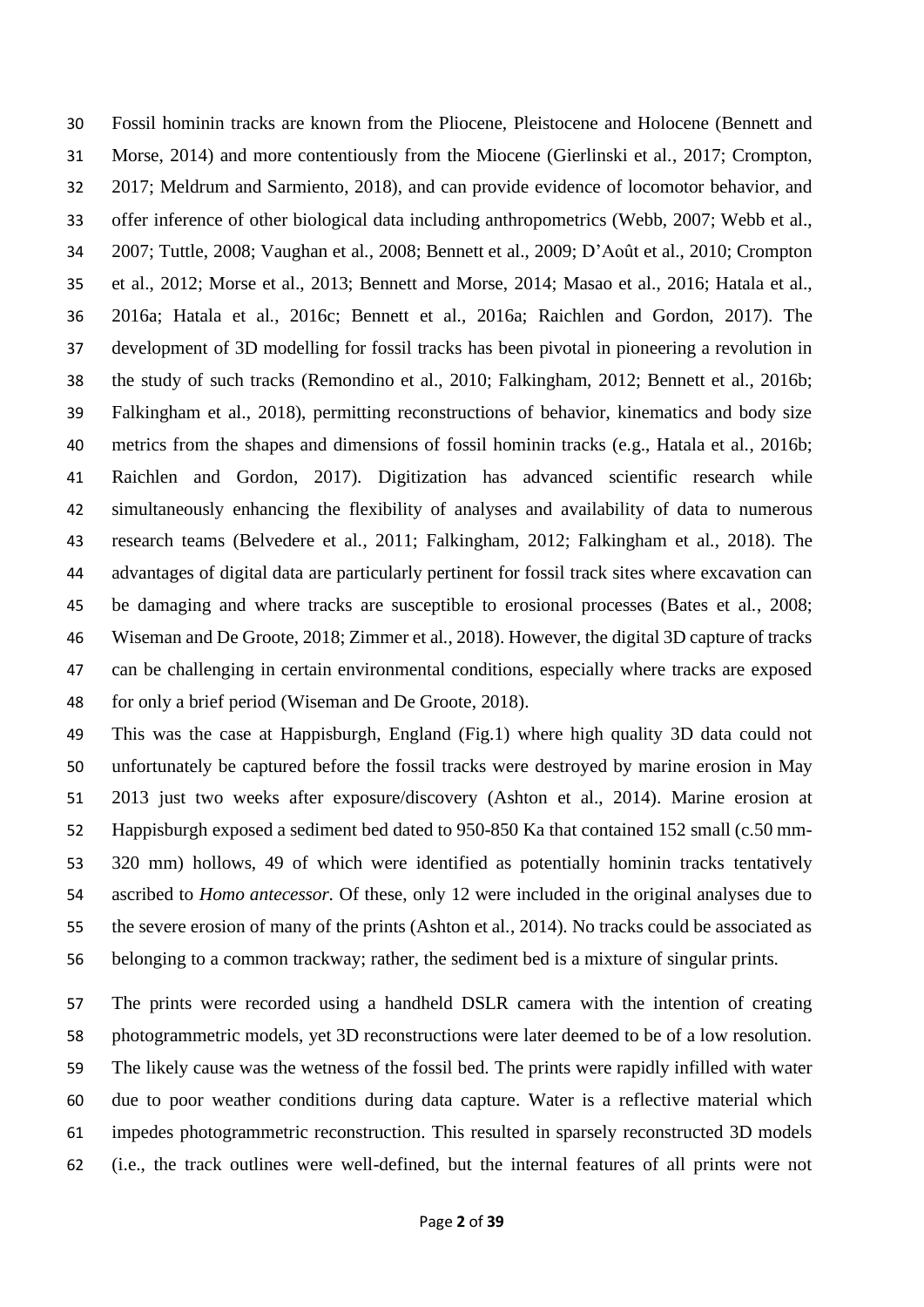captured). Poor weather conditions combined with marine erosion caused the bed to be destroyed in just two weeks. Consequently, high quality 3D data was not captured prior to the loss of the prints (Ashton et al., 2014). This has led to the necessary exclusion of these tracks from many of the recent studies that have applied 3D analyses (e.g., Hatala et al., 2016b; Bennett et al., 2016a).

 It is no longer possible to re-capture the Happisburgh prints in 3D, meaning that we must now work with the available 2D data. The loss of the third dimension in the Happisburgh tracks is problematic because it potentially limits the information that can be gained from such an important set of fossils. Tracks are representative of the dynamic motion of the foot and the way that the foot has interacted with the underlying substrate – concepts which are preserved three-dimensionally (e.g., Falkingham and Gatesy, 2017). With the loss of the third dimension it has been necessary to identify another methodology to quantitatively and/or qualitatively analyse these important fossils solely from 2D images.

 It has been over 170 years since the first publication that used 2D methods to comparatively assess different sets of tracks belonging to different species (Hitchcock 1858), and the use of 2D approaches still continues today (e.g., Costa-Perez et al., 2019; Duveau et al., 2019). Simple 2D linear measurements – while informative – have also been combined in recent years with applications of 2D geometric morphometrics (e.g., Bennett et al., 2009). This shape analysis approach uses a landmark-based identification of homologous anatomically/geographically- defined points to statistically compare the outline shapes of tracks found at different sites. This use of geometric morphometrics has been reliably used in ichnotaxonomic classifications where intra-species variation is minimal (i.e., where little size differences exist between sexes). However, this method is less reliable if stark differences in speed and substrate are present (Costa-Perez et al., 2019). If a selection of tracks belonging to different species are collected and speed estimates and substrate are found to be comparable, a 2D geometric morphometric approach can be reliably implemented (Costa-Perez, 2019). However, the effect of substrate on print morphology must be carefully considered. Differences in substrate typologies can cause similar anatomical and kinematic patterns to generate different print shapes (Bates et al., 2013b; Morse et al., 2013). In general, these differences manifest in the three-dimensional topologies of footprints, which leads to the question: if we remove depth from comparative assessments, can we partially circumvent the "substrate-effect" issue? If so, this would permit the first comparative assessment of the Happisburgh tracks with other tracks belonging to Pliocene, Pleistocene and Holocene hominins.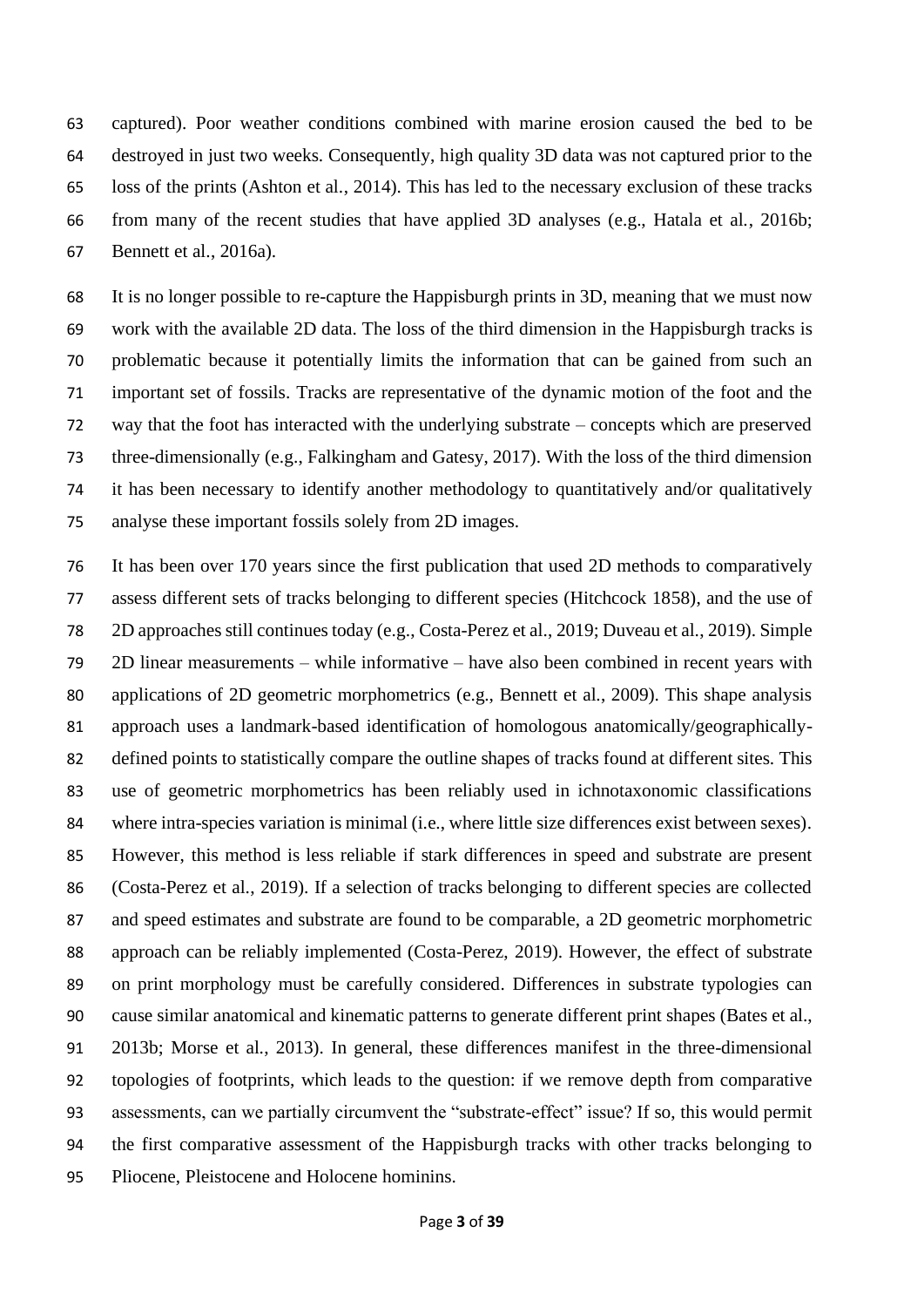One final set of considerations concerns the quality of the 2D data from Happisburgh. The tracks have no discernible internal features, except for print-8 (Ashton et al., 2014) (Fig.1a). Our approach must then focus solely on quantifying external features, specifically the footprint outlines. While defining the outline of a track can be somewhat subjective (Falkingham, 2016; Falkingham and Gatesy, 2017), a standard protocol for landmark identification can minimize the effect of subjectivity. By developing such a protocol, 2D methods can be used for the quantitative comparative assessment of track morphology.

 Here we evaluate the Happisburgh tracks in a broader comparative context with other hominin tracks produced at similar speeds (but slightly different substrates) by applying a 2D geometric morphometric approach based on track photographs. This builds on the work of Berge et al. (2006), Bennett et al. (2009) and, more recently, Duveau et al. (2019), who also used 2D geometric morphometric approaches in comparative analyses of hominin footprints. This approach has previously been demonstrated to reflect differences in movement patterns and biometrics (e.g., body size) between species (e.g., Costa-Perez, 2019). Most importantly, this approach can assess the affinities of the Happisburgh tracks to other assemblages of footprints ascribed to the genus *Homo.* While this approach may not identify great disparity between taxa in the same way that we might find significant morphological disparity between the foot bones of the respective track makers from different sites, 2D geometric morphometric analyses of track shapes will enable between-site comparisons that are functionally and evolutionarily meaningful. For example, we would expect the Happisburgh prints to have a relatively adducted hallux in comparison to geologically older prints (i.e., the Laetoli, Tanzania prints), because an adducted hallux in the foot is one of the defining characteristics of efficient bipedality in *Homo* (e.g., Harcourt Smith et al., 2004).

 In the present study, we aim to: 1) compare the 2D morphologies of the Happisburgh tracks with Pliocene, Pleistocene and Holocene tracks; and 2) evaluate the results of comparative analyses in functional and evolutionary contexts.

**2. Materials and methods**

## *2.1 Data acquisition*

 To compare the morphologies of the Happisburgh tracks with those of other hominin tracks, 125 2D data were collected from sites ranging from the Pliocene to the late Holocene (Table 1; Supplementary Online Material (SOM) S1). A number of footprints were excluded from this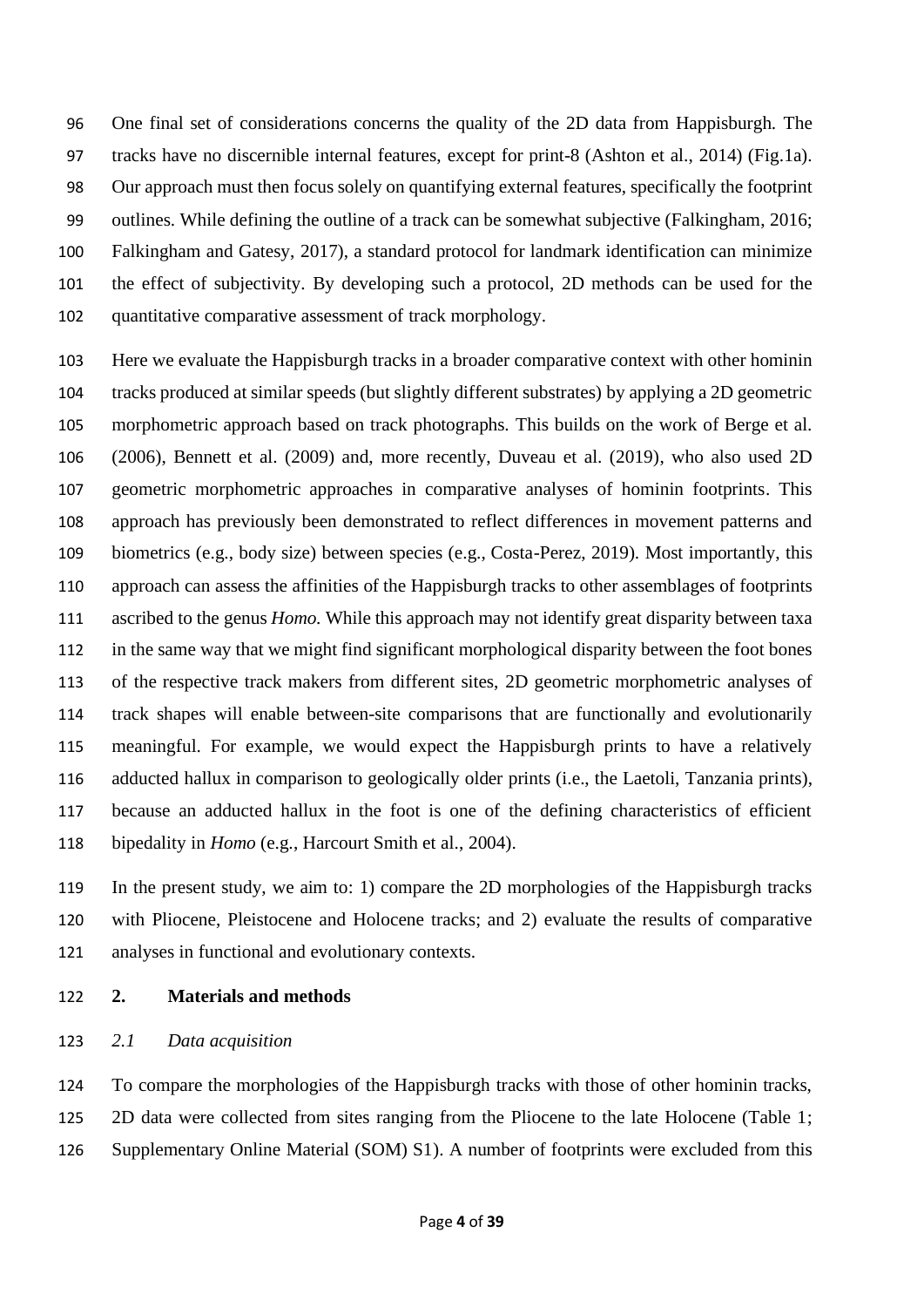dataset. Reasons for exclusion included: camera parallax issues during data capture, walking speed, poor outline definition, and/or substrate typology as discussed below.

 Orthogonal photographs were collected from published or archival records, or taken directly by the authors (Fig. 2). Images were inspected for viewing angle, to ensure that the print was centred in the image and that camera distance was sufficient to avoid parallax distortion (i.e., the full print with the displacement rim had to be visible in each photograph alongside a small – not measured – border of surrounding substrate. If the photograph did not meet these criteria, the photograph was excluded). This precaution may not be necessary since Mullin and Taylor (2002) have shown that slight distortions in images are not always a problem in most geometric morphometric analyses. Despite this, we took a conservative view and excluded images that were not orthogonal or potentially suffered from parallax. In the case of tracks for which 3D data are available, an orthogonal image was created of the track and exported as a 2D image in MeshLab (Gignoni et al., 2008). Belvedere et al (2016) have demonstrated that only 3% measurement disparity exists between dimensions extracted from 2D images and those from 3D models. It is a reasonable assumption that non-significant variability will exist when extracting 2D data from 3D models.

 Variation in speed of locomotion can induce changes to track shape that introduce confounding errors when comparing tracks belonging to different species (Costa-Perez et al., 2019). For tracks where speed estimates were possible, only those created at "walking speed" (classed as speeds below 1.5 m/s) were included in this study to minimise the effects of speed as a potential confounding factor. Qualitative categorization was based upon the gait classifications of Jordan and Newell (2008), whereby any speed above ~1.6m/s in humans is classed as a fast-paced walk and speeds above ~1.9m/s are classed as running. Speed was calculated using the method developed by Dingwall and colleagues (2013). Published stride and foot length values were used to calculate speeds for the Walvis Bay tracks (Morse et al., 2013). Stride and foot lengths were measured from the Formby Point footprints by AW in 2016/17. Speed was not calculated for the Happisburgh tracks as associating singular tracks into trackways was confounded by a mix of superimposed tracks in the sediment bed (Ashton et al., 2014). Published speed estimates were used for Laetoli Site G and Site S tracks (Masao et al., 2016) and for the Ileret sample (Dingwall et al., 2013). All tracks used in the current study are listed in SOM S1. Although it is acknowledged that based on the principal of dynamic similarity (Alexander and Jayes, 1983), step frequency will be higher in shorter hominins (e.g., *Australopithecus afarensis*) walking at similar speeds to taller hominins (e.g., *Homo sapiens*), the application of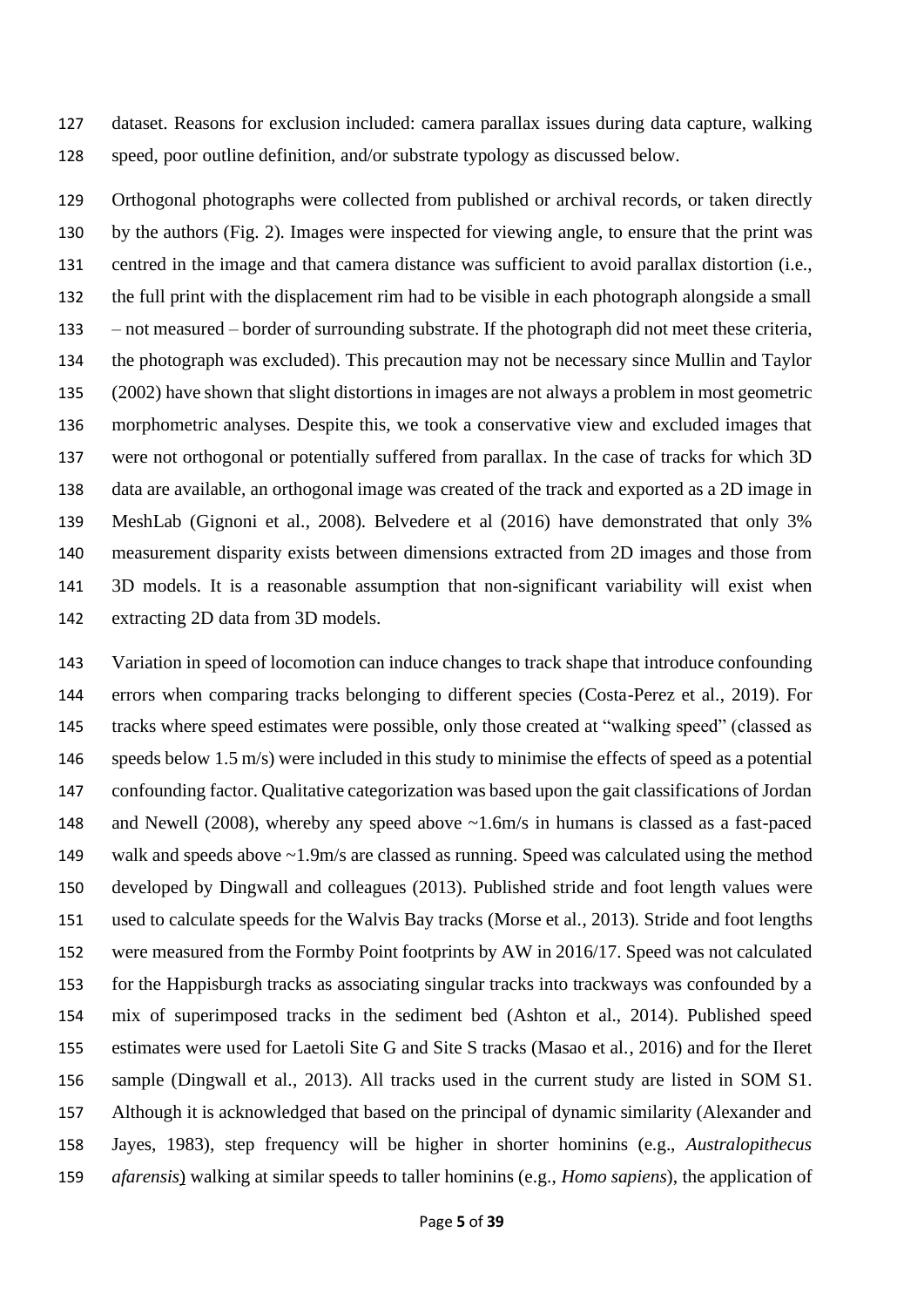the speed cut-off criterion for all fossil tracks is justifiable because tracks belonging to all shorter individuals from Laetoli and AMH sites (i.e., juvenile tracks) were travelling between 0.44-1.1m/s. We can expect that shorter individuals with a higher step frequency would transition to a running speed earlier than taller individuals, but such a low speed of 0.44-1.1m/s in shorter individuals does indeed represent walking behavior.

 Only tracks which had clearly defined outlines were collected for this study, following the convention set by Marchetti et al. (2019) who described such tracks as those where it is still possible to discern distal toepad impressions, medial foot impressions etc. Tracks lacking clear outlines were excluded. In most cases, this involved omitting particularly deep tracks. Track morphology has been demonstrated to be influenced by substrate typology, and wide variation in track depths typically signals the existence of such substrate effects (Bates et al., 2013b; Morse et al., 2013). Bates et al. (2013b) noted that substrate effects were noticeably larger for tracks >20 mm deep. This threshold was therefore applied in the current study. We believe that omitting deep tracks (>20 mm deep) will help to constrain intra-group substrate-based variability and amplify the power of cross-site comparisons. Published print depths were used as the cut-off criterion for inclusion (Raichlen et al., 2010; Hatala et al., 2016). Depth was measured directly for the Walvis Bay and Formby Point footprints by fitting a plane to 3D models in CloudCompare and measuring the absolute depth of each print. Only the G1 trackway from Laetoli Site G was used in our study. We excluded the G2/3 tracks as the overlay/trampling of these tracks would probably introduce noise error within the Laetoli sample. Finally, if homologous landmarks could not be identified on a given track (Section 2.3), that track was also excluded from comparative analyses.

 Across all sites a total sample of 274 footprints was identified that provided well-preserved track outlines from which measurements and defined homologous geometric landmarks could be identified. Only a small group of tracks were usable from the geologically oldest sites: Laetoli, Ileret and Happisburgh. Most of the sample (n=218) belongs to AMHs. For each footprint in the sample (except for the Laetoli prints), track-maker age was estimated using modern growth curves of the foot derived from the World Health Organisation (de Onis, 2006) as employed by Ashton et al. (2014) and by Altamura et al. (2018). Three classifications were created: an adult track was determined if footprint length exceeded 19 cm (following World Health Organisation protocol; see: de Onis, 2006), while prints shorter than this threshold were assigned to juveniles. Tracks which had an age prediction of 17-19 years old were assigned to sub-adult.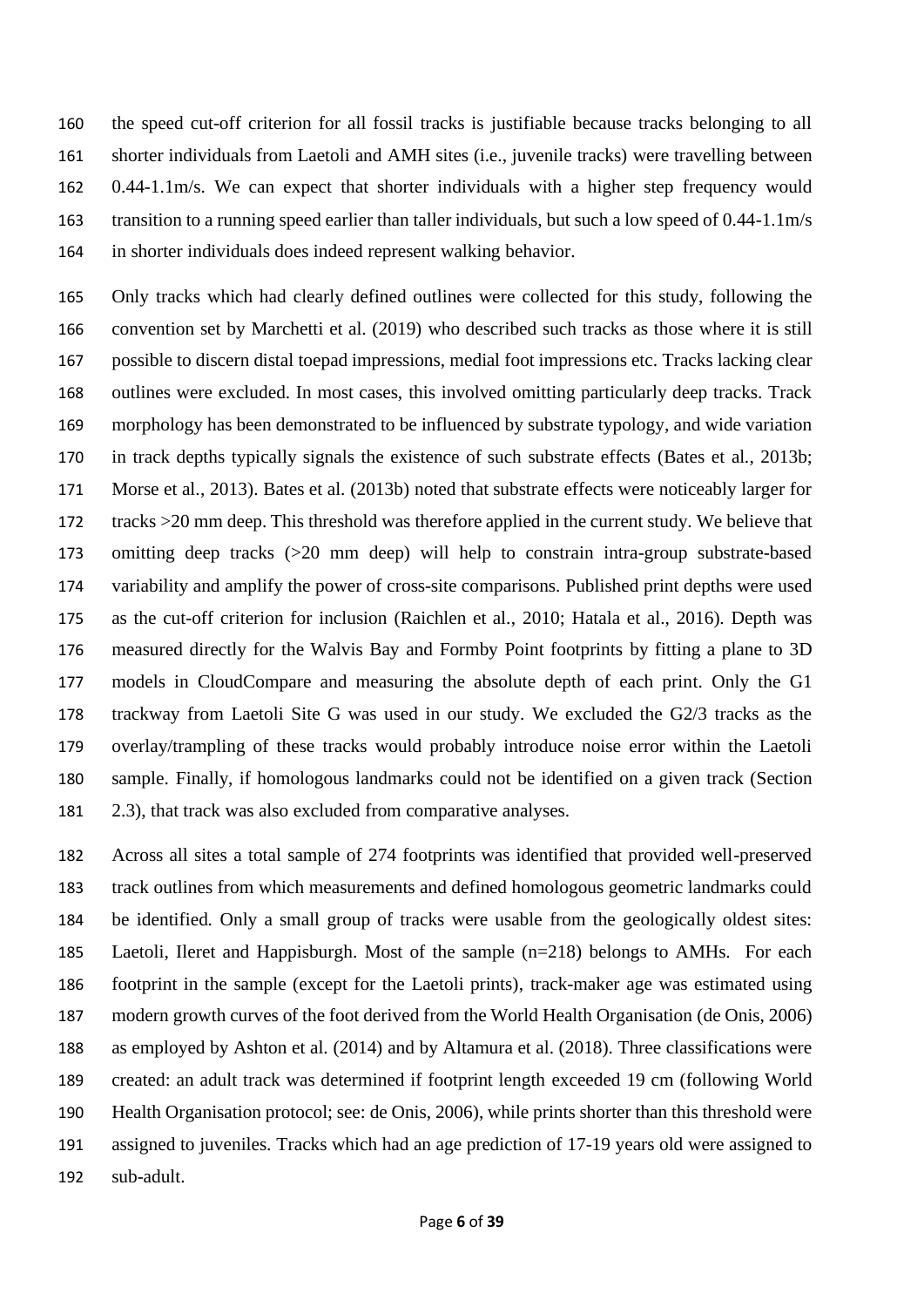#### *2.2 Linear footprint metrics*

 To test whether track dimensions differ between samples, four linear measurements of each track were taken in TPSDig 2.0 (Rohlf, 2004): the most distal point of the hallux to the most proximal point of the heel (henceforth, track length); the distal tip of the second digit to the most proximal point of the heel (henceforth, long axis of the track); forefoot breadth at the widest breadth; and heel breadth at the widest breadth whilst passing through the centre point of the heel (Fig.3). Hallux length was calculated for each track as the distance from the most distal point of the hallux (i.e., the most concave point) to the ridge between the hallux impression and the forefoot impression. Ray II length was measured as the most concave, distal point of the second digit impression to the tip of the heel. Track length was used to predict stature using regression equations published by Dingwall et al. (2013). The angle of hallux abduction was also measured for each track, as the angle between the long axis of the track and an intersecting line crossing from the tip of the hallux impression through the center-most point of the hallux impression (Bennett et al., 2009).

 Replicability tests were computed to test observer error via assessing the reliability of measuring linear measurements from tracks (SOM S2). Using eight randomly selected tracks from each fossil location, metrics were repeatedly measured over a 10-day period by the same individual. The mean standard error of all measurements was determined to be <1.92%, well below the standard 5% measurement error accepted in biological sciences.

 A stepwise Discriminant Function Analysis (DFA) using a leave one out classification to control for uneven sample sizes (Huberty, 1994; Lance et al., 2000) was computed on all track dimensions and hallucal angles to establish the probability of classification of tracks into the assumed species attribution for each site. Only the adult specimens were incorporated in the DFA (to exclude ontogeny as a potential factor driving statistical variance), with groups corresponding to the assumed species.

 To test if track proportions (i.e., presumed foot proportions) changed from the Pliocene to the Holocene, we calculated the total lengths of the impressions for the hallux and the length of the impression of the ray II in each track (Fig.3). The proportion of forefoot length (i.e., 221 hallucal/ray II length; both ratios were calculated for all tracks) to total track length was also calculated for each track. This allowed us to estimate the internal proportions of the foot that produced each track. Because some samples within our dataset included juvenile tracks (Happisburgh, Formby Point, Walvis Bay) and it is known that foot proportions change during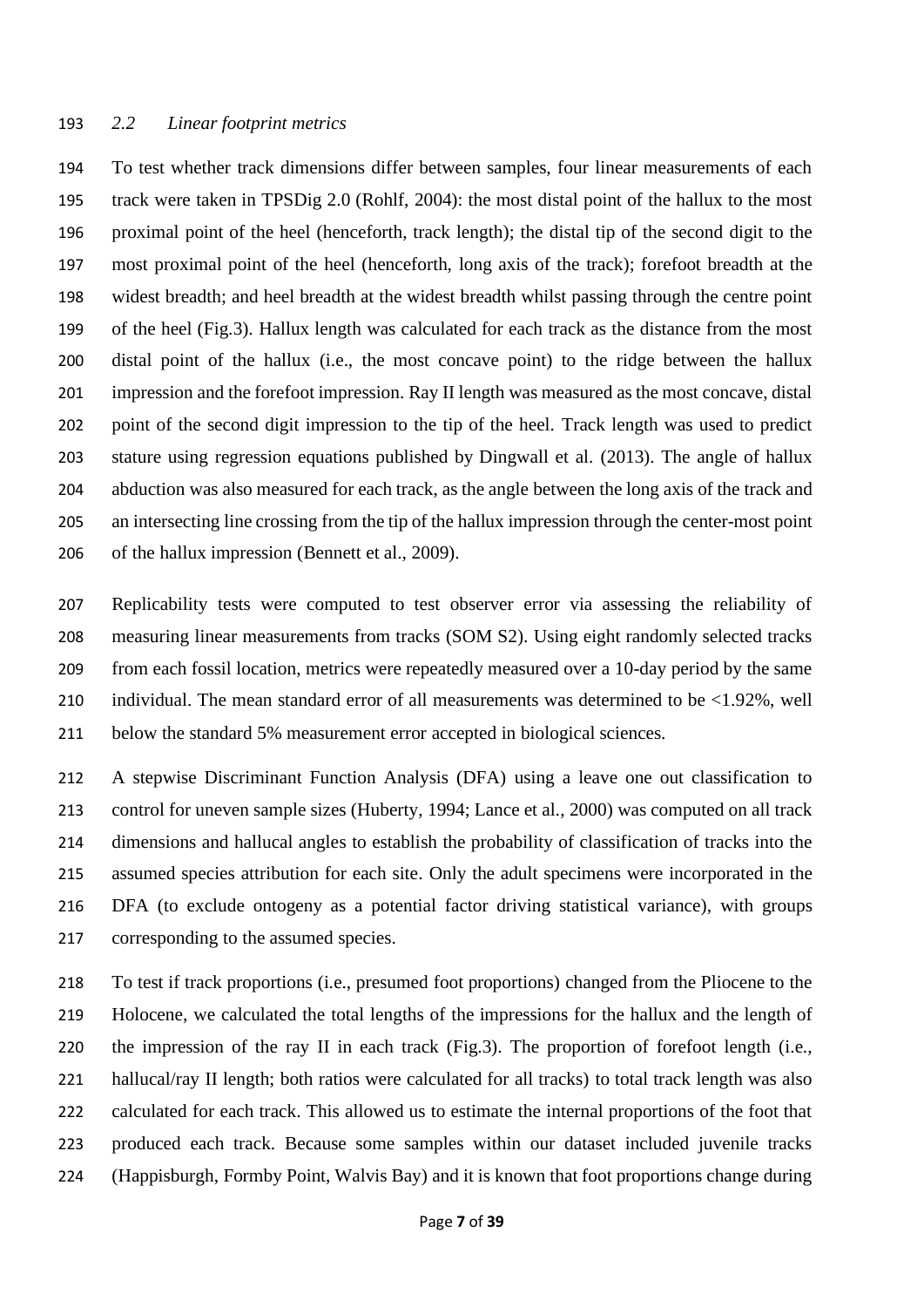ontogeny (e.g., Davenport, 1932), tracks attributed to juveniles were excluded from these analyses.

#### *2.3 Geometric morphometric analyses*

 We tested for changes in outline shape between groups (Pliocene, Pleistocene and Holocene adult and juvenile samples) by applying geometric morphometric methods (Bookstein, 1991; Slice, 2005). All tracks within a trackway belonging to a single individual were included in these analyses. Because there are potential or actual multiple tracks per individual, some individuals will be more heavily weighted in statistical assessments than others (i.e., variability can be assumed to increase within groups if the same individual is represented by more than one print). Consequently, all statistical analyses have incorporated 'trackway' (i.e., all tracks pertaining to a singular trackway) as a random effect to address this issue directly.

 Reliability tests of landmark placement were conducted to ensure that landmarks could be consistently identified within and across samples. Landmarks were placed over a period of ten days by the same researcher on three randomly selected tracks: one track each from Laetoli, Happisburgh and Formby Point. Landmark reliability tests consisted of a Generalised Procrustes Analysis (GPA) computed in R (R Core Team, 2017) to test for consistency in landmark digitization (Slice, 2005). The resulting Procrustes distances between each landmark consensus with the mean landmark configuration were calculated and then divided by the number of repeats (Slice, 2005; Zelditch et al., 2012). This process provided the error estimate (Type I error rate of 5%) for landmark placement within a 95% confidence interval. Mean values (Procrustes distances) over 0.05 specified that the distance between a landmark and the overall consensus was high and that the landmark is non-replicable (Profico et al., 2017). All mean values lower than 0.05 indicated good repeatability in landmark placement. Landmarks were placed at locations that were selected according to feasibility and likely repeatability of placement. While we acknowledge that some landmarks were less clearly defined in some prints because of differences in preservation, we do stress that all landmarks were found to be homologous between each repeat, permitting the following assessments to be conducted.

 The mean Procrustes distance from the consensus was 0.03±0.01. This signifies that intra- observer error in repeatability of landmark placement was low, and that the landmark configuration is suitable for the subsequent analyses. This process resulted in the selection of 16 type II landmarks that all had a Procrustes distance <0.05. These landmarks were digitized on 270 prints (excluding Terra Amata, Vartop Cave and Langebaan tracks due to small sample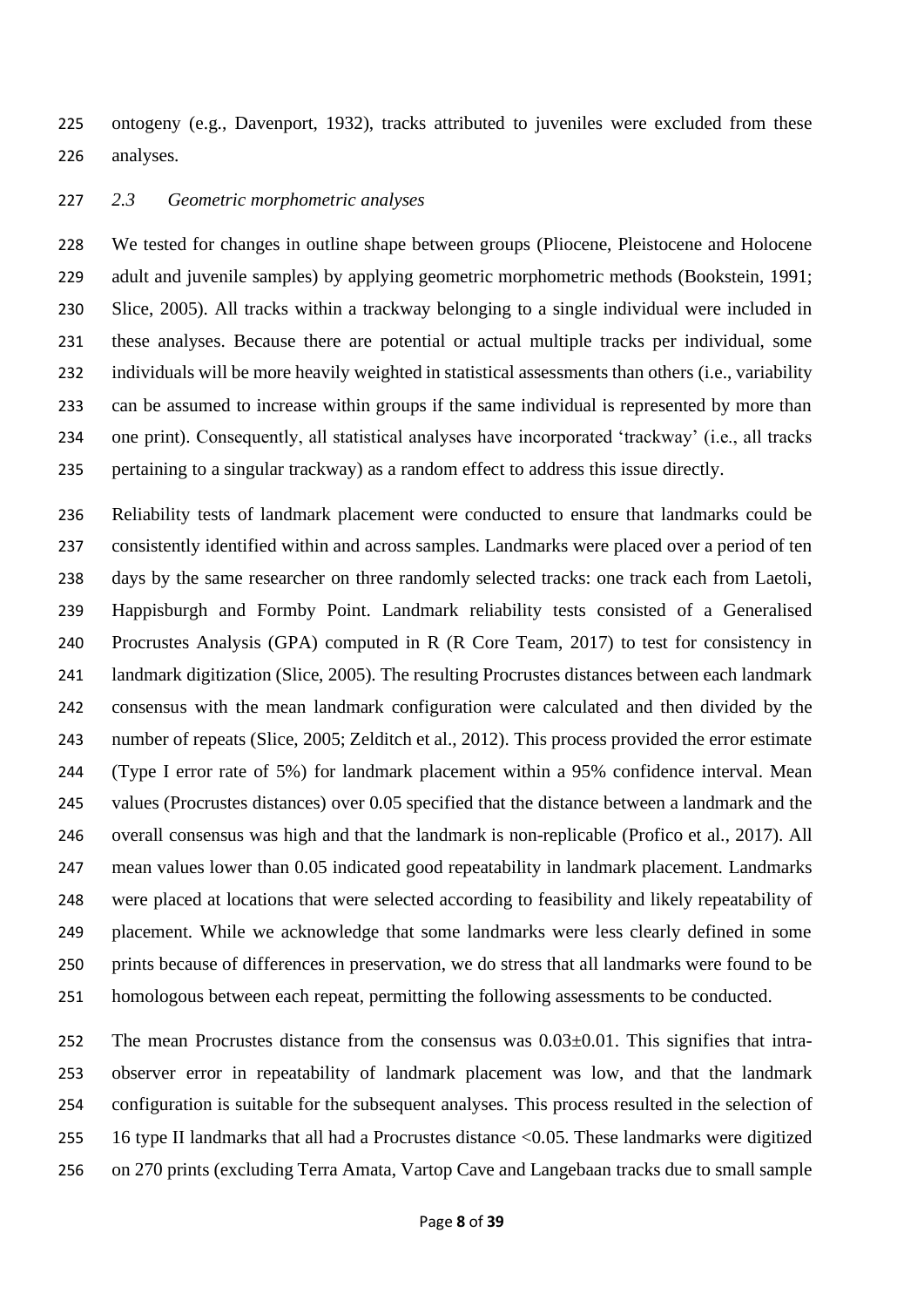sizes) using TPSDig 2.0 (Rohlf, 2004) (Fig. 4). To circumvent the issue of asymmetry, all left landmark configurations were mirrored (Dryden and Mardia, 1998; Mardia et al.*, 20*00).

 Landmark configurations were superimposed using a GPA (Gower, 1975). Shape variation was assessed using a between-groups Principal Components Analysis (bgPCA). This methodology allows the number of variables to be higher than the number of observations (Mitteroecker and Bookstein, 2011), which was particularly relevant for comparative analyses of the Laetoli, Ileret and Happisburgh samples. A nested MANOVA with mixed effects was computed on the resulting shape scores using trackway number (SOM S1) as a random effect, and age and fossil location as fixed effects to determine the statistical significance of morphological variation among fossil localities and across time. Analyses were computed in the geomorph (Adams and Otárola-Castillo, 2013) and morpho (Schlager, 2017) R packages (R Core Team, 2017).

## **3. Results**

#### *3.1 Linear footprint measurements*

 To evaluate changes in foot/track size from the Pliocene to the Holocene, four linear length and breadth measurements were computed and compared (SOM S3). Results from the one-way ANOVA and Games-Howell post-hoc tests demonstrated that track lengths and lengths of the long axes significantly increased from the Pliocene to the Pleistocene, despite high variation within the Laetoli sample as was revealed in other recent analyses (Masao et al., 2016). Broad similarity in track lengths was established between *Homo* species (SOM S4), consistent with previous comparative assessments (Kim et al., 2008). Forefoot and heel breadth were found to remain static across hominin prints from the Pliocene to the Holocene, except for variability in heel breadth dimensions between Holocene populations. Because track lengths increased between the Pliocene to the early Pleistocene samples, so did stature predictions (SOM S3). Comparisons of hallux abduction angles revealed a trend for a significant reduction in hallucal 281 abduction (P<=0.001, F=275.563 between all groups) from the Pliocene to the Holocene (Table 2; Fig. 5).

 Using all track dimensions, the range of presumed species assignment (see: Table 1) obtained from a DFA was between 20.0% (*H. antecessor* from Happisburgh) and 98.1% (*H. sapiens* from Formby and Walvis Bay) (Fig. 6). Tracks assigned to *Homo antecessor* were mostly (60.0%) classified as belonging to *H. erectus*, signifying that these two groups closely overlap in track dimensions. 20.0% of tracks from Happisburgh were incorrectly classified as *H. sapiens.* Only 20.0% were classified as *H. antecessor.* The first function was highly correlated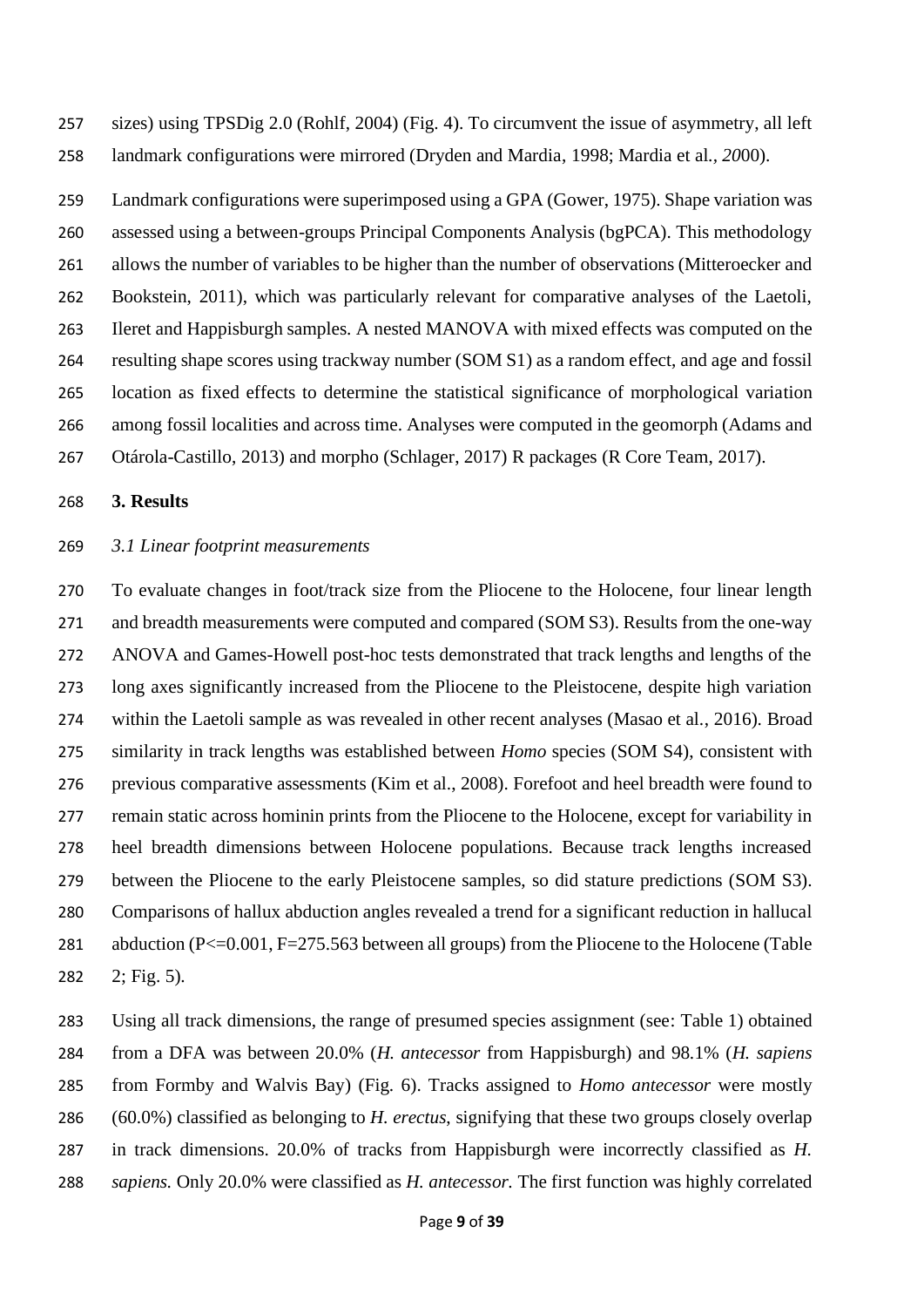289 with hallucal angle  $(R^2=0.971)$  (the measurement which achieved the greatest discrimination 290 between assumed species); the second function was correlated with track length  $(R^2=0.909)$ 291 and forefoot ( $R^2$ =0.392) width; and the third function was driven by heel breadth ( $R^2$ =0.999) (Table 3). 83.3% of *A. afarensis* were correctly classified and 75.0% of *H. erectus* were correctly classified

 To explore comparative foot proportions between tracks, digit lengths (henceforth referred to as hallux length) were calculated for each track as the distance from the most distal point of the hallux to the ridge between the toe impressions and the forefoot (Fig. 3) and then the ratio of distal track to total track length was calculated as a means of estimating the relative length of the load arm used for toe-off. Results indicate a 30.15% mean reduction in relative length of the hallux between the Laetoli and Ileret hominins (Table 4). There was a 4.4% reduction in hallux length established between the Ileret and Happisburgh individuals. Hallux length changed by -4.7-2.6%between the Happisburgh individuals and AMHs.

 Synchronous with a reduction in the length of the distal foot, it was determined that the ratio of toe lengths (second digit) to total track length decreased from the Pliocene to the early Pleistocene (Table 5; Fig. 7). The second digit to total track length ratio was found to reduce as much as 26.2%. The ratio of toe length to total track length experienced very little variability thereafter, with miniscule changes being the probable result of the interactions of the foot with the underlying substrate, rather than reflecting changes to the foot's lever mechanics. The mean percentage of digit length to track length is found to be within modern human ranges (Keith, 1929) from the early Pleistocene, resulting in modern human-like foot proportions from the 310 first appearance of trackways attributable to the genus *Homo*. The Laetoli toe lengths (44.4  $\pm$  10.3 mm) were found to be within published skeletal estimates for the most frequently inferred track-maker, *A. afarensis* (49.4 mm) (Rolian et al., 2009).

### *3.2 Geometric morphometric results*

 To test the prediction that track shape varies between fossil localities, GM methods were applied on landmark configurations that synthesise the outline shapes of fossil prints. A PCA was performed using Procrustes-fitted landmarks across all samples of hominin tracks (Fig. 8). All categorical variables were treated as independent observations (e.g., different inferred species and the inclusion of several substrates) to identify which factor(s) explains the majority of shape change.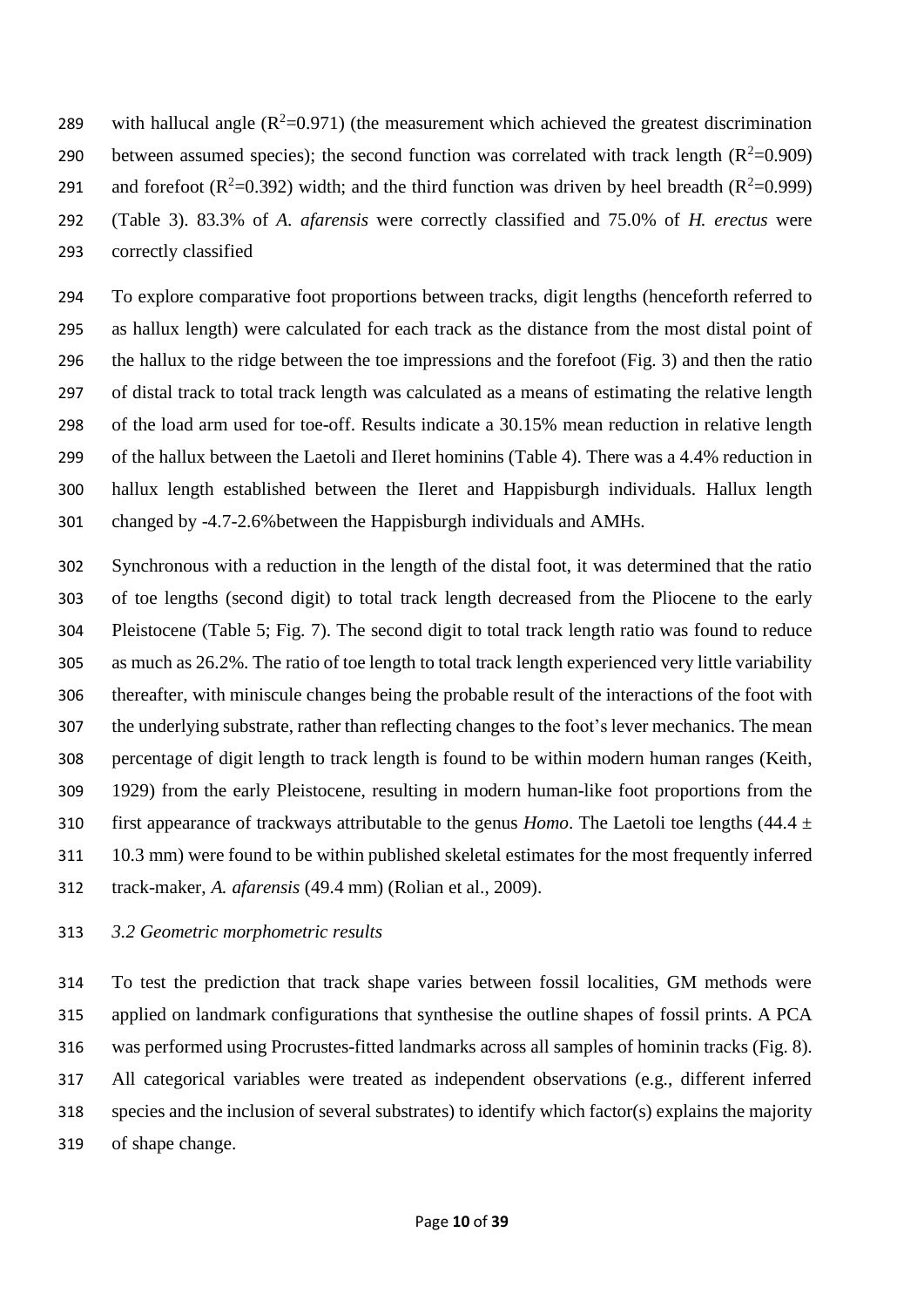Variation along PC1 was characterized by a separation of negative PC scores for the Laetoli tracks and positive PC scores for the Ileret tracks. Positive and negative scores exist for all other hominin track samples. Variation between fossil localities explains 11.74% of the total 323 variance in track outline shapes (P<=0.001, F=8.255), as determined by a MANOVA. Multiple other factors could explain variation in PC scores. For example, each site includes a different mixture of tracks produced by juvenile and adult individuals. However, relative age (e.g., 326 juvenile or adult) of the track-maker explained just 1.78% of total shape variability (P=0.002, F=2.503) (Table 6). Further confounding variables are discussed below in section 3.3.

 Variation along PC1 was visualised as shape deformation graphs within the morphospace (Bookstein, 1989). Shape change while moving positively along PC1 can be explained by three variables: increasing adduction of the hallux, the anteroposterior displacement of the medial longitudinal arch (MLA) and a reduction in heel width (Fig. 8). On the other hand, variation along PC2 seems related to the prominence of the MLA impression.

 The axis of PC3 appears to highlight the morphological disparity between AMHs (majority distributed as PC3+ scores) and all other hominins (PC3- scores) (SOM Fig. S1). Shape change along PC3 can be explained by the prominence of the MLA impression, with PC4 explaining once more the change in the MLA but also hallucal adduction. Evidently, changes in the midfoot region accounts for much of the shape variance present within this sample (PC1 to PC11; 87.24%).

# *3.3 Confounding variables*

 Evolutionary differences are likely to be subtle and therefore potentially swamped by other variables which determine footprint outline, namely differences in the age of the track-maker, differences in walking speeds and substrate properties. In order to understand the contribution of such variables a number of additional analyses were performed.

The effect of speed on track outline

 Dingwall et al*.* (2013) and McClymont et al*.* (2016) have both indicated that track topology is influenced by speed. Although tracks above a walking speed of 1.5 m/s were excluded from the original sample, speed remains a potential variable. A sub-sample of 137 tracks was used for this analysis with data from Laetoli, Ileret, Formby Point and Namibia being included. To determine if track morphology was affected by walking speed (m/s) across the sample, speed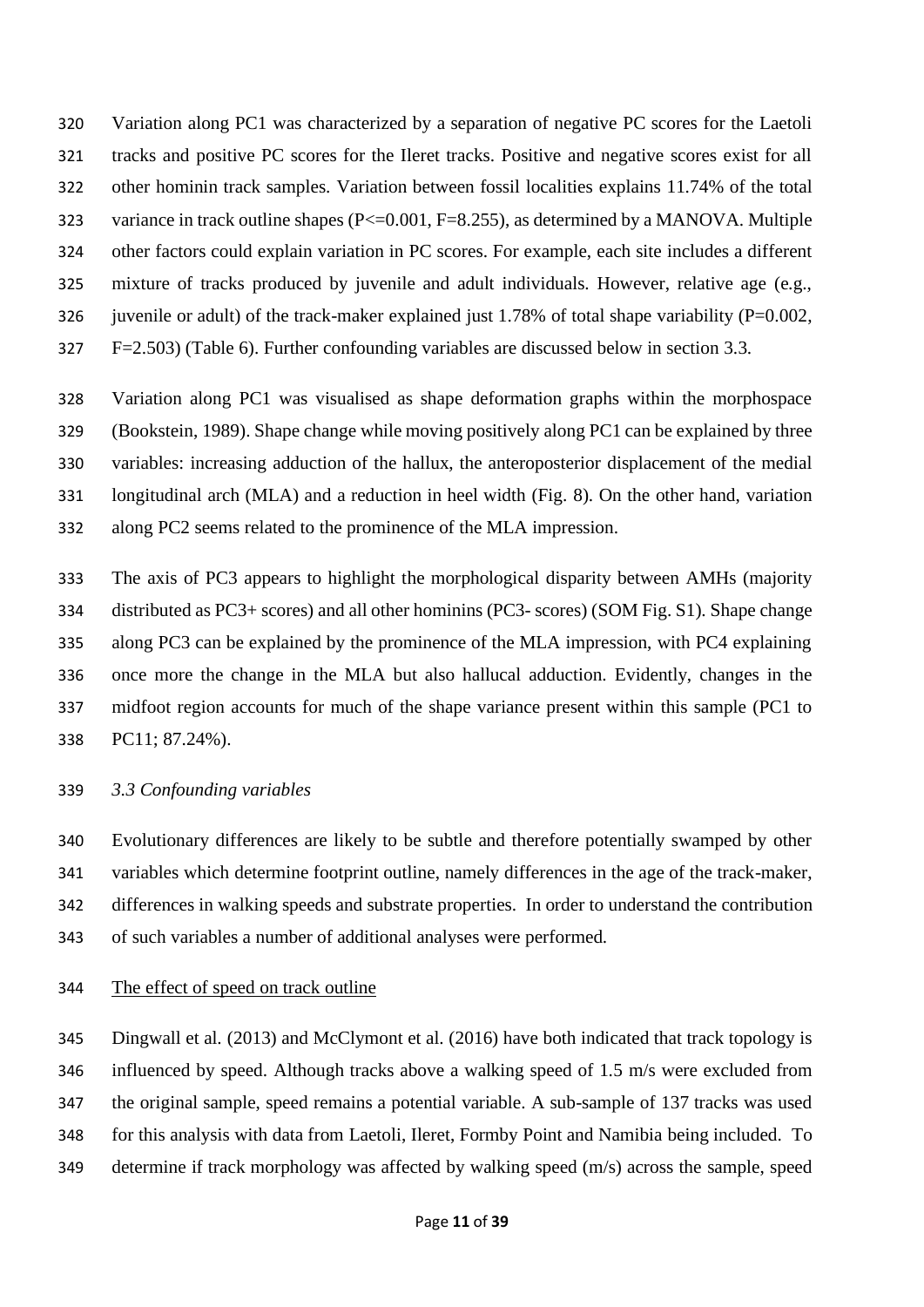was introduced as a covariate and a MANOVA that accounted for 100% of shape variance was computed to establish the relative influence of speed alongside fossil locality and track-maker age. In this analysis, the effect of speed was statistically significant (P=0.010; F=8.191) (Table 7). The effect of speed on outline shape explained 17.50% of total shape variance within this sample, whereas the "locality effect" explained only 15.21% of the total shape variance. Speed thus had a greater effect on track outline shapes than the inferred anatomical differences between the track-makers.

## Potential ontogenetic effects on track shape variation

 To determine if track shape variation between fossil samples could be affected by ontogenetic variation, track size (log-centroid size; henceforth log-CS) was introduced as a variable for the samples from which juvenile tracks were available (Pleistocene and Holocene samples). A MANOVA was computed between groups using all PC scores (describing 100% of shape variance) as response variables and with log-CS, track-maker age, and fossil locality as explanatory variables. Differences between juvenile and adult tracks within each fossil locality were found to be statistically significant (P=0.002; *z=*6.238 between the Formby Point juvenile 365 and adult tracks. P= $0.002$ ;  $z=2.859$  between the Walvis Bay juvenile and adult tracks. P= $0.032$ ; *z*=2.368 between the Happisburgh juvenile and adult tracks) (SOM S5). The contrasts in the *z* values reported here (grouped: P<=0.001; *z>=*2) have demonstrated that the greatest morphological disparities revealed by the GM analyses separate the juvenile tracks from all adult specimens (Holocene and Pleistocene samples).

 Pairwise comparisons of log-CS to shape (PC scores) were computed using only the adult tracks from the Pliocene, Pleistocene and Holocene. Results indicated that there are no significant differences for this comparison between the adult tracks from the Pliocene, Pleistocene or Holocene (P>=0.05; *z*>=1 between all groups, within a 95% confidence interval). This suggests that the relationship between track size and shape remained similar between hominin adult groups, despite eco-geographical and temporal differences, and variability in substrate typologies. Alongside these differences, there was a wide range of variations in the anatomies of australopith and *Homo* feet (e.g., Aiello and Dean, 2002; De Silva et al., 2018), so it is quite surprising to find such similarity between the tracks. Alternatively, the lack of apparent differences in track morphologies could be due to the stark contrast in sample sizes (Cohen, 1988; Collyer et al*.*, 2015), as geologically older samples (e.g.,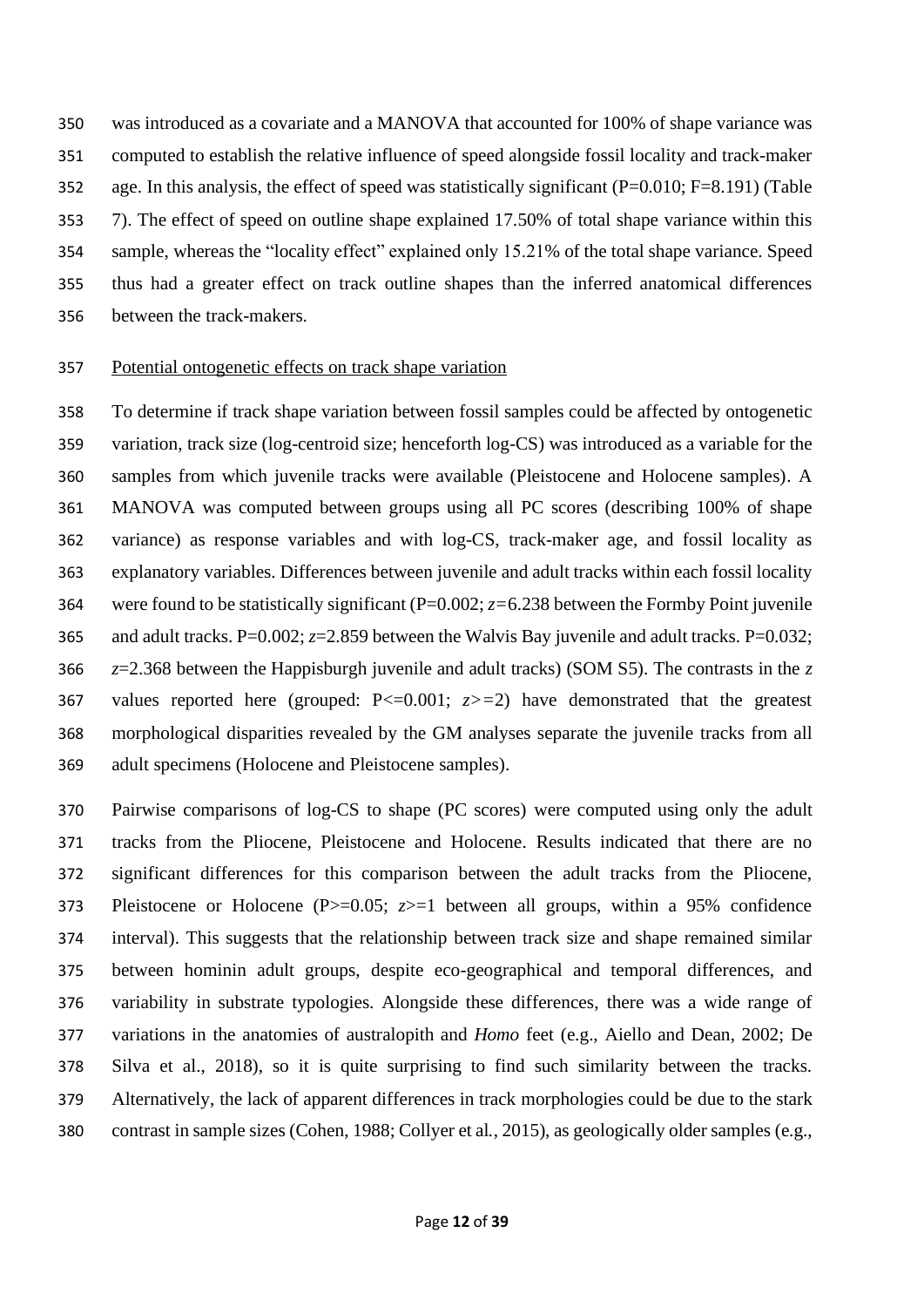in the Ileret and Happisburgh samples) are much smaller than Holocene samples (Walvis Bay and Formby Point).

 Because shape variance was dominated by the presence of juvenile prints in the dataset, an additional PCA and MANOVA using only the adult specimens (now characterised as dependent observations) were computed, so as to reduce the number of confounding variables (Table 8). The results of the PCA indicate that there was broad similarity between all tracks. Speed explained 17.11% of the total variance (P=0.001) in outline shape. Fossil locality (and therefore their eco-geographical and temporal properties) explained 16.12% of the total variance in the adult tracks, although an overlay of Procrustes scores makes it difficult to clearly distinguish shape differences between different inferred species. The "locality effect" was higher here, indicating that between-site variations are more apparent in the adult-only sample.

### The effect of substrate on track shapes

 Although particularly deep tracks were excluded from these analyses, we took a conservative approach and examined the extent to which substrate may influence the variations observed in the outline shapes of tracks. A PCA and a MANOVA were computed on the two Holocene track samples from Formby Point and Walvis Bay which were produced on different substrates with speed introduced as a random effect. The PCA results demonstrate a mixture of Holocene 398 PC- and PC+ scores  $(R^2=0.016; F=3.121; P=0.005)$ , indicating that differences in substrate material properties only accounted for 1.61% of morphological variation. Rather, other factors, such as biometric variation, are likely to have greater influence on the variance of track outline shapes.

 To test the effect of substrate on fossil track shapes composed in a larger variety of sediments (e.g., natrocarbonatite ash and sandy deposits), a final PCA and MANOVA were computed using track samples which represent the deeper and shallower ends of the spectrum (Section 2.1; Fig. 9). Results were found to be similar to the PCA inclusive of all track data (Fig. 8): the geologically oldest tracks show little intra-group variability along PC1, represented by strong 407 negative characterisation along PC1 in both the deep tracks  $(R^2=0.123; F=4.836; P\leq0.001)$ 408 and the shallow tracks ( $R^2$ =0.108; F=8.396; P<=0.001). The Holocene tracks have a mix of PC scores, with a broad overlap with the Happisburgh scores. Differences in locality (inferred species) account for 70.27% of the total variance in the deep tracks and 76.34% for shallow tracks. This signifies that most of the shape variation is influenced by the track-maker and not by track depth. Some consideration should still be given to substrate as despite depth being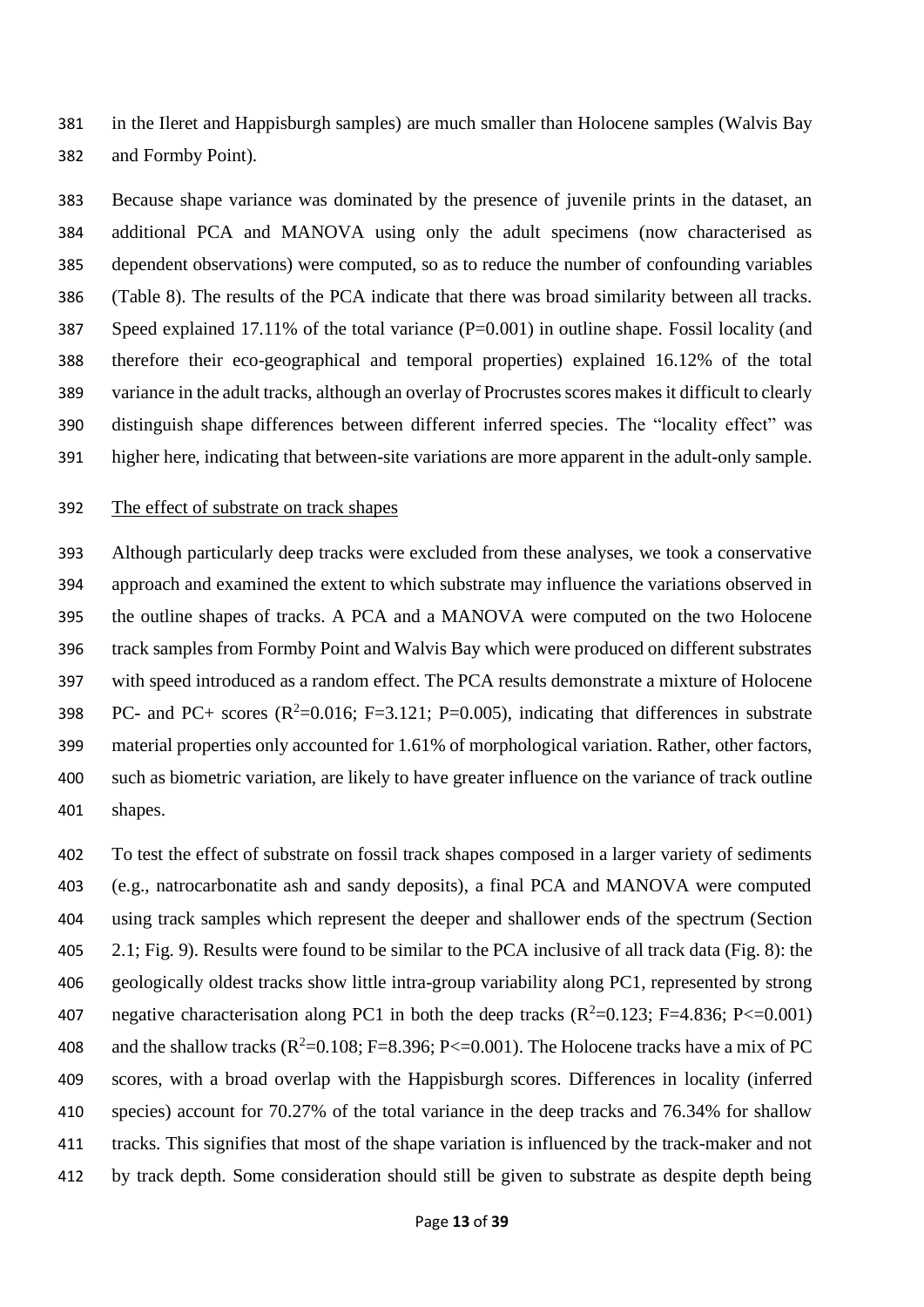non-influential, this study sampled seven different substrate typologies which will likely introduce some error into these analyses (i.e., between Holocene samples, the influence of substrate was 1.61%).

### **4. Discussion**

#### *4.1 Disparities and affinities in hominin track shapes*

 Differences in track shapes were identified between the geologically oldest Pliocene tracks (Laetoli) and Pleistocene tracks ascribed to *Homo* species, indicating that there may be differences in form and function between genera. Although some morphological differences were established between tracks assumed to have been created by australopithecines and *Homo*  species as indicated weakly by the PCA, no shape differences were identifiable between *Homo* groups. Given the anatomical differences in *Homo* feet (Aiello and Dean, 2002; De Silva et al., 2018) this result is perhaps surprising, but could reflect a lack of functional differences despite subtle skeletal anatomical differences.

 In contrast, a DFA was able to correctly classify the majority of track ascribed to *H. erectus*  (from Ileret) (75%) and *H. sapiens* (from Formby and Walvis Bay) (98.1%), suggesting that track dimensions may still be useful for ichno-taxonomy within the genus *Homo*. Importantly, the Happisburgh prints were similar to *H. erectus,* with some sharing closer affinities with *H. sapiens.* This aligns with previous assumptions that the Happisburgh tracks belong to the genus *Homo* and are in a sense morphologically intermediate between prints assigned to *H. erectus*  and *H. sapiens*. This is consistent with their age and inferred attribution to *H. antecessor*  (Ashton et al., 2014).

## *4.2 Trends in track morphology inferred from comparative analyses*

 As a result of previous studies (e.g., Meldrum et al., 2011; Crompton et al., 2013; Hatala et al., 2016; Bennett et al., 2016) one might suspect that midfoot impressions should vary in tracks from the Pliocene to the Holocene as the medial longitudinal arch was more prominent in certain later hominins. This morphological change is hypothesized to have occurred in conjunction with a more adducted hallux. This study suggests that from the Pliocene to the late Holocene, hallux adduction increased (Fig. 5) while the MLA became more prominent (inferred from TPS grids – Fig. 8), coinciding with the hallux becoming more adducted. This coincides with bony configurations from the ascribed *Homo* species (e.g., Harcourt-Smith and Aiello, 2004) suggesting that foot proportions were within modern human ranges in *Homo,* and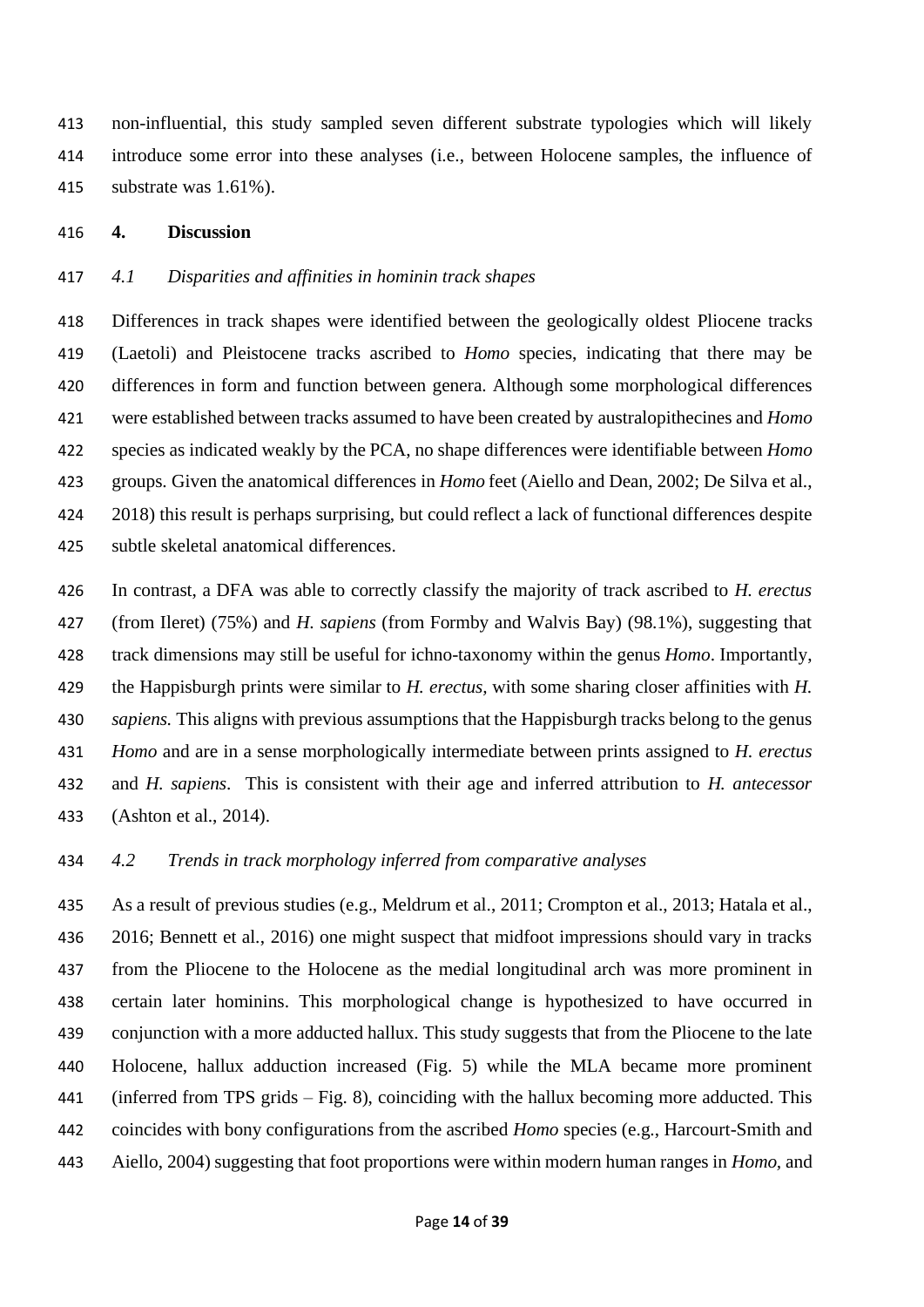outside those of australopiths. Assuming these anatomical specifications reflect functional capabilities (Harcourt-Smith and Aiello, 2004; Sellers et al., 2005; Bates et al., 2013a; Holowka et al., 2017), these results hint at possible functional differences between the feet of the Laetoli track-makers and *Homo* track-makers, as have been proposed elsewhere (e.g., Bennett et al., 2009; Hatala et al*.*, 2016a). However, it should be noted that the extent to which tracks reflect longitudinal arch morphology might be highly dependent on substrate properties (e.g., Meldrum, 2004; Bennett et al*.*, 2016a; Hatala et al., 2018), that this region of the foot can also deform during locomotion (Bates et al., 2013a; Pataky et al*.*, 2013; McClymont et al., 2016), 452 and that the longitudinal arch deforms differently across different substrates (Hatala et al., 2018).

 Differences in hallucal abduction were more readily apparent across fossil track samples. The DFA actually identified that the majority of species classification is driven by hallucal abduction. This finding fits well with previous assumptions that the hallux became more adducted in the genus *Homo* and strongly differs between genera (e.g., Aiello and Dean, 2002; Proctor et al., 2008; Bennett et al., 2009).

 Additionally, one might expect that foot proportions will vary between hominin track samples of different geological ages, which may imply different patterns in foot function across the taxa. In the modern human foot, the distal foot constitutes ~18% of the total foot length, whereas in chimpanzees (a habitual quadruped) the distal foot accounts for ~35% of total foot length (Keith, 1929; Aiello and Dean, 2002). By having a smaller ratio of phalanx to foot length, humans shorten the load arm at the metatarsophalangeal joints and, therefore, decrease energy expenditure during locomotion whilst increasing the mechanical efficiency of foot propulsion (i.e., toe-off in later stance) during bipedality relative to chimpanzees. The current work shows that relative toe lengths were found to be within modern human ranges for all Pleistocene and Holocene tracks corresponding to bone lengths in the ascribed species (e.g., see: Aiello and Dean, 2002)*.* We can therefore assume that foot proportions and bony configurations as inferred from the footprints in the ascribed *Homo* track-makers were similar to modern human foot anatomy. The Laetoli tracks, on the other hand, are characterised by relatively longer toe impressions. Changes in foot proportions suggest that the Pleistocene and Holocene hominins sampled here may have been better suited for bipedal locomotor efficiency than the Laetoli hominins, at least during running (Rolian et al., 2009).

### *4.3 Morphological affinity of the Happisburgh tracks*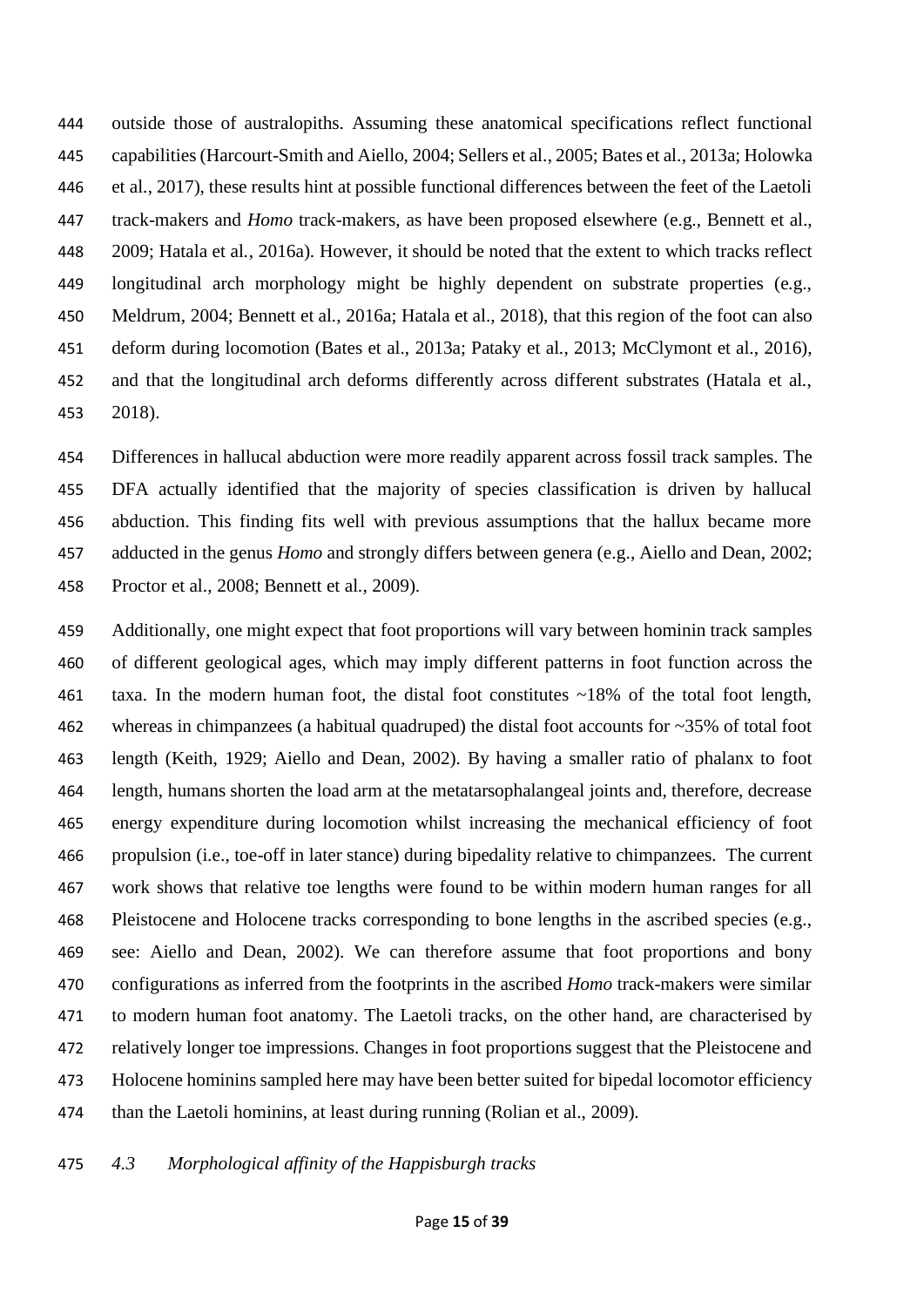The Happisburgh tracks were found to share closer affinities to Pleistocene and Holocene groups than to Pliocene tracks. No tracks from Happisburgh were incorrectly classified as belonging to the presumed australopith grouping, suggesting that linear dimensions may be more suitable for inferring genus disparity between footprints than a landmark-based approach. The classification scores as determined within this study indicate that the prints from Happisburgh are most similar to *H. erectus* prints. The results are consistent with predictions that early Pleistocene *Homo* species share anatomical affinities.

 To this end, it is possible that this result in some way reflects that locomotor activity has probably remained relatively consistent within the genus *Homo* since the Pleistocene. However, inference on biomechanical affinity/disparity between-groups should be cautious, as extracting biomechanical data from track morphology has previously been demonstrated to be complicated (D'Août et al*.*, 2010; Bates et al*.*, 2013b; Hatala et al.*, 20*13; Pataky et al*.*, 2013). Further exploration into the complex relationships between foot motion and substrate mechanics is necessary before drawing comprehensive functional conclusions about fossil tracks(Hatala et al., 2018). We can draw confident conclusions about similarities or differences in track morphologies between fossil sites, but linking these comparisons to biomechanical conclusions will require further research.

#### *4.4 Limitations of substrate*

 The results presented here should be interpreted with some caution since the dataset comprises fossil tracks generated on an array of different substrates. These substrates range from fluvial- lacustrine at Ileret to natrocarbonatite ash at Laetoli and, consequently, vary in their material properties including their lithology and heterogeneity. Variability in material properties impacts the mechanics of substrate deformation when a foot strikes the ground and, subsequently, the morphology of the print that is left behind (Morse et al*.,* 2013; Bennett and Morse, 2014; Hatala et al., 2018; Costa-Perez et al., 2019). Most sites incorporated in this study (with the exception of the Laetoli trackways) were created in similarly soft substrates, based on qualitative between-site comparisons of trackway depths and topographies. Deeply deformed tracks associated with soft substrates were also excluded from the sample. Deformation primarily impacts of 3D topology of tracks rather than on their 2D outlines (Bates et al., 2013b; Morse et al*.*, 2013), suggesting that our cautious approach could mitigate the impacts of substrate on our results. However, if 3D analyses of the Happisburgh tracks had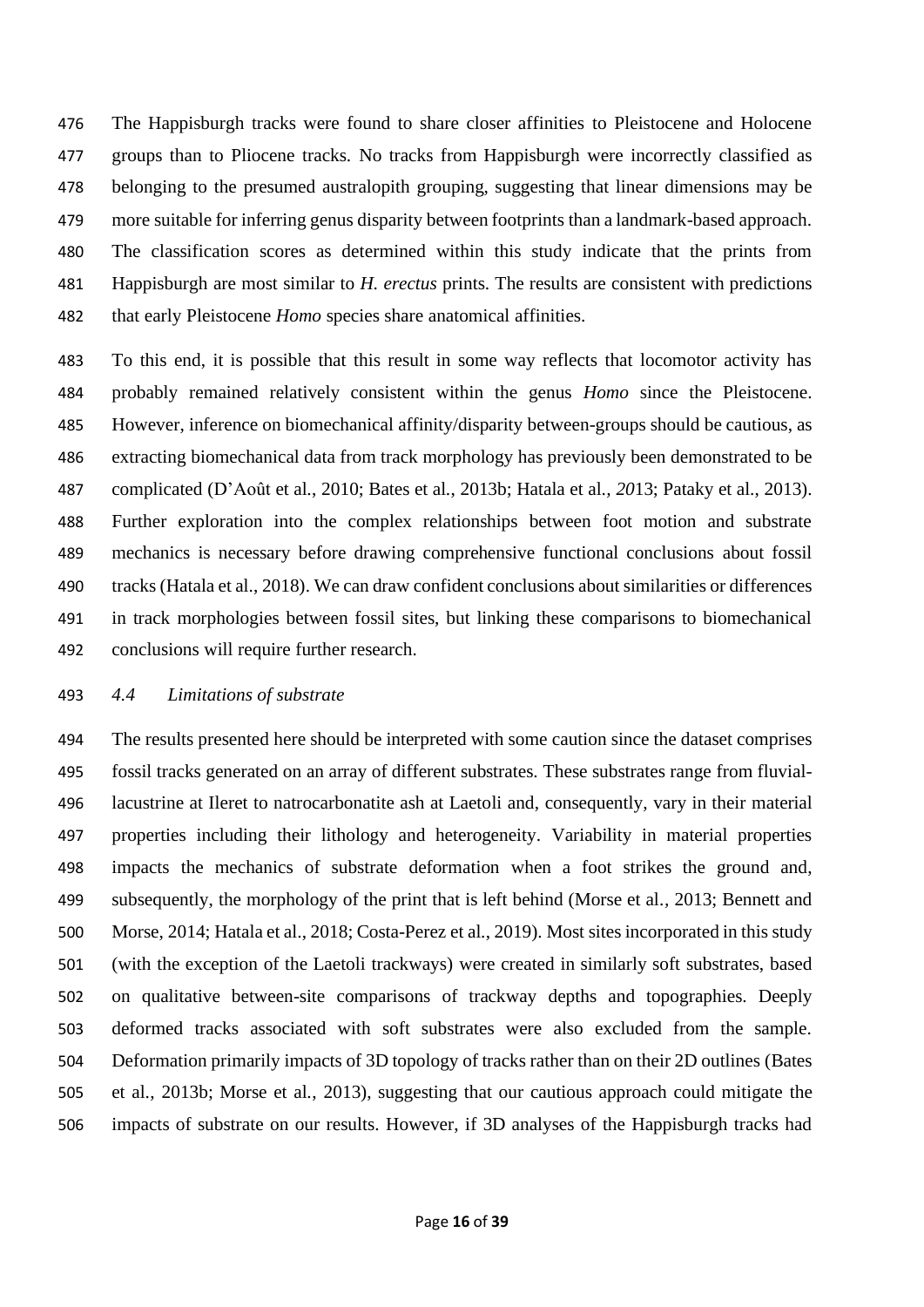been possible, we would have been afforded more analytical power to assess the potential influences of substrate variation on the 2D comparisons made here.

# *5. Conclusion*

 The dataset used within the current study includes hominin trackways that have been attributed to six distinct hominin species within two genera, spanning from the Pliocene to the Holocene. Even across such a broad sample of time and space, some aspects of track morphology are found to be remarkably consistent. However, between-sample differences were identified in three morphological aspects of the tracks. These differences are related to the prominence and position of the medial midfoot impression, the abduction angle of the hallux impression, and the length of the forefoot relative to the rest of the track*.* Generally, comparing sites across time from the Pliocene to the Holocene, the MLA is more prominent, the hallux is less abducted (this variable achieved the greatest discrimination between assumed species), and the forefoot is relatively shorter in more recent track samples. The linear dimensions classified the potential *H. antecessor* tracks from Happisburgh as being most similar to the *H. erectus* prints from Ileret, suggesting the dimensions and shape of Pleistocene tracks were likely similar.

 Importantly, this is the first study to specifically examine the morphology of the Happisburgh tracks within such a broad comparative context. The Happisburgh tracks are found to be morphologically similar to other early Pleistocene and Holocene hominin tracks consistent with the geological age of the site, yet distinct from the Pliocene tracks from Laetoli.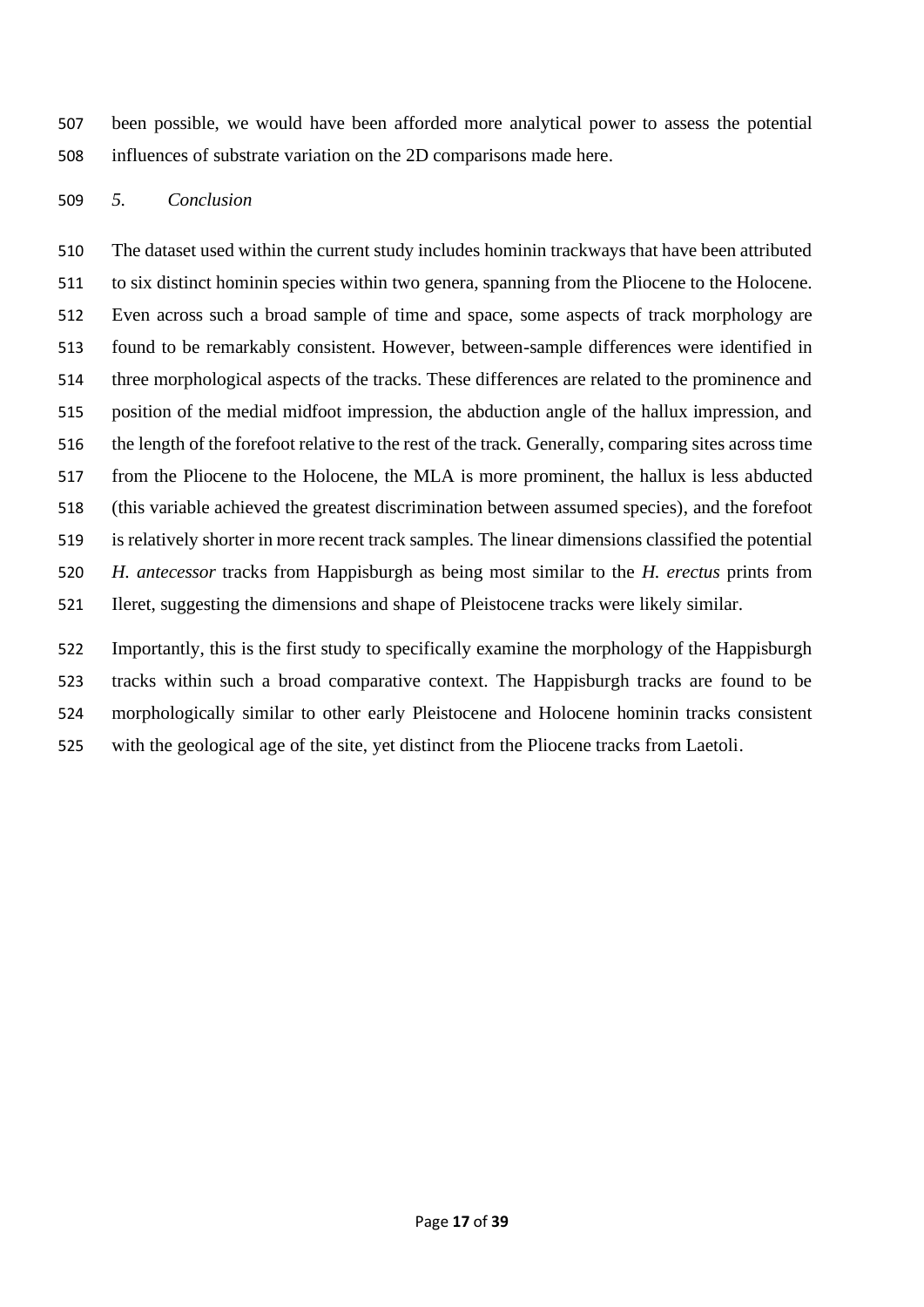#### **Acknowledgements**

 This research was funded by Liverpool John Moores University, the Calleva Foundation and Human Origins Research Fund. We would like to thank Professor Bogdan Onac for access to the Vartop footprint, and Masao and colleagues (2016) for making the Site S footprints available online for further research. We would also like to thank the National Trust at Formby for permission to conduct research, the National Museum of Kenya, the Iziko Museums of South Africa, and the Terra Amata Museum, Nice. Finally, we would like to thank one identified and three anonymous reviewers for their comments on a previous version of this paper. MRB acknowledges Natural Environment Research Council grants (NE/H004246/1 and NE/M021459/1).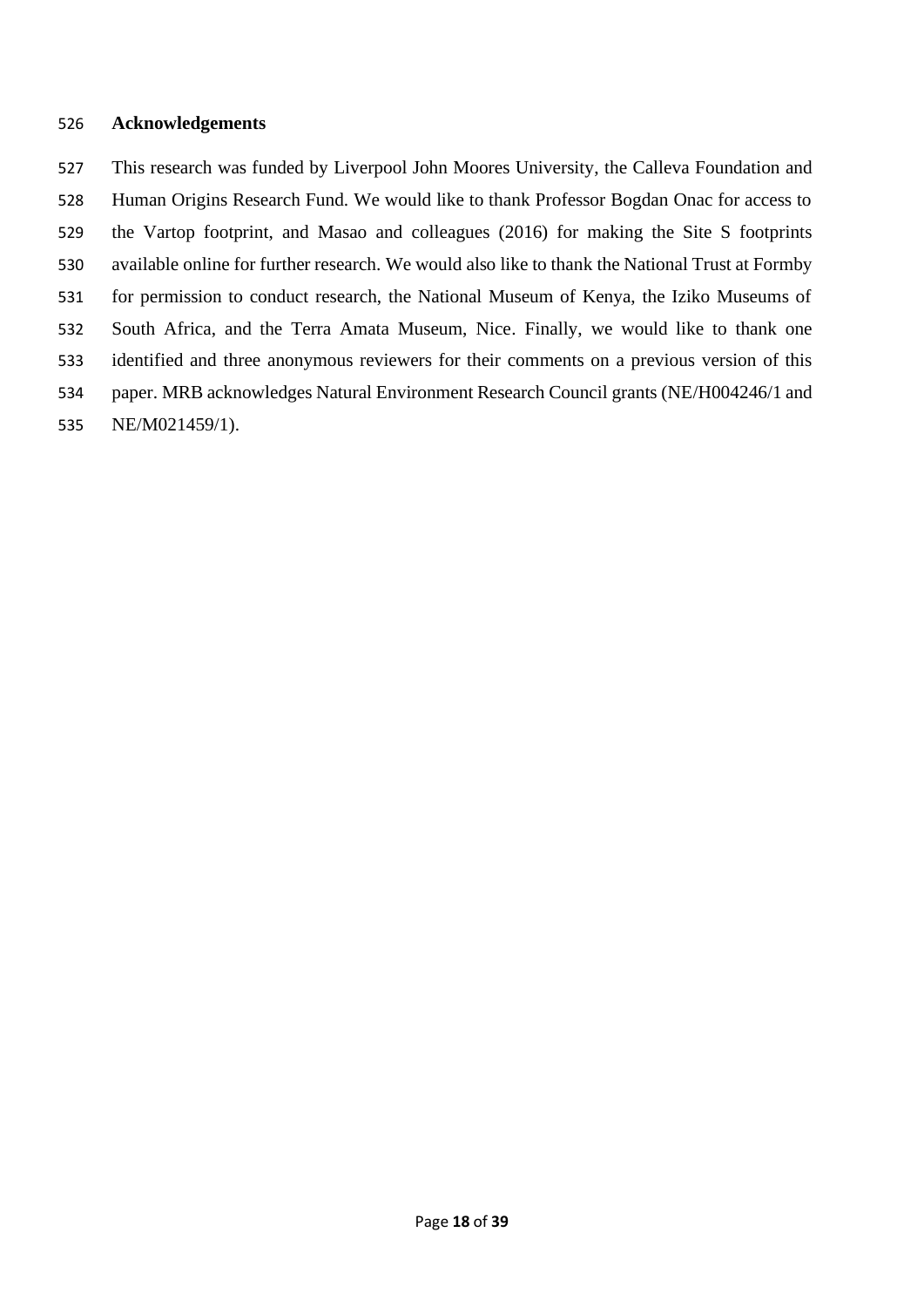#### **REFERENCES**

- Ashton, N. M, Lewis, S. G., De Groote, I., Duffy, S. M., Bates, M., Bates, R., Hoare, P., Lewis, M., Parfitt, S. A., Peglar, S., Williams, C. & Stringer, C. 2014. Hominin footprints from early Pleistocene deposits at Happisburgh, UK. PLoS One 9, e88329.
- Bates, K. T., Collins, D., Savage, R., McClymont, J., Webster, E., Pataky, T. C., D'Aout, K., Sellers, W. I., Bennett, M. R. & Crompton, R. H. 2013a. The evolution of compliance in the human lateral mid-foot. The Royal Society Publishing: Proccedings B*.*
- 280(1769): 20131818.
- Bates, K. T., Savage, R., Pataky, T. C., Morse, S. A., Webster, E., Falkingham, P. L., Ren, L., Qian, Z., Collins, D., Bennett, M. R., McClymont, J. & Crompton R. H. 2013b. Does footprint depth correlate with foot motion and pressure? Journal of The Royal Society Interface 10, 20130009.
- Belvedere, M., Ernst, S. & Marty, D. The precision of outline drawings: a comparison based on dinosaur tracks. Inchnia 2016: abstract books. UNESCO Geopark
- Naturtejo/International Ichnological Association, Castelo Branco.
- Bennett, M. R., Harris, J. W., Richmond, B. G., Braun, D. R., Mbua, E., Kiura, P., Olago, D., Kibunjia, M., Omuombo, C., Behrensmeyer, A. K., Huddart, D. & Gonzalez, S. 2009. Early hominin foot morphology based on 1.5-million-year-old footprints from Ileret, Kenya. Science 323, 1197-201.
- Bennett, M. R. & Morse, S. A. 2014. Inferences from Human Tracks. Human Footprints: Fossilised Locomotion*?* Springer, London.
- Bennett, M. R., Morse, S. A., Liutkus-Pierce, C., Mcclymont, J., Evans, M., Crompton, R. H. & Francis Thackeray, J. 2014. Exceptional preservation of juvenileren's footprints from a Holocene footprint site in Namibia. Journal of African Earth Sciences 97, 331- 341.
- Bennett, M. R., Reynolds, S. C., Morse, S. A. & Budka, M. 2016a. Footprints and human evolution: Homeostasis in foot function? Palaeogeography, Palaeoclimatology, Palaeoecology 461, 214-223.
- Bennett, M. R., Reynolds, S. C., Morse, S. A. & Budka, M. 2016b. Laetoli's lost tracks: 3D generated mean shape and missing footprints. Science Reports 6, 21916.
- Berge, C., Penin, X. & Pellé, É. 2006. New interpretation of Laetoli footprints using an experimental approach and Procrustes analysis: Preliminary results. Comptes Rendus Palevol 5, 561-569.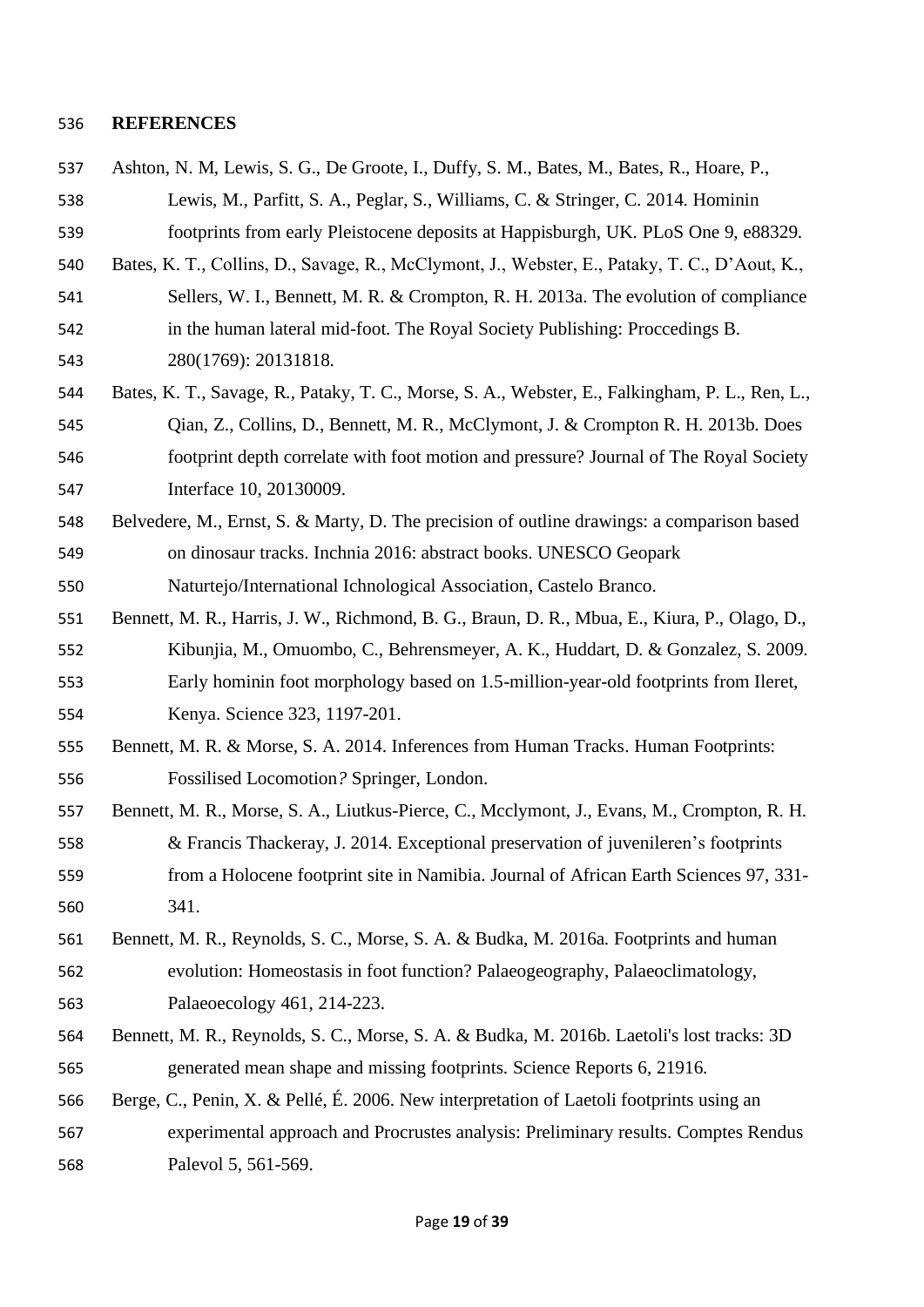| 569 | Carbonell, E., Bermudez De Castro, J. M., Pares, J. M., Perez-Gonzalez, A., Cuenca-Bescos, |
|-----|--------------------------------------------------------------------------------------------|
| 570 | G., Olle, A., Mosquera, M., Huguet, R., Van Der Made, J., Rosas, A., Sala, R.,             |
| 571 | Vallverdu, J., Garcia, N., Granger, D. E., Martinon-Torres, M., Rodriguez, X. P.,          |
| 572 | Stock, G. M., Verges, J. M., Allue, E., Burjachs, F., Caceres, I., Canals, A., Benito,     |
| 573 | A., Diez, C., Lozano, M., Mateos, A., Navazo, M., Rodriguez, J., Rosell, J. &              |
| 574 | Arsuaga, J. L. 2008. The first hominin of Europe. Nature 452, 465-9.                       |
| 575 | Cohen, J., 1988. Statistical Power Analysis for the Behavioural Sciences. New Jersey:      |
| 576 | Erlbaum.                                                                                   |
| 577 | Collyer, M. L., Sekora, D. J. & Adams, D. C. 2015. A method for analysis of                |
| 578 | phenotypic change for phenotypes described by high-dimensional data. Heredity              |
| 579 | 115:357-365.                                                                               |
| 580 | Costa-Perez, M., Moratalla, J. J. & Marugan-Lobon, J. 2019. Studying bipedal dinosaur      |
| 581 | trackways using geometric morphometrics. Palaeontologia Electronica 22.3, pvc-3, 1-        |
| 582 | 13.                                                                                        |
| 583 | Crompton, R. H., Pataky, T. C., Savage, R., D'aout, K., Bennett, M. R., Day, M. H., Bates, |
| 584 | K., Morse, S. & Sellers, W. I. 2012. Human-like external function of the foot, and         |
| 585 | fully upright gait, confirmed in the 3.66 million year old Laetoli hominin footprints by   |
| 586 | topographic statistics, experimental footprint-formation and computer simulation.          |
| 587 | Journal of The Royal Society Interface 9, 707-19.                                          |
| 588 | D'aout, K., Meert, L., Van Gheluwe, B., De Clercq, D. & Aerts, P. 2010. Experimentally     |
| 589 | generated footprints in sand: Analysis and consequences for the interpretation of          |
| 590 | fossil and forensic footprints. American Journal of Physical Anthropology 141, 515-        |
| 591 | 25.                                                                                        |
| 592 | Davenport, C. B. 1932. The growth of the human foot. American Journal of Physical          |
| 593 | Anthropology 17(2), 167-211.                                                               |
| 594 | de Onis, M. 2006. Assessment of differences in linear growth among populations in the      |
| 595 | WHO Multicentre Growth Reference Study. Acta Paediatr 95, 56-65.                           |
| 596 | Dingwall, H. L., Hatala, K. G., Wunderlich, R. E. & Richmond, B. G. 2013. Hominin stature, |
| 597 | body mass, and walking speed estimates based on 1.5 million-year-old fossil                |
| 598 | footprints at Ileret, Kenya. Journal of Human Evolution 64, 556-68.                        |
| 599 | Domjanic, J., Seidler, H. & Mitteroecker, P. 2015. A combined morphometric analysis of     |
| 600 | foot form and its association with sex, stature, and body mass. American Journal of        |
| 601 | Physical Anthropology 157, 582-91.                                                         |
| 602 | Dryden, I. L. & Mardia, K. V. 1998. Statistical Shape Analysis. Wiley, Chichester.         |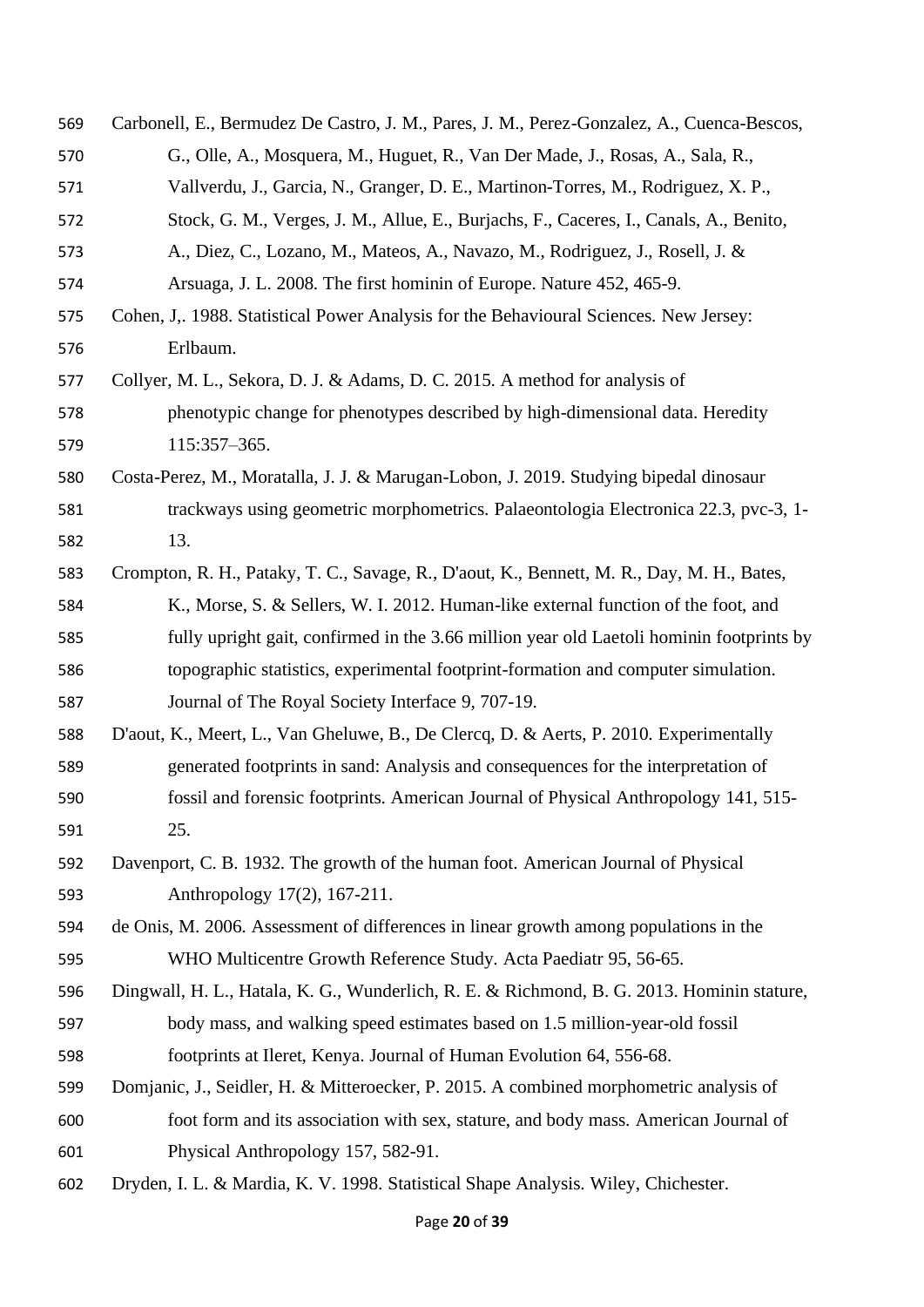- Duveau, J., Berillon, G., Verna, G., Laisné, G. & Cliquet., D. 2019. The composition of a Neandertal social group revealed by the hominin footprints at Le Rozel (Normandy,
- France). Proceedings of the National Academy of Sciences 116 (39), 19409-19414.
- Falkingham, P. L. 2012. Acquisition of high resolution 3D models using free, open-source, photogrammetric software. Palaeontologia Electronica 15(1), 1-15.
- Ganley, K. J. & Powers, C. M. 2005. Gait kinematics and kinetics of 7-year-old juvenileren: a comparison to adults using age-specific anthropometric data. Gait Posture 21, 141-5.
- Gierliński, G. D., Niedźwiedzki, G., Lockley, M. G., Athanassiou, A., Fassoulas, C.,
- Dubicka, Z., Boczarowski, A., Bennett, M. R. & Ahlberg, P. E. 2017. Possible hominin footprints from the late Miocene (c. 5.7 Ma) of Crete? Proceedings of the Geologists' Association 128, 697-710.
- Hatala, K. G., Demes, B. & Richmond, B. G. 2016a. Laetoli footprints reveal bipedal gait biomechanics different from those of modern humans and chimpanzees. Proceedings of Royal Soceity B: Biological Sciences 283: 20160235.
- Hatala, K. G., Dingwall, H. L., Wunderlich, R. E. & Richmond, B. G. 2013. The relationship between plantar pressure and footprint shape*.* Journal of Human Evolution 65**,** 21-8.
- Hatala, K. G., Perry, D. A. & Gatesy, S. M. 2018. A biplanar X-ray approach for studying the 3D dynamics of human track formation. Journal of Human Evolution 121, 104-118.
- Hatala, K. G., Roach, N. T., Ostrofsky, K. R., Wunderlich, R. E., Dingwall, H. L., Villmoare,
- B. A., Green, D. J., Braun, D. R., Harris, J. W. K., Behrensmeyer, A. K., Richmond,
- B. G. 2017. Hominin track assemblages from Okote Member deposits near Ileret,
- Kenya, and their implications for understanding fossil hominin paleobiology at 1.5 Ma. Journal of Human Evolution 112, 93-104.
- Hatala, K. G., Roach, N. T., Ostrofsky, K. R., Wunderlich, R. E., Dingwall, H. L.,
- Villmoare, B. A., Green, D. J., Harris, J. W. K., Braun, D. R., Richmond, B. G.
- 2016b. Footprints preserve direct evidence of group behavior and locomotion in *Homo erectus*. Scientific Reports 6, 28766.
- Hatala, K. G., Wunderlich, R. E., Dingwall, H. L. & Richmond, B. G. 2016c. Interpreting locomotor biomechanics from the morphology of human footprints*.* Journal of Human Evolution 90**,** 38-48.
- Hitchcock, E. 1858. Ichnology of New England: A Report on the Sandstone of the
- Connecticut Valley, Especially its Fossil Footmarks, Made to the Government of the Commonwealth of Massachusetts Boston, Massachusetts: W. White xii + 220 pp.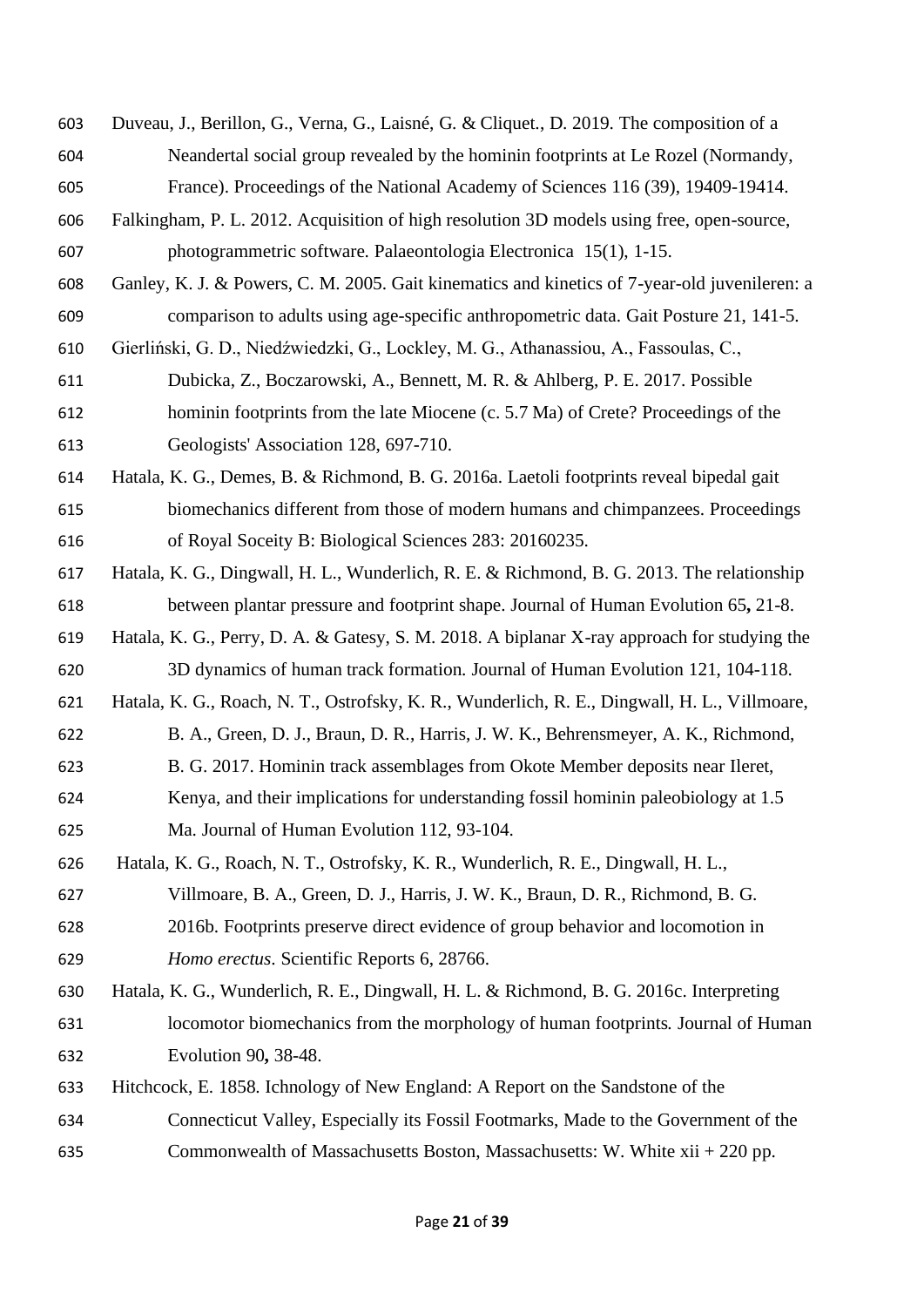- Jordan, K. & Newll, K. M. 2008. The structure and variability in human walking and running is speed dependent. Exercise and Sport Science Reviews 36(4), 200-2004.
- Kanchan, T., Krishan, K., Prusty, D. & Machado, M. 2014. Heel–Ball index: An analysis of footprint dimensions for determination of sex. Egyptian Journal of Forensic Sciences 4, 29-33.
- Keith, A. 1929. The history of the human foot and its bearing on orthopaedic practise. The Journal of Bone and Joint Surgery 11, 10-32.
- Kim, J. L., Kim, K. S., Lockley, M. G. & Matthews, N. 2008. Hominid Ichnotaxonomy: An Exploration of a Neglected Discipline. Ichnos 15(3-4), 126-139.
- Krishan, K. 2007. Individualizing characteristics of footprints in Gujjars of North India-- forensic aspects. Forensic Science International 169, 137-44.
- Krishan, K. 2008. Establishing correlation of footprints with body weight--forensic aspects.Forensic Science International 179, 63-9.
- Lockley, M. G., Meldrum, D. J. & Kim, J. Y. 2016. Major events in hominin evolution. In: M. G. Mángano, L.A. Buatois (Eds.), The Trace-Fossil Record of Major Evolutionary
- Events in Geobiology*.* 40, 411-448, Springer, Dordrecht. Marchetti, L., Belvedere, M., Voigt, S., Klein, H., Castanera, D., Diaz-Martinez, I., Matry,
- D., Xing, L., Feola, S., Melchor, R. N. & Farlow, J. O. 2019. Defining the morphological quality of fossil footprints. Problems and principles of preservation in tetrapod ichnology with examples from the Palaeozoic to the present. Earth-Science Reviews 193, 109-145.
- Mardia, K.V., Bookstein, K. V. & Moreton, I. J. 2000. Statistical assessment of bilateral symmetry of shapes. Biometrika 87:285-300.
- Masao, F. T., Ichumbaki, E. B., Cherin, M., Barili, A., Boschian, G., Iurino, D. A., Menconero, S., Moggi-Cecchi, J. & Manzi, G. 2016. New footprints from Laetoli (Tanzania) provide evidence for marked body size variation in early hominins. Elife 5:e19568.
- McClymont, J., Pataky, T. C., Crompton, R. H., Savage, R. & Bates, K. T. 2016. The nature of functional variability in plantar pressure during a range of controlled walking speeds. Royal Society Open Science 3, 160369.
- Meldrum, D. J. 2007. Renewed perspective on the Laetoli trackways: The earliest hominid footprints. New Mexico Museum of Natural History and Science Bulletin 42, 233– 239.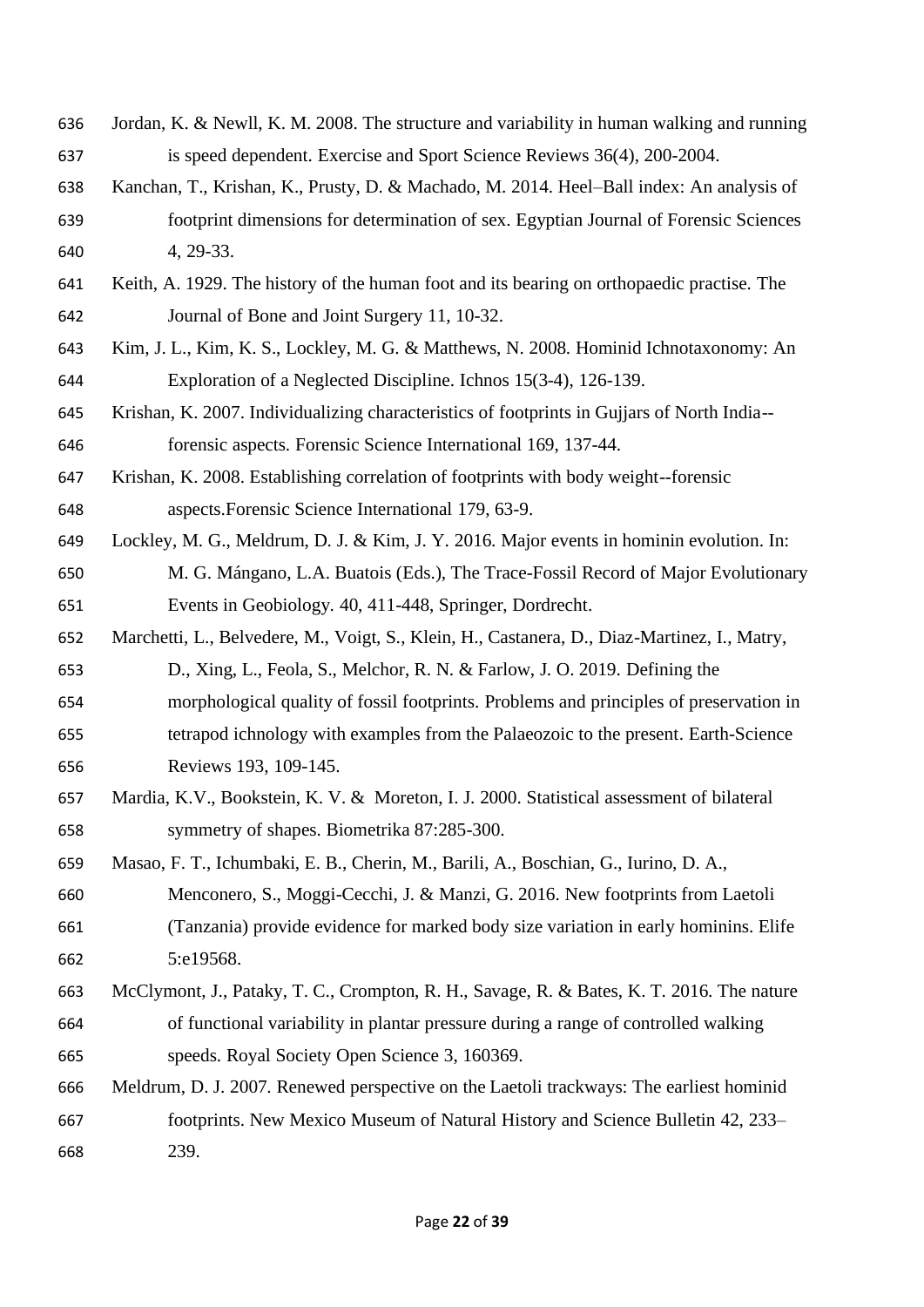- Meldrum, D.J., Lockley, M. G., Lucas, S. G. & Musiba, C. M. 2011. Ichnotaxonomy of the Laetoli Trackways: The earliest hominin footprints. Journal of African Earth Science 60, 1-12.
- Mitteroecker, P. & Bookstein, F. 2011. Linear discrimination, ordination, and the visualization of selection gradients in modern morphometrics. Evolutionary Biology 38, 100-114.
- Morse, S. A., Bennett, M. R., Gonzalez, S. & Huddart, D. 2010. Techniques for verifying human footprints: reappraisal of pre-Clovis footprints in Central Mexico. Quaternary Science Reviews 29, 2571-2578.
- Morse, S. A., Bennett, M. R., Liutkus-Pierce, C., Thackeray, F., Mcclymont, J., Savage, R. & Crompton, R. H. 2013. Holocene footprints in Namibia: the influence of substrate on footprint variability. American Journal of Physical Anthropology 151, 265-79.
- Mullin, S. K. & Taylor, P. J. 2002. The effects of parallax on geometric morphometric data. Computers in Biology and Medicine 32, 455-464.
- Pablos, A., Lorenzo, C., Martinez, I., Bermudez De Castro, J. M., Martinon-Torres, M., Carbonell, E. & Arsuaga, J. L. 2012. New foot remains from the Gran Dolina-TD6 Early Pleistocene site (Sierra de Atapuerca, Burgos, Spain). Journal of Human Evolution 63, 610-23.
- Pataky, T. C., Savage, R., Bates, K. T., Sellers, W. I. & Crompton, R. H. 2013. Short-term step-to-step correlation in plantar pressure distributions during treadmill walking, and implications for footprint trail analysis. Gait & Posture 38(4), 1054-1057.
- Raichlen, D. A. & Gordon, A. D. 2017. Interpretation of footprints from Site S confirms human-like bipedal biomechanics in Laetoli hominins. Journal of Human Evolution 107, 134-138.
- Raichlen, D. A., Pontzer, H. & Sockol, M. D. 2008. The Laetoli footprints and early hominin locomotor kinematics. Journal of Human Evolution 54, 112-7.
- Rohlf, F. J. 2003. Bias and error in estimates of mean shape in geometric morphometrics. Journal of Human Evolution 44, 665-683.
- Stavlas, P., Grivas, T. B., Michas, C., Vasiliadis, E. & Polyzois, V. 2005. The evolution of foot morphology in children between 6 and 17 years of age: a cross-sectional study based on footprints in a Mediterranean population. Journal of Foot amd Ankle Surgery 44, 424-8.
- Tuttle, R. H. 2008. Footprint clues in hominid evolution and forensics: Lessons and limitations. Ichnos 15, 158-165.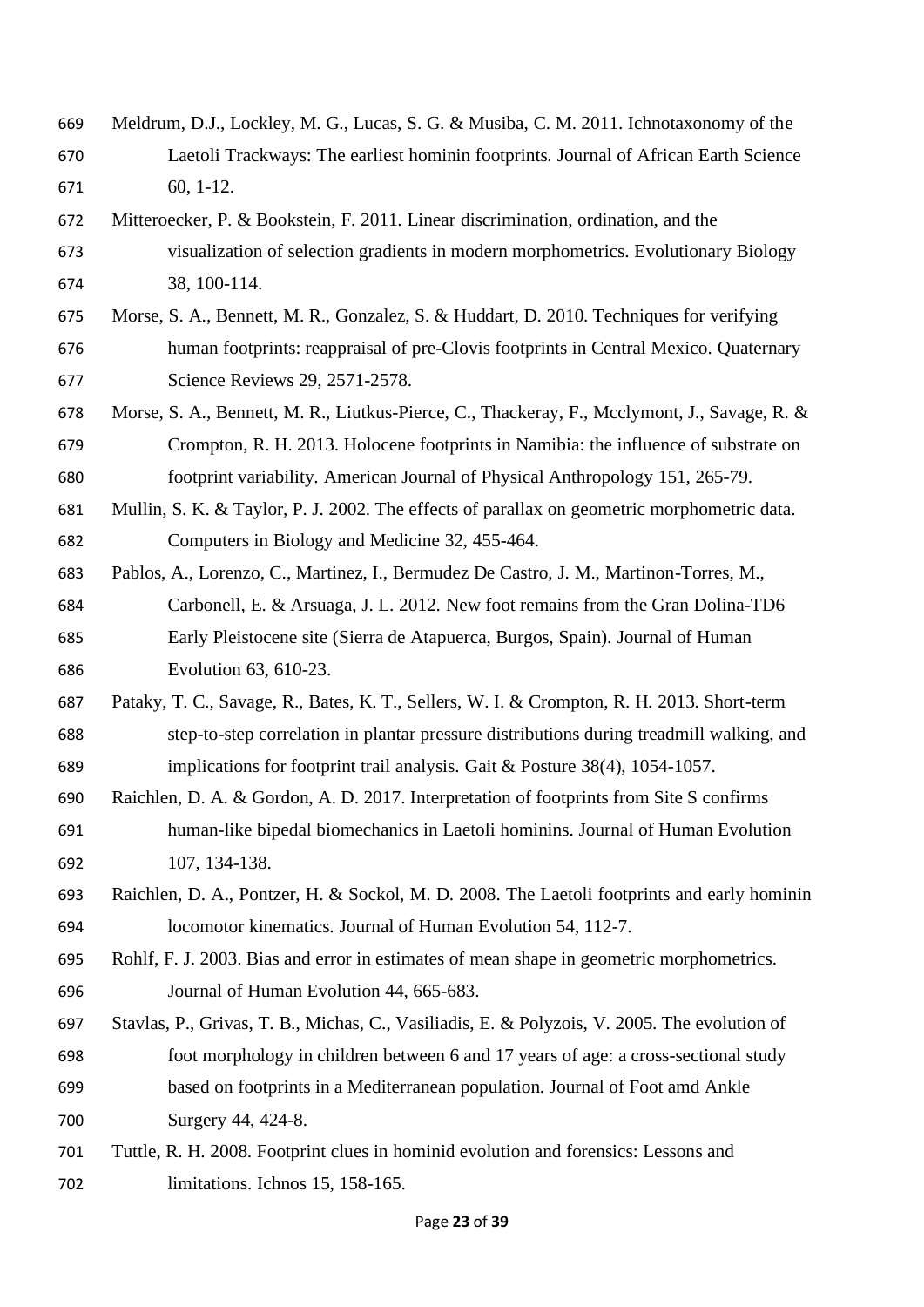- Vaughan, C. L. & Blaszczyk, M. B. 2008. Dynamic similarity predicts gait parameters for *Homo floresiensis* and the Laetoli hominins. American Journal of Human Biology 20, 312-6.
- Webb, S. 2007. Further research of the Willandra Lakes fossil footprint site, southeastern Australia. Journal of Human Evolution 52, 711-5.
- Webb, S., Cupper, M. L. & Robins, R. 2006. Pleistocene human footprints from the
- Willandra Lakes, Southeastern Australia. Journal of Human Evolution 50, 405-13.
- Wiseman, A. L .A. & De Groote, I. 2018. A three-dimensional geometric morphometric study of the effects of erosion on the morphologies of modern and prehistoric footprints. Journal of Archaeological Science: Reports 17, 93-102.
- Wood, B. & Richmond, B. G. 2000. Human evolution: taxonomy and paleobiology. Journal of Anatomy 196, 19-60.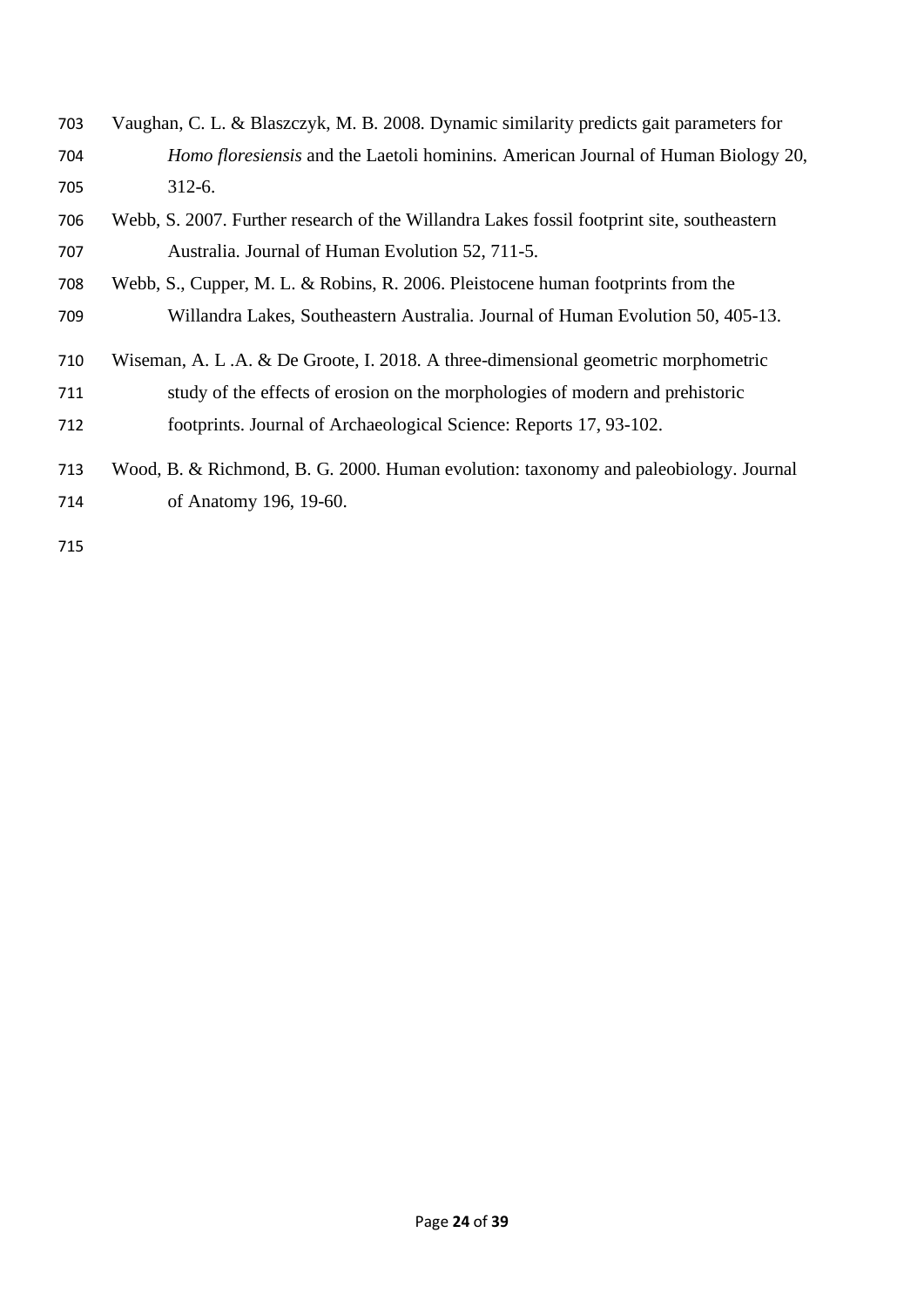# **Supporting Information**

- Table S1 listing tracks used in the study. Where initials are used, data was collected by
- authors. Formby Point tracks provided by AW were excavated/recorded in 2016 and 2017 by
- AW. For access to these tracks please contact AW.
- 
- 3D data availability:
- For access for Site G footprints see:<http://footprints.bournemouth.ac.uk/archive/Laetoli/>
- For access for Site S footprints see:
- <https://www.morphosource.org/Search/Index?search=laetoli>
- For access for Namibian footprints see:
- <http://footprints.bournemouth.ac.uk/archive/Namibian%20Footprints/>
- 
- Table S1 overleaf.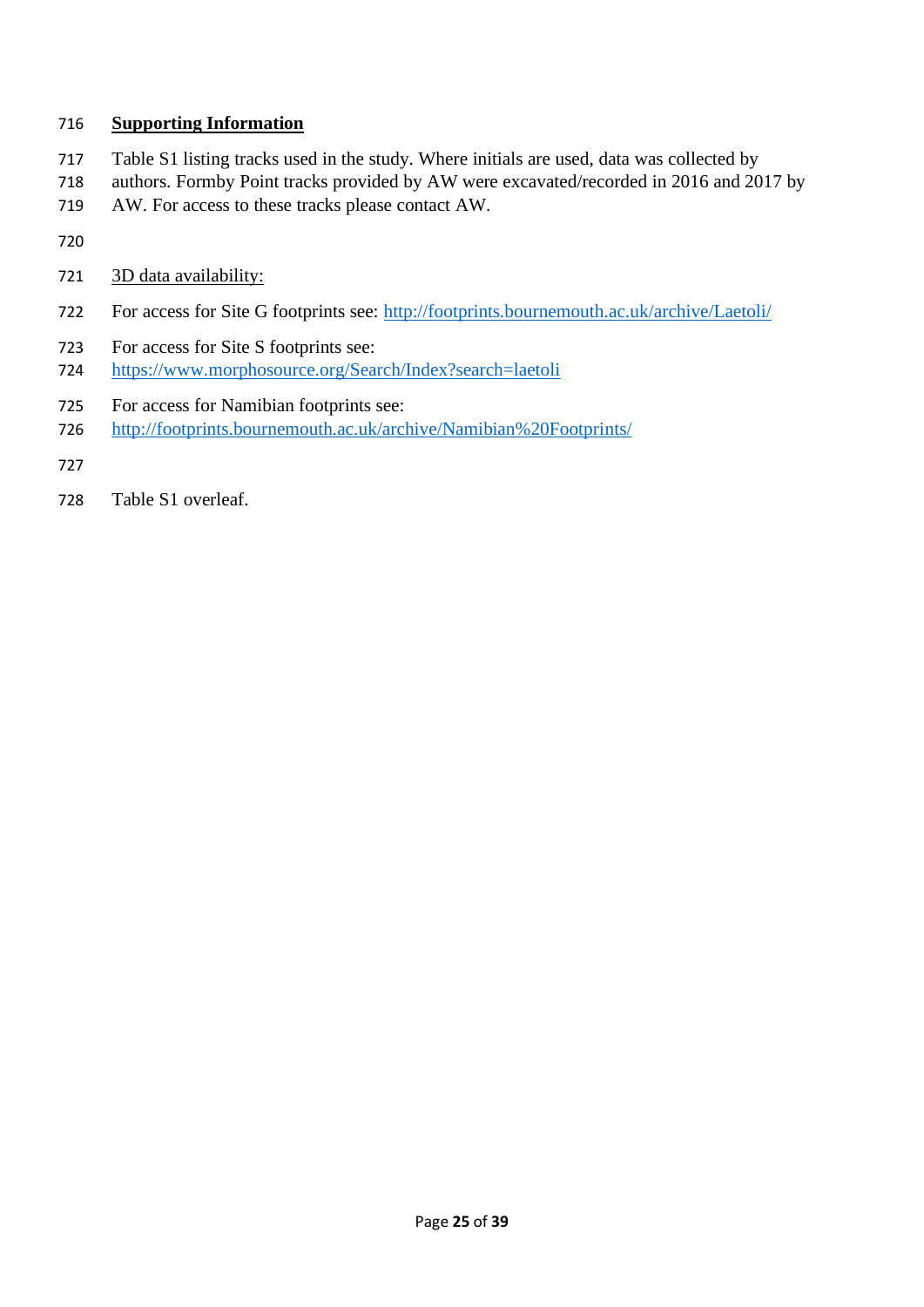| <b>FOSSIL</b><br><b>LOCALITY</b> | <b>SITE</b>                      | <b>TRACK</b><br><b>NUMBER</b> | <b>TRACK ID</b>     | <b>DATA</b><br><b>PROVIDED BY</b> | <b>DATA</b><br><b>ONLINE?</b> |
|----------------------------------|----------------------------------|-------------------------------|---------------------|-----------------------------------|-------------------------------|
| <b>LAETOLI</b>                   | Site G                           |                               | $G1-35$             | <b>MRB</b>                        | Yes                           |
|                                  | Site G                           |                               | $G1-36$             | <b>MRB</b>                        | Yes                           |
|                                  | Site G                           |                               | G1-37               | <b>MRB</b>                        | Yes                           |
|                                  | Site G                           |                               | $G1-38$             | <b>MRB</b>                        | Yes                           |
|                                  | Site G                           |                               | G1-39               | <b>MRB</b>                        | Yes                           |
|                                  | Site G                           |                               | $G1-25$             | <b>MRB</b>                        | Yes                           |
|                                  | Site G                           |                               | $G1-26$             | <b>MRB</b>                        | Yes                           |
|                                  | Site G                           |                               | $G1-27$             | <b>MRB</b>                        | Yes                           |
|                                  | Site G                           |                               | $G1-28$             | <b>MRB</b>                        | Yes                           |
|                                  | Site G                           |                               | $G1-30$             | <b>MRB</b>                        | Yes                           |
|                                  | Site G                           |                               | $G1-31$             | <b>MRB</b>                        | Yes                           |
|                                  | Site G                           |                               | $G1-34$             | <b>MRB</b>                        | Yes                           |
|                                  | Site S                           |                               | L8S11               | Masao et al. 2016                 | Yes                           |
|                                  | Site S                           |                               | L8S12               | Masao et al. 2016                 | Yes                           |
|                                  | Site S                           |                               | L8S13               | Masao et al. 2016                 | Yes                           |
|                                  | Site S                           |                               | L8S14               | Masao et al. 2016                 | Yes                           |
|                                  | Site S                           |                               | M9S12               | Masao et al. 2016                 | Yes                           |
|                                  | Site S                           |                               | M9S13               | Masao et al. 2016                 | Yes                           |
|                                  | Site S                           |                               | TP2S2111            | Masao et al. 2016                 | Yes                           |
| <b>ILERET</b>                    | FwJj14E Upper                    |                               | $FU-A$              | <b>KGH</b>                        | No                            |
|                                  | Footprint Layer                  |                               |                     |                                   |                               |
|                                  | FwJj14E Upper                    |                               | $FU-H$              | KGH                               | No                            |
|                                  | Footprint Layer                  |                               |                     |                                   |                               |
|                                  | FwJj14E Upper                    | $\mathbf{1}$                  | <b>FUT1-6</b>       | <b>KGH</b>                        | No                            |
|                                  | Footprint Layer                  |                               |                     |                                   |                               |
|                                  | FwJj14E Upper                    | $\mathbf{1}$                  | FUT1-7A             | <b>KGH</b>                        | No                            |
|                                  | Footprint Layer                  |                               |                     |                                   |                               |
|                                  | FwJj14E Upper                    |                               | FUT1-7B             | <b>KGH</b>                        | No                            |
|                                  | Footprint Layer                  |                               |                     |                                   |                               |
|                                  | FwJj14E Upper                    | $\mathbf{1}$                  | FUT1-12             | <b>KGH</b>                        | No                            |
|                                  | Footprint Layer                  |                               |                     |                                   |                               |
|                                  | FwJj14E Upper                    | $\mathbf{1}$                  | FUT1-13             | <b>KGH</b>                        | No                            |
|                                  | Footprint Layer<br>FwJj14E Upper | $\mathbf{1}$                  | <b>FUT1-16</b>      | <b>KGH</b>                        | No                            |
|                                  | Footprint Layer                  |                               |                     |                                   |                               |
|                                  | FwJj14E Upper                    | $\overline{2}$                | <b>FUT2-1</b>       | KGH                               | No                            |
|                                  | <b>Footprint Layer</b>           |                               |                     |                                   |                               |
|                                  | FwJj14E Upper                    | $\mathbf{2}$                  | <b>FUT2-2</b>       | <b>KGH</b>                        | No                            |
|                                  | Footprint Layer                  |                               |                     |                                   |                               |
|                                  | FwJj14E Upper                    | $\overline{2}$                | <b>FUT2-4</b>       | <b>KGH</b>                        | No                            |
|                                  | Footprint Layer                  |                               |                     |                                   |                               |
|                                  | FwJj14E Upper                    |                               | <b>FUT3-1</b>       | <b>KGH</b>                        | N <sub>o</sub>                |
|                                  | Footprint Layer                  |                               |                     |                                   |                               |
| <b>HAPPISBURGH</b>               |                                  |                               | Print 33            | IDG&CS&NA&SD                      | No                            |
|                                  | $\qquad \qquad -$                |                               | Print 39            | IDG&CS&NA&SD                      | No                            |
|                                  | $\overline{\phantom{a}}$         | $\overline{\phantom{0}}$      | Print 40            | IDG&CS&NA&SD                      | No                            |
|                                  |                                  |                               | Print 49            | IDG&CS&NA&SD                      | No                            |
|                                  | $\blacksquare$                   | $\overline{\phantom{0}}$      | Print 3             | IDG&CS&NA&SD                      | No                            |
|                                  |                                  |                               | Print 4             | IDG&CS&NA&SD                      | No                            |
|                                  | $\sim$                           | ÷,                            | Print 5             | IDG&CS&NA&SD                      | No                            |
|                                  |                                  |                               | Print 6             | IDG&CS&NA&SD                      | $\rm No$                      |
|                                  | $\overline{\phantom{a}}$         | $\overline{\phantom{0}}$      | Print 8             | IDG&CS&NA&SD                      | No                            |
|                                  | $\qquad \qquad -$                | -                             | Print 9<br>Print 11 | IDG&CS&NA&SD<br>IDG&CS&NA&SD      | No<br>No                      |
|                                  |                                  |                               | Print 12            | IDG&CS&NA&SD                      | No                            |
|                                  | $\qquad \qquad \blacksquare$     | $\overline{a}$                | Print 14            | IDG&CS&NA&SD                      | N <sub>0</sub>                |
|                                  |                                  |                               |                     |                                   |                               |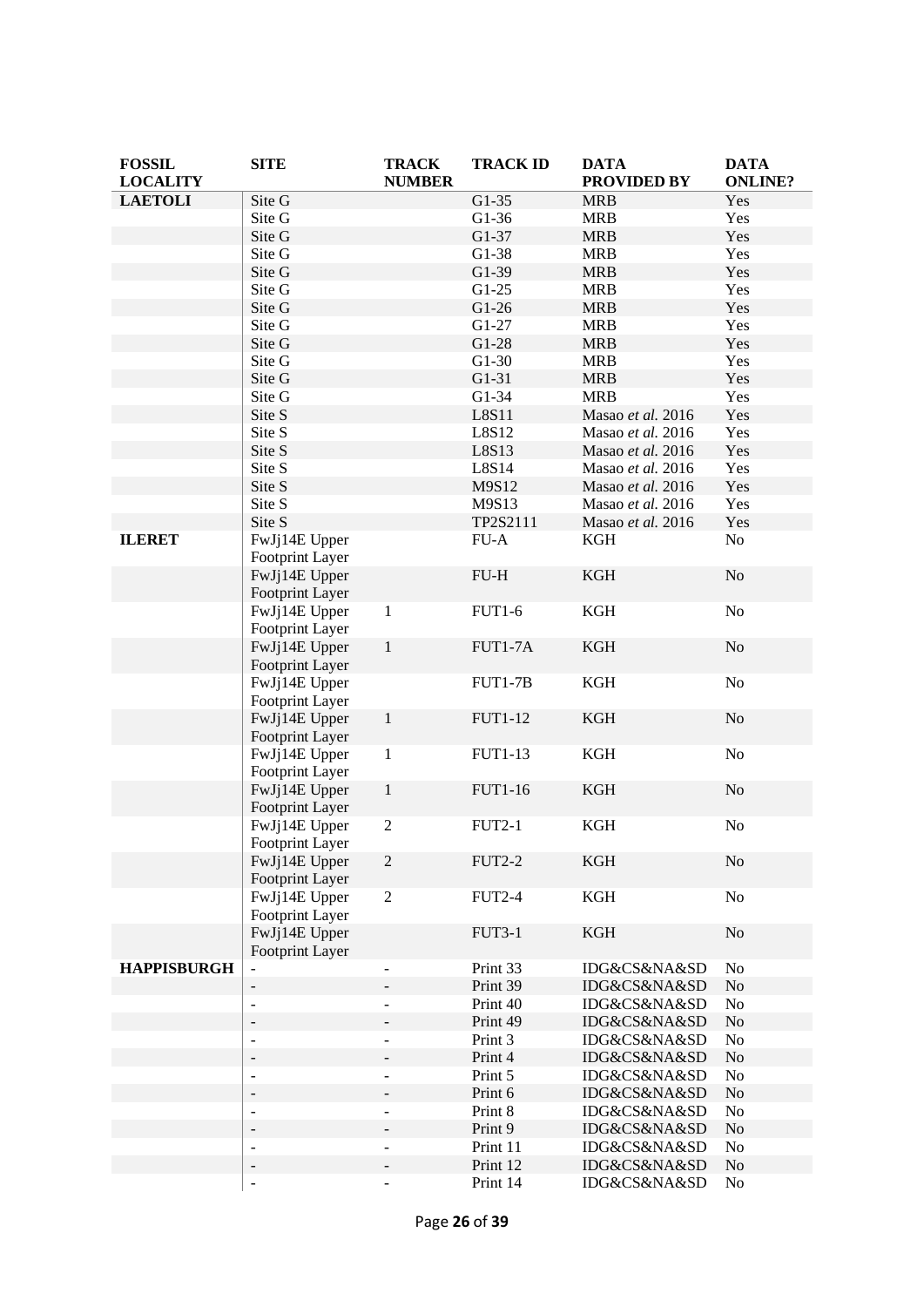|                    | $\overline{\phantom{a}}$ |                          | Print 18        | IDG&CS&NA&SD      | N <sub>o</sub> |
|--------------------|--------------------------|--------------------------|-----------------|-------------------|----------------|
| <b>LANGEBAAN</b>   | $\bar{\phantom{a}}$      |                          |                 | Iziko Museum      | No             |
|                    |                          |                          |                 | Iziko Museum      | $\rm No$       |
| <b>TERRA</b>       | $\blacksquare$           | $\overline{\phantom{a}}$ |                 | Terra Amata       | N <sub>o</sub> |
| <b>AMATA</b>       |                          |                          |                 | Museum            |                |
| <b>VARTOP CAVE</b> |                          |                          |                 | Prof. Bogdan Onac | No             |
| <b>WALVIS BAY</b>  | Site One                 | ÷,                       | PATCH 7.1b      | <b>MRB</b>        | Yes            |
|                    | Site One                 |                          | PATCH 414       | <b>MRB</b>        | Yes            |
|                    | Site One                 | $\overline{\phantom{a}}$ | PATCH 744       | <b>MRB</b>        | Yes            |
|                    | Site One                 |                          | H302            | <b>MRB</b>        | Yes            |
|                    | Site One                 | $\blacksquare$           | H305            | <b>MRB</b>        | Yes            |
|                    | Site One                 |                          | H308            | <b>MRB</b>        | Yes            |
|                    | Site One                 |                          | H309            | <b>MRB</b>        | Yes            |
|                    | Site One                 |                          | H310            | <b>MRB</b>        | Yes            |
|                    | Site One                 |                          | H311            | <b>MRB</b>        | Yes            |
|                    | Site One                 |                          | H312            | <b>MRB</b>        | Yes            |
|                    | Site One                 | $\blacksquare$           | H313            | <b>MRB</b>        | Yes            |
|                    | Site One                 |                          | H314            | <b>MRB</b>        | Yes            |
|                    | Site One                 | $\blacksquare$           | H315            | <b>MRB</b>        | Yes            |
|                    | Site One                 |                          | H316            | <b>MRB</b>        | Yes            |
|                    | Site One                 | $\overline{\phantom{a}}$ | H141            | <b>MRB</b>        | Yes            |
|                    | Site One                 |                          | H142            | <b>MRB</b>        | Yes            |
|                    | Site One                 | $\overline{a}$           | H143            | <b>MRB</b>        | Yes            |
|                    | Site One                 |                          | H144            | <b>MRB</b>        | Yes            |
|                    | Site One                 |                          | H145            | <b>MRB</b>        | Yes            |
|                    | Site One                 |                          | H149            | <b>MRB</b>        | Yes            |
|                    | Site One                 |                          | H155            | <b>MRB</b>        | Yes            |
|                    | Site One                 |                          | H158            | <b>MRB</b>        | Yes            |
|                    | Site One                 | $\overline{\phantom{a}}$ | H159            | <b>MRB</b>        | Yes            |
|                    | Site One                 |                          | H162            | <b>MRB</b>        | Yes            |
|                    | Site One                 | $\blacksquare$           | H318            | <b>MRB</b>        | Yes            |
|                    | Site One                 |                          | H319            | <b>MRB</b>        | Yes            |
|                    | Site One                 | $\blacksquare$           | H321            | <b>MRB</b>        | Yes            |
|                    | Site One                 |                          | H322            | <b>MRB</b>        | Yes            |
|                    | Site One                 | $\blacksquare$           | H323            | <b>MRB</b>        | Yes            |
|                    | Site One                 |                          | H324            | <b>MRB</b>        | Yes            |
|                    | Site One                 |                          | H <sub>59</sub> | <b>MRB</b>        | Yes            |
|                    | Site One                 |                          | H <sub>68</sub> | <b>MRB</b>        | Yes            |
|                    | Site One                 |                          | H <sub>65</sub> | <b>MRB</b>        | Yes            |
|                    | Site One                 |                          | H <sub>60</sub> | <b>MRB</b>        | Yes            |
|                    | Site One                 |                          | H <sub>66</sub> | <b>MRB</b>        | Yes            |
|                    | Site One                 |                          | H51             | <b>MRB</b>        | Yes            |
|                    | Site One                 | $\overline{\phantom{a}}$ | H <sub>55</sub> | <b>MRB</b>        | Yes            |
|                    | Site One                 |                          | H56             | <b>MRB</b>        | Yes            |
|                    | Site One                 | $\overline{\phantom{a}}$ | H <sub>57</sub> | <b>MRB</b>        | Yes            |
|                    | Site One                 |                          | H42             | <b>MRB</b>        | Yes            |
|                    | Site One                 | $\overline{\phantom{a}}$ | H45             | <b>MRB</b>        | Yes            |
|                    | Site One                 |                          | H <sub>05</sub> | <b>MRB</b>        | Yes            |
|                    | Site One                 |                          | H <sub>06</sub> | <b>MRB</b>        | Yes            |
|                    | Site One                 |                          | H07             | <b>MRB</b>        | Yes            |
|                    | Site One                 |                          | H13             | <b>MRB</b>        | Yes            |
|                    | Site One                 |                          | H14             | <b>MRB</b>        | Yes            |
|                    | Site One                 | $\overline{\phantom{a}}$ | H70             | <b>MRB</b>        | Yes            |
|                    | Site One                 |                          | <b>H070A</b>    | <b>MRB</b>        | Yes            |
|                    | Site One                 |                          | H72             | <b>MRB</b>        | Yes            |
|                    | Site One                 |                          | H74             | <b>MRB</b>        | Yes            |
|                    | Site One                 |                          | H075            | <b>MRB</b>        | Yes            |
|                    | Site One                 |                          | H14             | <b>MRB</b>        | Yes            |
|                    | Site One                 |                          | H21             | <b>MRB</b>        | Yes            |
|                    | Site One                 |                          | H42             | <b>MRB</b>        | Yes            |
|                    |                          |                          |                 |                   |                |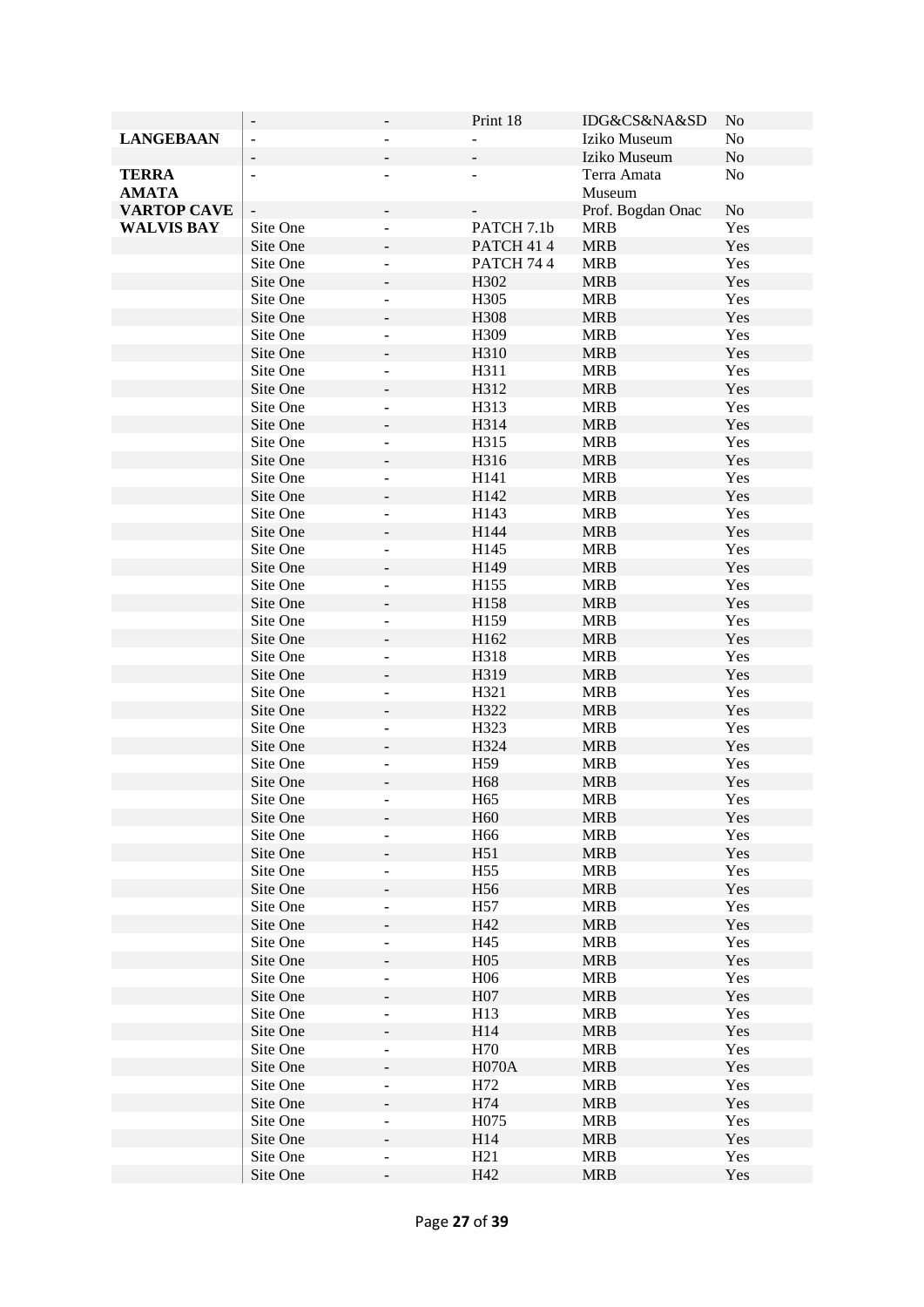| Site One |                              | H43               | <b>MRB</b> | Yes        |
|----------|------------------------------|-------------------|------------|------------|
| Site One |                              | H45               | <b>MRB</b> | Yes        |
| Site One |                              | H49               | <b>MRB</b> | Yes        |
| Site One |                              | H47               | <b>MRB</b> | Yes        |
| Site One |                              | 301               | <b>MRB</b> | Yes        |
| Site One |                              | 317               | <b>MRB</b> | Yes        |
| Site One | $\qquad \qquad \blacksquare$ | H078              | <b>MRB</b> | Yes        |
| Site One |                              | H079              | <b>MRB</b> | Yes        |
| Site One | $\overline{\phantom{a}}$     | H <sub>0</sub> 82 | <b>MRB</b> | Yes        |
| Site One |                              | H086              | <b>MRB</b> | Yes        |
| Site One | $\blacksquare$               | H086              | <b>MRB</b> | Yes        |
| Site One |                              | H087              | <b>MRB</b> | Yes        |
| Site One | ۰                            | H091              | <b>MRB</b> | Yes        |
| Site One |                              | H097              | <b>MRB</b> | Yes        |
| Site One |                              | H098              | <b>MRB</b> | Yes        |
| Site One | Trail One                    | H10               | <b>MRB</b> | Yes        |
| Site One | Trail One                    | H11               | <b>MRB</b> | Yes        |
| Site One | Trail One                    | H1                | <b>MRB</b> | Yes        |
| Site One | Trail One                    | H2                | <b>MRB</b> |            |
|          | <b>Trail One</b>             | H3                | <b>MRB</b> | Yes<br>Yes |
| Site One |                              |                   |            |            |
| Site One | Trail One                    | H <sub>4</sub>    | <b>MRB</b> | Yes        |
| Site One | Trail One                    | H <sub>5</sub>    | <b>MRB</b> | Yes        |
| Site One | Trail One                    | H <sub>6</sub>    | <b>MRB</b> | Yes        |
| Site One | Trail One                    | H7                | <b>MRB</b> | Yes        |
| Site One | Trail One                    | $\rm H8$          | <b>MRB</b> | Yes        |
| Site One | <b>Trail One</b>             | H9                | <b>MRB</b> | Yes        |
| Site One | Trail One                    | H10               | <b>MRB</b> | Yes        |
| Site One | <b>Trail One</b>             | H11               | <b>MRB</b> | Yes        |
| Site One | Trail One                    | H12               | <b>MRB</b> | Yes        |
| Site One | <b>Trail One</b>             | H16               | <b>MRB</b> | Yes        |
| Site One | Trail One                    | H17               | <b>MRB</b> | Yes        |
| Site One | <b>Trail One</b>             | H18               | <b>MRB</b> | Yes        |
| Site One | Trail One                    | H <sub>19</sub>   | <b>MRB</b> | Yes        |
| Site One | <b>Trail One</b>             | H20               | <b>MRB</b> | Yes        |
| Site One | Trail One                    |                   | <b>MRB</b> | Yes        |
| Site One | Trail One                    | H22               | <b>MRB</b> | Yes        |
| Site One | Trail One                    | H23               | <b>MRB</b> | Yes        |
| Site One | Trail One                    | H <sub>24</sub>   | <b>MRB</b> | Yes        |
| Site One | Trail One                    | h26               | <b>MRB</b> | Yes        |
| Site One | Trail One                    | H27               | <b>MRB</b> | Yes        |
| Site One | Trail One                    | H <sub>29</sub>   | <b>MRB</b> | Yes        |
| Site One | <b>Trail One</b>             | H30               | <b>MRB</b> | Yes        |
| Site One | Trail One                    | H31               | <b>MRB</b> | Yes        |
| Site One | <b>Trail One</b>             | H32               | <b>MRB</b> | Yes        |
| Site One | Trail One                    | H <sub>33</sub>   | <b>MRB</b> | Yes        |
| Site One | <b>Trail One</b>             | H33               | <b>MRB</b> | Yes        |
| Site One | Trail One                    | H34               | <b>MRB</b> | Yes        |
| Site One | Trail One                    | H35               | <b>MRB</b> | Yes        |
| Site One | Trail One                    | H <sub>36</sub>   | <b>MRB</b> | Yes        |
| Site One | Trail One                    | H37               | <b>MRB</b> | Yes        |
| Site One | Trail One                    | H38               | <b>MRB</b> | Yes        |
| Site One | Trail One                    | H39               | <b>MRB</b> | Yes        |
| Site One | Trail One                    | H37               | <b>MRB</b> | Yes        |
| Site One | <b>Trail One</b>             | H44               | <b>MRB</b> | Yes        |
| Site One | Trail One                    | H46               | <b>MRB</b> | Yes        |
| Site One | Trail One                    | H48               | <b>MRB</b> | Yes        |
| Site One | Trail One                    | H <sub>61</sub>   | <b>MRB</b> | Yes        |
| Site One | <b>Trail One</b>             | H <sub>62</sub>   | <b>MRB</b> | Yes        |
| Site One | Trail One                    | H64               | <b>MRB</b> | Yes        |
| Site One | Trail One                    | H <sub>69</sub>   | <b>MRB</b> | Yes        |
|          |                              |                   |            |            |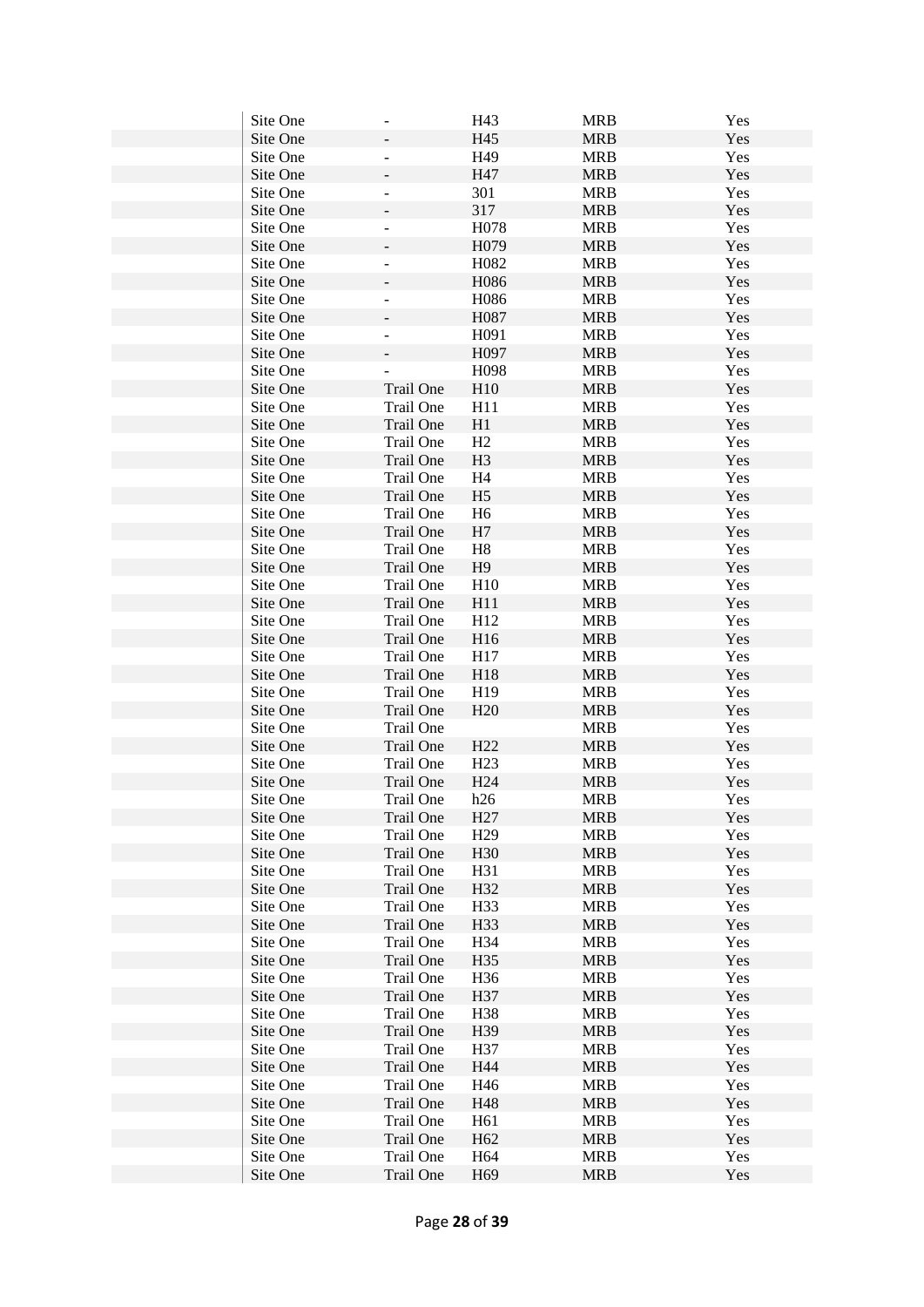|                               | Site One                                   | Trail One                    | H71                    | <b>MRB</b>               | Yes        |
|-------------------------------|--------------------------------------------|------------------------------|------------------------|--------------------------|------------|
|                               | Site One                                   | Trail One                    | H73                    | <b>MRB</b>               | Yes        |
|                               | Site One                                   | Trail Two                    | H77                    | <b>MRB</b>               | Yes        |
|                               | Site One                                   | Trail Two                    | <b>HR20</b>            | <b>MRB</b>               | Yes        |
|                               | Site One                                   | Trail Two                    | <b>HR21</b>            | <b>MRB</b>               | Yes        |
|                               | Site One                                   | Trail Two                    | <b>HR29</b>            | <b>MRB</b>               | Yes        |
|                               | Site One                                   | Trail Two                    | <b>HR31</b>            | <b>MRB</b>               | Yes        |
|                               | Site One                                   | Trail Two                    | <b>HR36</b>            | <b>MRB</b>               | Yes        |
|                               | Site One                                   | Trail Two                    | <b>HR44</b>            | <b>MRB</b>               | Yes        |
|                               | Site One                                   | Trail Two                    | <b>HR51</b>            | <b>MRB</b>               | Yes        |
|                               | Site One                                   | Trail Two                    | <b>HR67</b>            | <b>MRB</b>               | Yes        |
|                               | Site One                                   | Trail Two                    | <b>HR86</b>            | <b>MRB</b>               | Yes        |
|                               | Site One                                   | Trail Two                    | <b>HR89</b>            | <b>MRB</b>               | Yes        |
|                               | Site One                                   | Trail Two                    | HR91                   | <b>MRB</b>               | Yes        |
|                               | Site One                                   | Trail Two                    | HR116                  | <b>MRB</b>               | Yes        |
|                               | Site One                                   | Trail Two                    | <b>HR130</b>           | <b>MRB</b>               | Yes        |
|                               | Site One                                   | Trail Two                    | HARIETTE4              | <b>MRB</b>               | Yes        |
|                               | Site One                                   | Trail Two                    | <b>HARRIETTE</b><br>12 | <b>MRB</b>               | Yes        |
|                               | Site One                                   | Trail Two                    | <b>HARRIETTE</b><br>17 | <b>MRB</b>               | Yes        |
|                               | Site One                                   | Trail Two                    | <b>HARRIETTE</b><br>18 | <b>MRB</b>               | Yes        |
|                               | Site One                                   | Trail Two                    | <b>HARRIETTE</b><br>20 | <b>MRB</b>               | Yes        |
|                               | Site One                                   | Trail Two                    | <b>HARRIETTE</b><br>21 | <b>MRB</b>               | Yes        |
|                               | Site One                                   | Trail Two                    | <b>HARRIETTE</b><br>29 | <b>MRB</b>               | Yes        |
|                               | Site One                                   | Trail Two                    | <b>HARRIETTE</b><br>46 | <b>MRB</b>               | Yes        |
|                               | Site One                                   | Trail Two                    | <b>HARRIETTE</b><br>51 | <b>MRB</b>               | Yes        |
|                               | Site One                                   | Trail Two                    | <b>HARRIETTE</b><br>54 | <b>MRB</b>               | Yes        |
|                               | Site One                                   | Trail Two                    | <b>HARRIETTE</b><br>20 | <b>MRB</b>               | Yes        |
|                               | Site One                                   | Trail Two                    | <b>HARRIETTE</b><br>21 | <b>MRB</b>               | Yes        |
|                               | Site One                                   | Trail Two                    | <b>HARRIETTE</b><br>29 | <b>MRB</b>               | Yes        |
|                               | Site One                                   | Trail Two                    | <b>HARRIETTE</b><br>46 | <b>MRB</b>               | Yes        |
|                               | Site One                                   | Trail Two                    | <b>HARRIETTE</b><br>51 | <b>MRB</b>               | Yes        |
|                               | Site One                                   | Trail Two                    | <b>HARRIETTE</b><br>54 | <b>MRB</b>               | Yes        |
|                               | Site One                                   | Trail Two                    | HAR18239               | <b>MRB</b>               | Yes        |
| <b>FORMBY</b><br><b>POINT</b> | <b>Sefton Coast</b>                        |                              | PRINT A                | <b>MRB</b>               | Yes        |
|                               | <b>Sefton Coast</b>                        | $\overline{\phantom{a}}$     | PRINT AA               | <b>MRB</b>               | Yes        |
|                               | <b>Sefton Coast</b>                        |                              | PRINT B                | <b>MRB</b>               | Yes        |
|                               | <b>Sefton Coast</b>                        | $\qquad \qquad \blacksquare$ | PRINT F                | <b>MRB</b><br><b>MRB</b> | Yes        |
|                               | <b>Sefton Coast</b><br><b>Sefton Coast</b> | ÷,                           | PRINT I<br>PRINT J     | <b>MRB</b>               | Yes<br>Yes |
|                               | <b>Sefton Coast</b>                        |                              | PRINT K                | <b>MRB</b>               | Yes        |
|                               | <b>Sefton Coast</b>                        | $\overline{\phantom{a}}$     | PRINT L                | <b>MRB</b>               | Yes        |
|                               | <b>Sefton Coast</b>                        |                              | PRINT M                | <b>MRB</b>               | Yes        |
|                               | <b>Sefton Coast</b>                        | $\overline{\phantom{a}}$     | PRINT N                | <b>MRB</b>               | Yes        |
|                               | <b>Sefton Coast</b>                        | $\overline{\phantom{a}}$     | PRINT O                | <b>MRB</b>               | Yes        |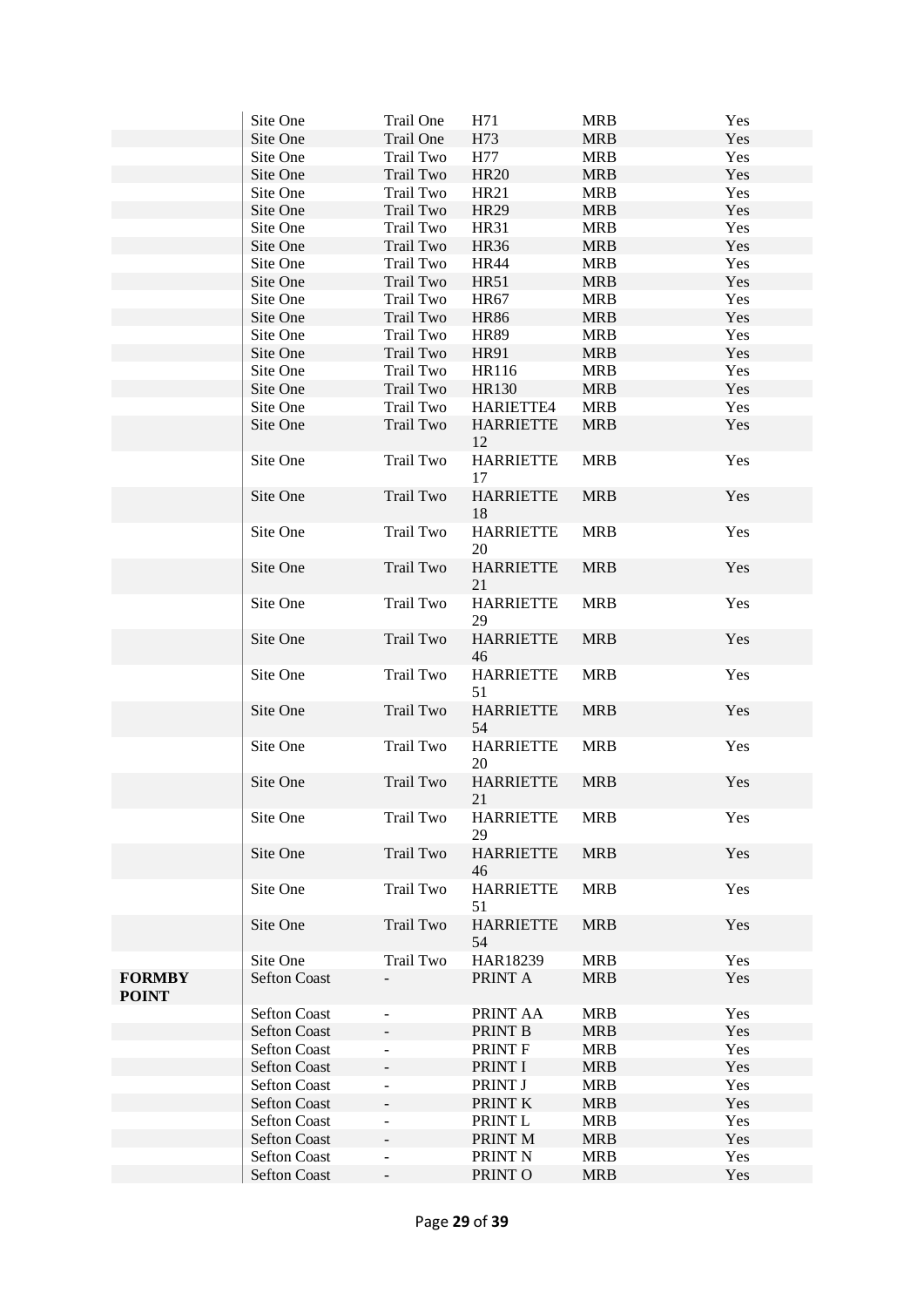| <b>Sefton Coast</b>    |                          | PRINT P    | <b>MRB</b>                   | Yes            |
|------------------------|--------------------------|------------|------------------------------|----------------|
| <b>Sefton Coast</b>    |                          | PRINT Q    | <b>MRB</b>                   | Yes            |
| <b>Sefton Coast</b>    |                          | PRINT R    | <b>MRB</b>                   | Yes            |
| <b>Sefton Coast</b>    |                          | PRINT S    | <b>MRB</b>                   | Yes            |
| <b>Sefton Coast</b>    | $\overline{\phantom{a}}$ | PRINT TT   | <b>MRB</b>                   | Yes            |
| <b>Sefton Coast</b>    |                          | PRINT W    | <b>MRB</b>                   | Yes            |
| <b>Sefton Coast</b>    | $\overline{\phantom{a}}$ | PRINT X    | <b>MRB</b>                   | Yes            |
| <b>Sefton Coast</b>    |                          | PRINT ZZ   | <b>MRB</b>                   | Yes            |
| <b>Sefton Coast</b>    |                          | PRINT T5   | <b>MRB</b>                   | Yes            |
| Cornerstone N          | Track 13                 | 285        | AW                           | No             |
| Cornerstone N          | Track 13                 | 286        | AW                           | No             |
| Cornerstone N          | Track 13                 | 289        | $\mathbf{A}\mathbf{W}$       | $\rm No$       |
| Cornerstone N          | Track 13                 | 292        | AW                           | No             |
| Cornerstone N          | Track 11                 | 231        | $\mathbf{A}\mathbf{W}$       | No             |
| Cornerstone N          | Track 11                 | 225        | $\mathbf{A}\mathbf{W}$       | No             |
|                        |                          | 219        | $\mathbf{A}\mathbf{W}$       | No             |
| Cornerstone N          | Track 11                 | 220        | $\mathbf{A}\mathbf{W}$       |                |
| Cornerstone N          | Track 11<br>Track 7      | 202        | $\mathbf{A}\mathbf{W}$       | No<br>No       |
| Cornerstone N          |                          |            |                              |                |
| Cornerstone N          | Track 8                  | 204        | $\mathbf{A}\mathbf{W}$       | No             |
| Cornerstone N          | Track 8                  | 205        | AW                           | N <sub>o</sub> |
| Cornerstone N          | Track 8                  | 210        | AW                           | No             |
| Cornerstone N          | Track 9                  | 212        | $\mathbf{A}\mathbf{W}$       | N <sub>o</sub> |
| Cornerstone N          | Track 9                  | 213        | AW                           | No             |
| Cornerstone N          | Track 9                  | 215        | $\mathbf{A}\mathbf{W}$       | No             |
| Cornerstone N          | Track 9                  | 214        | $\mathbf{A}\mathbf{W}$       | No             |
| Cornerstone N          | Track 10                 | 216        | $\mathbf{A}\mathbf{W}$       | No             |
| Cornerstone N          | Track 10                 | $216-a$    | AW                           | No             |
| Cornerstone N          | Track 10                 | $216-b$    | $\mathbf{A}\mathbf{W}$       | No             |
| Cornerstone N          | Track 10                 | 233        | $\mathbf{A}\mathbf{W}$       | No             |
| Cornerstone N          | Track 10                 | 223        | $\mathbf{A}\mathbf{W}$       | $\rm No$       |
| Cornerstone N          | Track 10                 | 229        | AW                           | No             |
| Cornerstone N          | $\blacksquare$           | 202        | $\mathbf{A}\mathbf{W}$       | No             |
| <b>Blundell Path</b>   | 1                        | 1295       | $\mathbf{A}\mathbf{W}$       | No             |
| <b>Blundell Path</b>   | $\mathbf{1}$             | 1296       | $\mathbf{A}\mathbf{W}$       | No             |
| <b>Blundell Path</b>   | $\mathbf{1}$             | 1297       | AW                           | No             |
| <b>Blundell Path</b>   | $\mathbf{1}$             | 1298       | $\mathbf{A}\mathbf{W}$       | No             |
| <b>Blundell Path</b>   | $\mathbf{1}$             | 1299       | $\mathbf{A}\mathbf{W}$       | No             |
| <b>Blundell Path</b>   | $\mathbf{1}$             | 1300       | $\mathbf{A}\mathbf{W}$       | No             |
| <b>Blundell Path</b>   | $\mathbf{1}$             | 1301       | $\mathbf{A}\mathbf{W}$       | No             |
| <b>Blundell Path</b>   | $\boldsymbol{2}$         | 1303       | $\mathbf{A}\mathbf{W}$       | No             |
| <b>Blundell Path</b>   | $\sqrt{2}$               | 1304       | AW                           | No             |
| <b>Blundell Path</b>   | $\overline{2}$           | 1305       | AW                           | No             |
| <b>Blundell Path</b>   | 3                        | 1272       | AW                           | No             |
| <b>Blundell Path</b>   | 3                        | 1365       | AW                           | No             |
| <b>Blundell Path</b>   | 3                        | 1366       | AW                           | No             |
| <b>Blundell Path</b>   | 3                        | <b>UNI</b> | $\mathbf{A}\mathbf{W}$       | No             |
| <b>Blundell Path</b>   | 3                        | dpL        | AW                           | No             |
| <b>Blundell Path</b>   | $\mathfrak{Z}$           | dpR        | $\mathbf{A}\mathbf{W}$       | No             |
| <b>Blundell Path</b>   | $\blacksquare$           | 350        | AW                           | No             |
| <b>Blundell Path</b>   |                          | 280        | $\mathbf{A}\mathbf{W}$       | No             |
| <b>Blundell Path</b>   |                          | 273        |                              | No             |
| <b>Blundell Path</b>   | Track 5                  | 309        | AW<br>$\mathbf{A}\mathbf{W}$ | No             |
|                        |                          | 310        |                              |                |
| <b>Blundell Path</b>   | Track 5                  |            | AW                           | No             |
| <b>Blundell Path</b>   | Track 18                 | 348        | $\mathbf{A}\mathbf{W}$       | No             |
| Blundell Path C        | Track 18                 | 349        | AW                           | No             |
| Blundell Path C        |                          | 220        | AW                           | No             |
| <b>Blundell Path C</b> |                          | 316        | AW                           | No             |
| <b>Blundell Path C</b> | Track 4                  | 261        | $\mathbf{A}\mathbf{W}$       | No             |
| Blundell Path C        | Track 4                  | 262        | AW                           | No             |
| <b>Blundell Path C</b> | Track 4                  | 263        | $\mathbf{A}\mathbf{W}$       | $\rm No$       |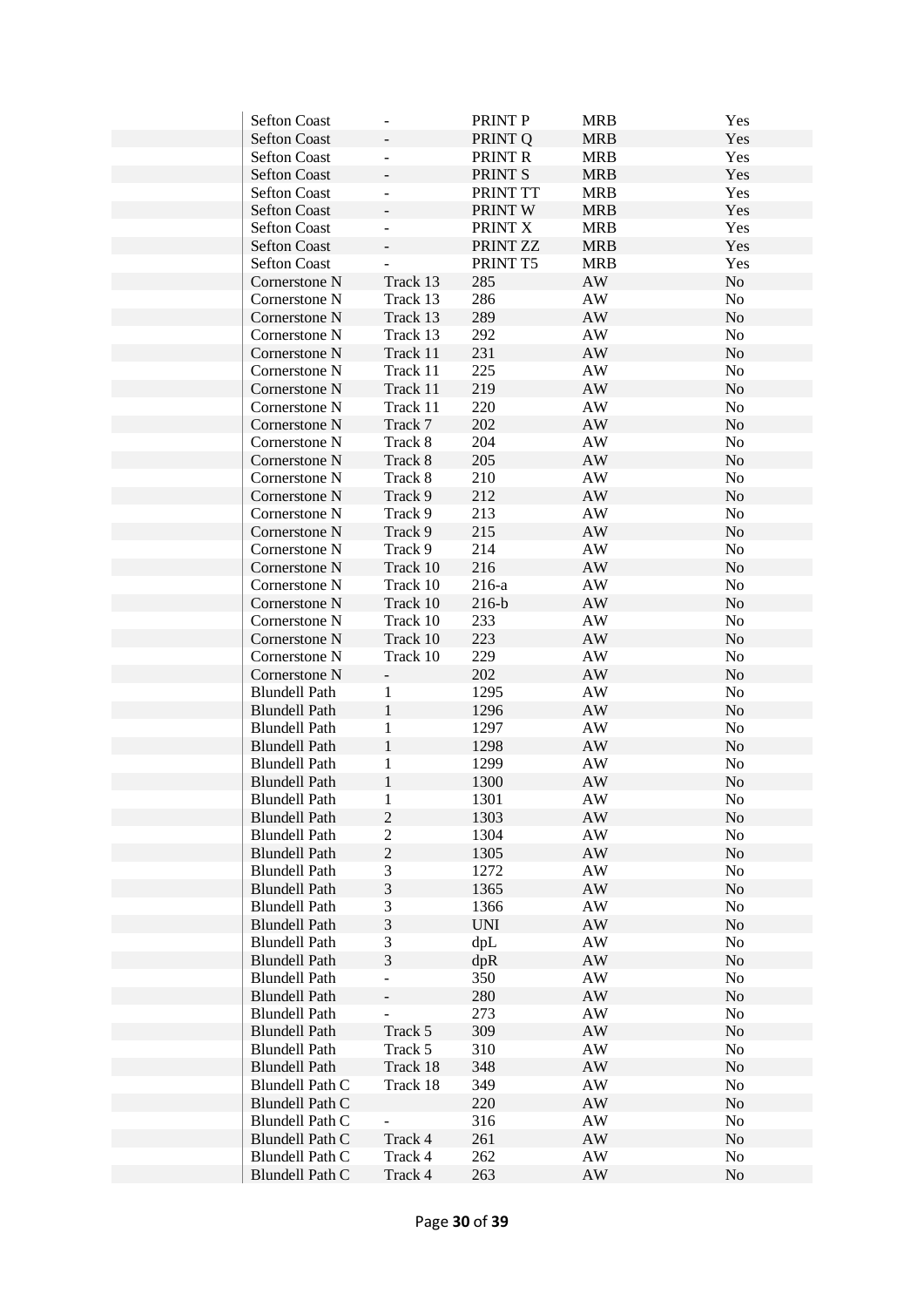| Blundell Path C | Track 4  | 264                   | AW | N <sub>0</sub> |
|-----------------|----------|-----------------------|----|----------------|
| Blundell Path C | Track 4  | 265                   | AW | N <sub>0</sub> |
| Gypsy Path      | Track 15 | print f101            | AW | N <sub>0</sub> |
| Gypsy Path      | Track 15 | print f110            | AW | N <sub>0</sub> |
| Gypsy Path      | Track 15 | print f <sub>8</sub>  | AW | N <sub>0</sub> |
| Gypsy Path      | Track 15 | print f <sub>31</sub> | AW | N <sub>0</sub> |
| Gypsy Path      | Track 15 | print f113            | AW | N <sub>0</sub> |
| Gypsy Path      | Track 15 | print f40             | AW | N <sub>0</sub> |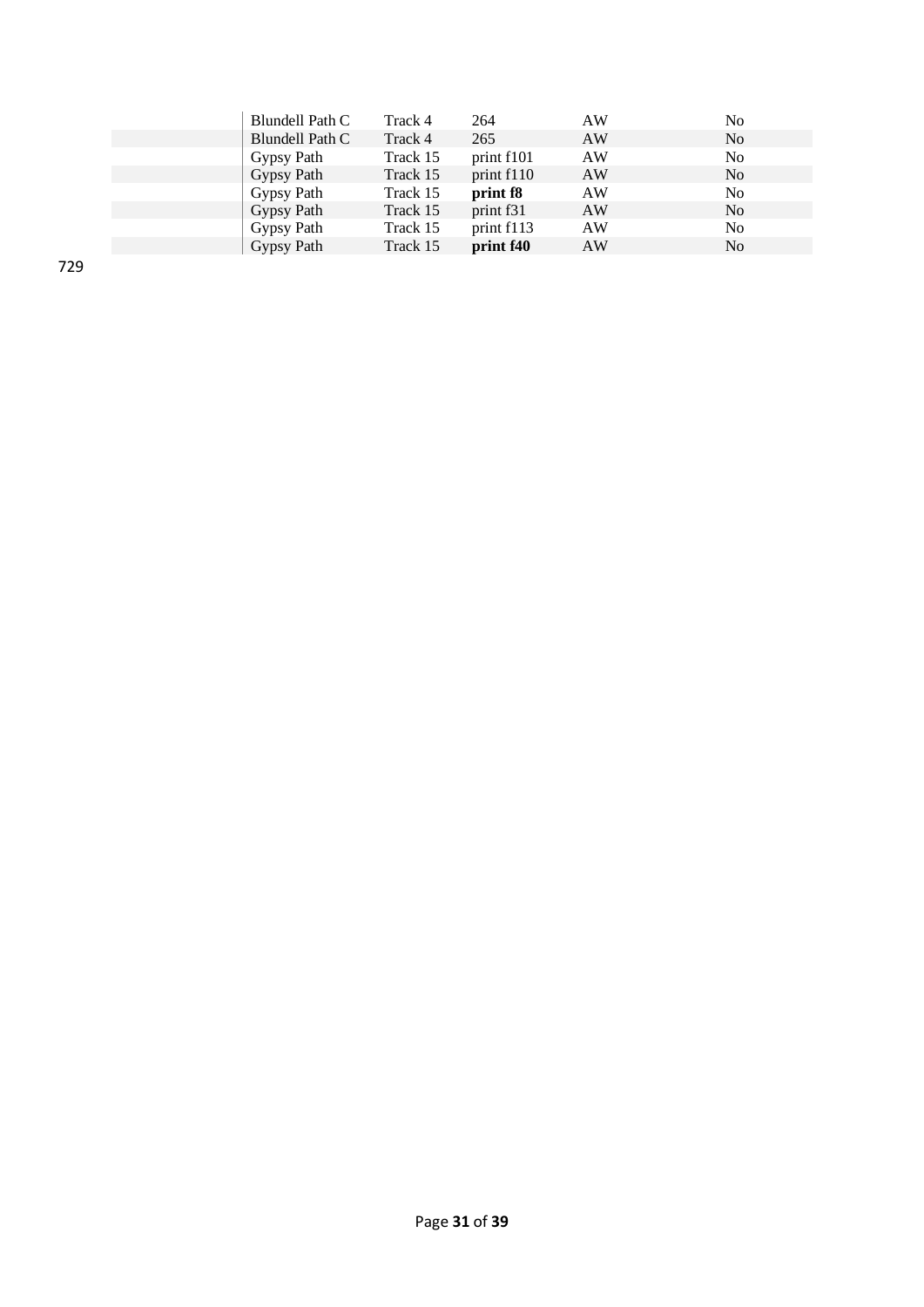|                     | <b>Track Length</b> |                     | <b>Long Axis</b> |                     |            | <b>Hallux Length</b> |  |  |
|---------------------|---------------------|---------------------|------------------|---------------------|------------|----------------------|--|--|
|                     | <b>MSE</b>          | <b>VARIANCE</b>     | <b>MSE</b>       | <b>VARIANCE</b>     | <b>MSE</b> | VARIANCE             |  |  |
| Laetoli             | 1.107%              | $0.069\% \pm 1.215$ | 0.877%           | $0.126\% \pm 1.359$ | 0.627%     | $1.716\% \pm 0.971$  |  |  |
| <b>Ileret</b>       | $0.442\%$           | $0.416\% \pm 1.091$ | 0.678%           | $0.416\% \pm 1.051$ | 0.899%     | $0.422\% \pm 1.392$  |  |  |
| Happisburgh         | 0.041%              | $0.513\% \pm 0.294$ | 0.038%           | $0.653\% \pm 1.601$ | 0.926%     | $0.237\% \pm 1.434$  |  |  |
| <b>Formby Point</b> | 0.455%              | $0.179\% \pm 0.705$ | 0.230\%          | $0.185\% \pm 0.356$ | 0.067%     | $0.186\% \pm 0.104$  |  |  |
| <b>Walvis Bay</b>   | 0.489%              | $0.494\% \pm 0.757$ | 0.587%           | $0.281\% \pm 0.909$ | 0.411%     | $0.691\% \pm 0.637$  |  |  |

730 **Supplementary Information:** Table S2. Results of the replicability tests for all track measurements from each fossil location.

|                     | <b>Forefoot width</b> |                     | <b>Heel width</b> |                     |  |
|---------------------|-----------------------|---------------------|-------------------|---------------------|--|
|                     | <b>MSE</b>            | VARIANCE            | <b>MSE</b>        | <b>VARIANCE</b>     |  |
| Laetoli             | 0.028%                | $0.830\% + 0.647$   | 0.931\%           | $1.920\% \pm 0.196$ |  |
| <b>Heret</b>        | 0.020\%               | $0.304\% + 0.517$   | 0.014%            | $0.457\% + 0.351$   |  |
| Happisburgh         | 0.251%                | $0.046\% + 0.389$   | 0.941%            | $0.420\% + 1.458$   |  |
| <b>Formby Point</b> | 0.612%                | $0.471\% \pm 0.942$ | 0.243%            | $0.911\% \pm 0.367$ |  |
| <b>Walvis Bay</b>   | 0.842%                | $0.596\% \pm 1.307$ | 0.524\%           | $1.612\% + 0.789$   |  |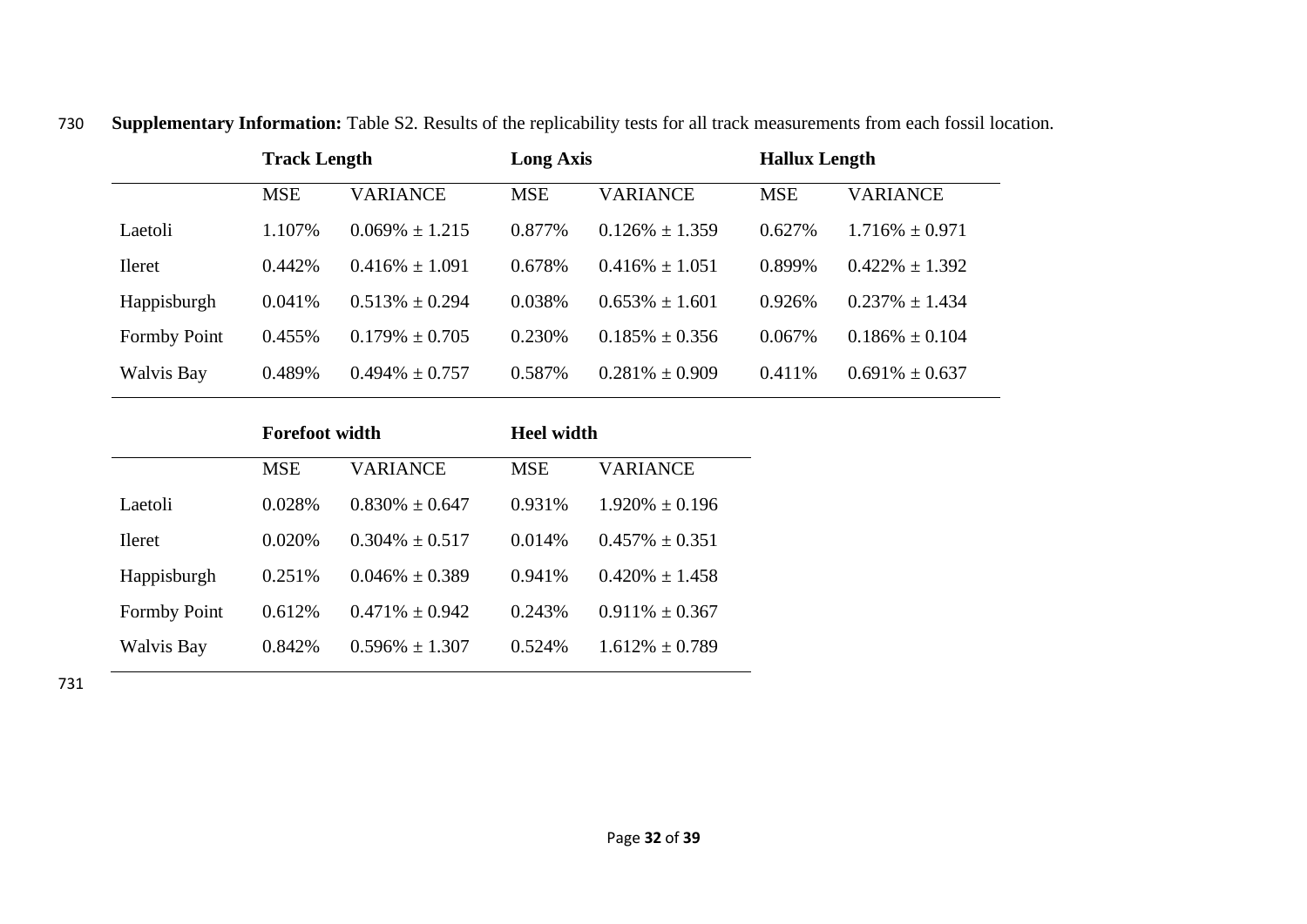**Supplementary Information: Table S3.** Mean measurements (mm) and mean predicted stature (mm) of each individual. As determining which track belongs to a certain individual in the Happisburgh hominins is subjective, the group means are reported for inferred juvenile and adult prints. Individual tracks not belonging to a trackway from Ileret, Formby Point and Walvis Bay are not reported here. Group means provided from Group One and Group Two from Walvis Bay are provided (Bennett et al*.* 2014).

738

|                   | <b>Track ID</b>  | Length | <b>Stature</b> | 2nd digit | Heel       | Forefoot   |
|-------------------|------------------|--------|----------------|-----------|------------|------------|
|                   |                  |        |                | to heel   | breadth    | breadth    |
| Laetoli           | $M9-S1$          | 256.71 | 1711.67        | 247.02    | 65.46      | 101.85     |
|                   | $L8-S1$          | 261.02 | 1740.13        | 262.32    | 78.75      | 103.25     |
|                   | G1               | 173.93 | 1159.54        | 165.26    | 46.08      | 73.44      |
|                   | <b>TP2-S1</b>    | 271.01 | 1806.73        | 272.11    | 82.00      | 99.45      |
| Ileret            | FUT1A            | 261.06 | 1740.39        | 259.45    | 48.08      | 82.79      |
|                   | FUT2             | 283.98 | 1893.17        | 274.02    | 57.20      | 93.96      |
| Happisburgh       | Juvenile         |        |                |           |            |            |
|                   | mean             | 150.02 | 1000.11        | 150.40    | 31.34      | 63.15      |
|                   | Adult mean       | 217.72 | 1451.49        | 208.90    | 49.09      | 77.34      |
| Terra Amata       | Single print     | 242.66 | 1617.75        | 250.13    | 53.78      | 83.34      |
| Vârtop Cave       | Single           |        |                |           |            |            |
|                   | Print            | 222.25 | 1481.17        | 210.68    | 77.20      | 113.72     |
| Langebaan         | $\mathbf{1}$     | 220.00 | 1466.67        |           | 62.96      | 89.42      |
|                   | $\overline{2}$   | 220.50 | 1470.00        |           | $\sqrt{2}$ | $\sqrt{2}$ |
| Formby Point      | $\mathbf{1}$     | 113.87 | 759.12         | 106.11    | 41.89      | 76.20      |
|                   | $\overline{c}$   | 250.78 | 1671.85        | 241.21    | 58.79      | 88.73      |
|                   | $\overline{3}$   | 204.67 | 1364.47        | 198.72    | 50.97      | 72.25      |
|                   | $\overline{4}$   | 274.86 | 1832.41        | 263.94    | 46.45      | 88.50      |
|                   | 5                | 230.15 | 1534.33        | 210.35    | 45.34      | 82.55      |
|                   | 6                | 207.03 | 1380.17        | 192.46    | 40.96      | 64.97      |
|                   | $\boldsymbol{7}$ | 259.54 | 1730.26        | 230.36    | 51.33      | 87.34      |
|                   | $\,8\,$          | 235.52 | 1570.11        | 217.77    | 34.27      | 76.39      |
|                   | 9                | 260.74 | 1738.26        | 251.92    | 47.72      | 86.53      |
|                   | 10               | 278.96 | 1859.73        | 255.96    | 47.79      | 102.99     |
| <b>Walvis Bay</b> | Group One        | 172.89 | 1490.85        | 158.92    | 42.16      | 61.12      |
|                   | Group Two        | 204.94 | 1366.27        | 189.08    | 45.12      | 62.40      |
|                   | <b>Trail One</b> | 255.25 | 1678.58        | 238.11    | 62.33      | 88.75      |
|                   | Trail Two        | 229.43 | 1529.56        | 212.67    | 52.44      | 75.14      |

739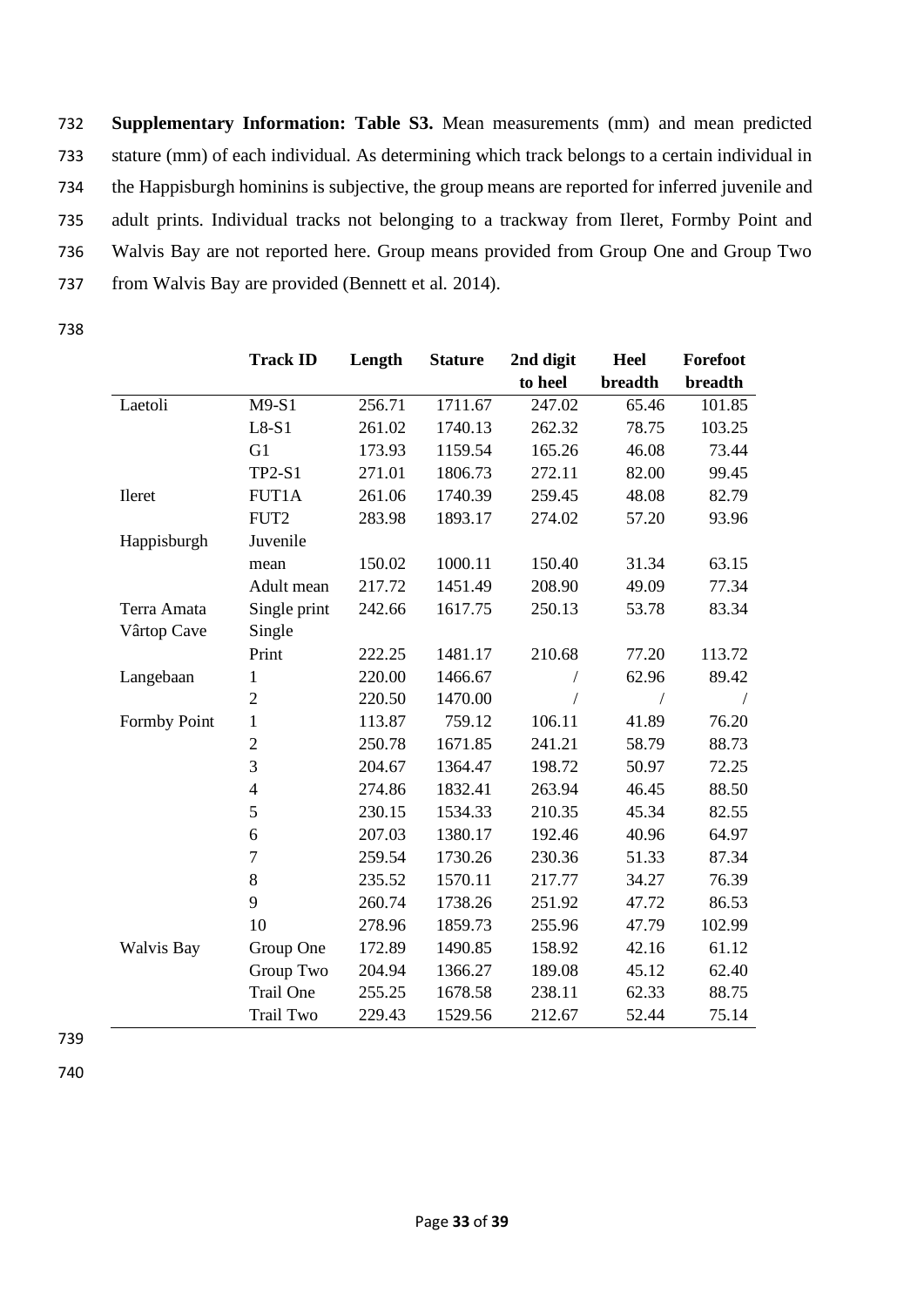741 **Supplementary Information: Table S4**. Results of the ANOVA and Games-Howell Test. Table displays the between-groups variability of linear 742 measurements of the track and stature. Both df1 (between-groups) and df2 (within-groups) are reported. Levels of significance are reported within 743 a 95% confidence level. Significant P values are in bold.

| <b>One-way ANOVA</b> |                |     |              |              | <b>Games-Howell Test</b>   |                   |                 |              |
|----------------------|----------------|-----|--------------|--------------|----------------------------|-------------------|-----------------|--------------|
| Measurement (mm)     | df1            | df2 | $\mathbf{f}$ | $\mathbf{P}$ | Between-groups variability |                   | Std. error (mm) | $\mathbf{P}$ |
| Foot length          | $\overline{4}$ | 220 | 18.4         | < 0.001      | Laetoli                    | Ileret            | 13.26           | < 0.001      |
|                      |                |     |              |              |                            | Happisburgh       | 26.09           | 0.997        |
|                      |                |     |              |              |                            | Formby Point      | 9.21            | < 0.001      |
|                      |                |     |              |              |                            | <b>Walvis Bay</b> | 7.78            | 0.009        |
|                      |                |     |              |              | <b>Ileret</b>              | Happisburgh       | 27.23           | 0.126        |
|                      |                |     |              |              |                            | Formby Point      | 12.06           | 0.169        |
|                      |                |     |              |              |                            | <b>Walvis Bay</b> | 11.01           | 0.005        |
|                      |                |     |              |              | Happisburgh                | Formby Point      | 25.50           | 0.476        |
|                      |                |     |              |              |                            | <b>Walvis Bay</b> | 25.02           | 0.900        |
|                      |                |     |              |              | Formby Point               | <b>Walvis Bay</b> | 5.50            | 0.002        |
| Stature              | $\overline{4}$ | 220 | 19.266       | < 0.001      | Laetoli                    | Ileret            | 88.38           | < 0.001      |
|                      |                |     |              |              |                            | Happisburgh       | 173.93          | 0.997        |
|                      |                |     |              |              |                            | Formby Point      | 61.14           | < 0.001      |
|                      |                |     |              |              |                            | <b>Walvis Bay</b> | 51.89           | 0.009        |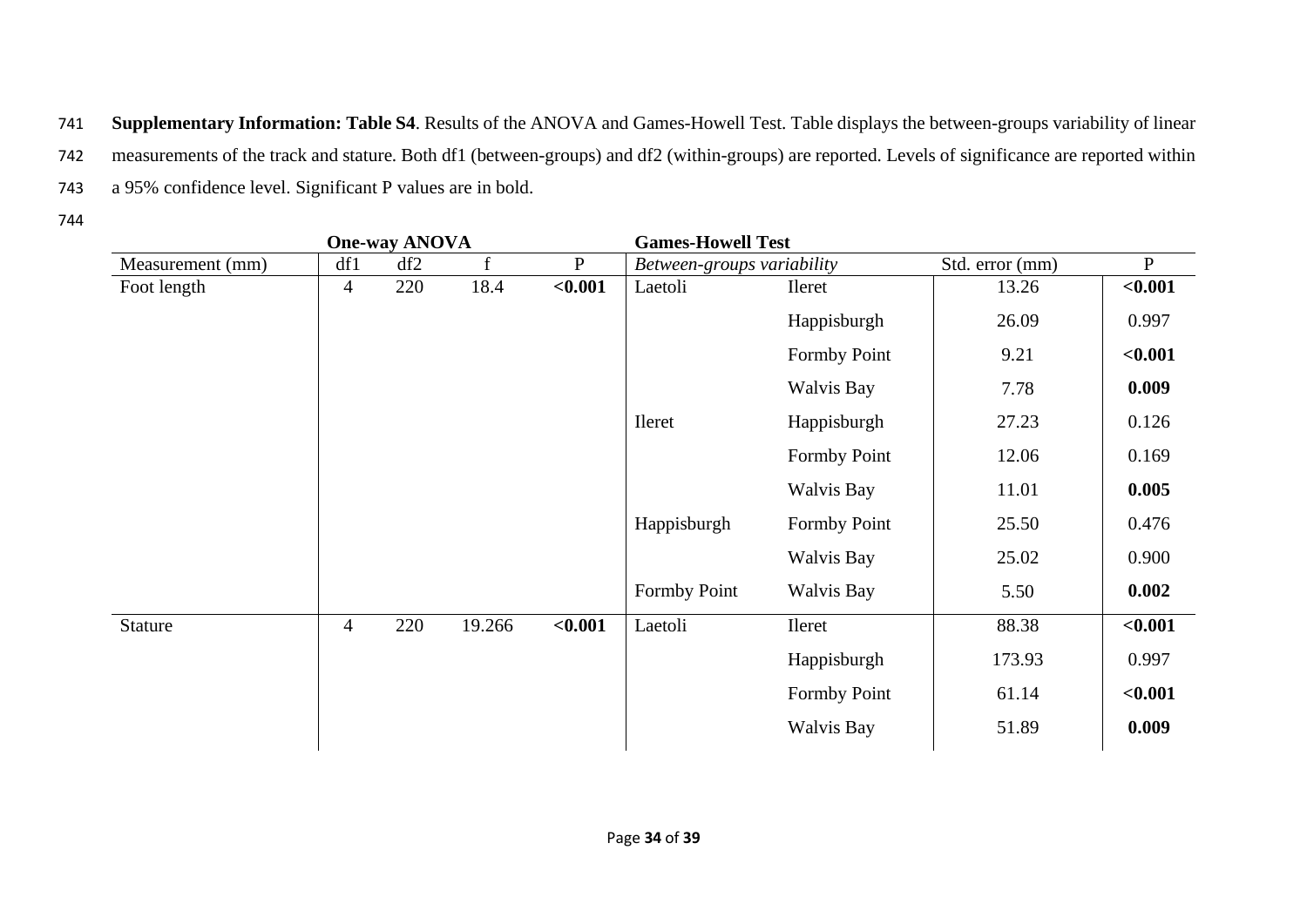**Table S4 cont.** Results of the ANOVA and Games-Howell Test. Table displays the between-groups variability of linear measurements of the track and stature. Both df1 (between-groups) and df2 (within-groups) are reported. Levels of significance are reported within a 95% confidence level. \* indicates statistically significant variability between-groups.

|                   | <b>One-way ANOVA</b> |     |             |           | <b>Games-Howell Test</b>   |                   |                 |              |
|-------------------|----------------------|-----|-------------|-----------|----------------------------|-------------------|-----------------|--------------|
| Measurement (mm)  | df1                  | df2 | $\mathbf f$ | ${\bf P}$ | Between-groups variability |                   | Std. error (mm) | $\, {\bf P}$ |
|                   |                      |     |             |           | Ileret                     | Happisburgh       | 181.52          | 0.126        |
|                   |                      |     |             |           |                            | Formby Point      | 80.22           | 0.203        |
|                   |                      |     |             |           |                            | <b>Walvis Bay</b> | 73.41           | 0.005        |
|                   |                      |     |             |           | Happisburgh                | Formby Point      | 169.93          | 0.449        |
|                   |                      |     |             |           |                            | Walvis Bay        | 166.82          | 0.900        |
|                   |                      |     |             |           | Formby Point               | Walvis Bay        | 36.28           | 0.001        |
| Long axis of foot | $\overline{4}$       | 220 | 18.008      | < 0.001   | Laetoli                    | Ileret            | 14.50           | $0.001$      |
|                   |                      |     |             |           |                            | Happisburgh       | 27.46           | 0.993        |
|                   |                      |     |             |           |                            | Formby Point      | 9.61            | < 0.001      |
|                   |                      |     |             |           |                            | Walvis Bay        | 8.47            | 0.033        |
|                   |                      |     |             |           | Ileret                     | Happisburgh       | 28.80           | 0.105        |
|                   |                      |     |             |           |                            | Formby Point      | 12.95           | 0.026        |
|                   |                      |     |             |           |                            | Walvis Bay        | 12.13           | 0.0028       |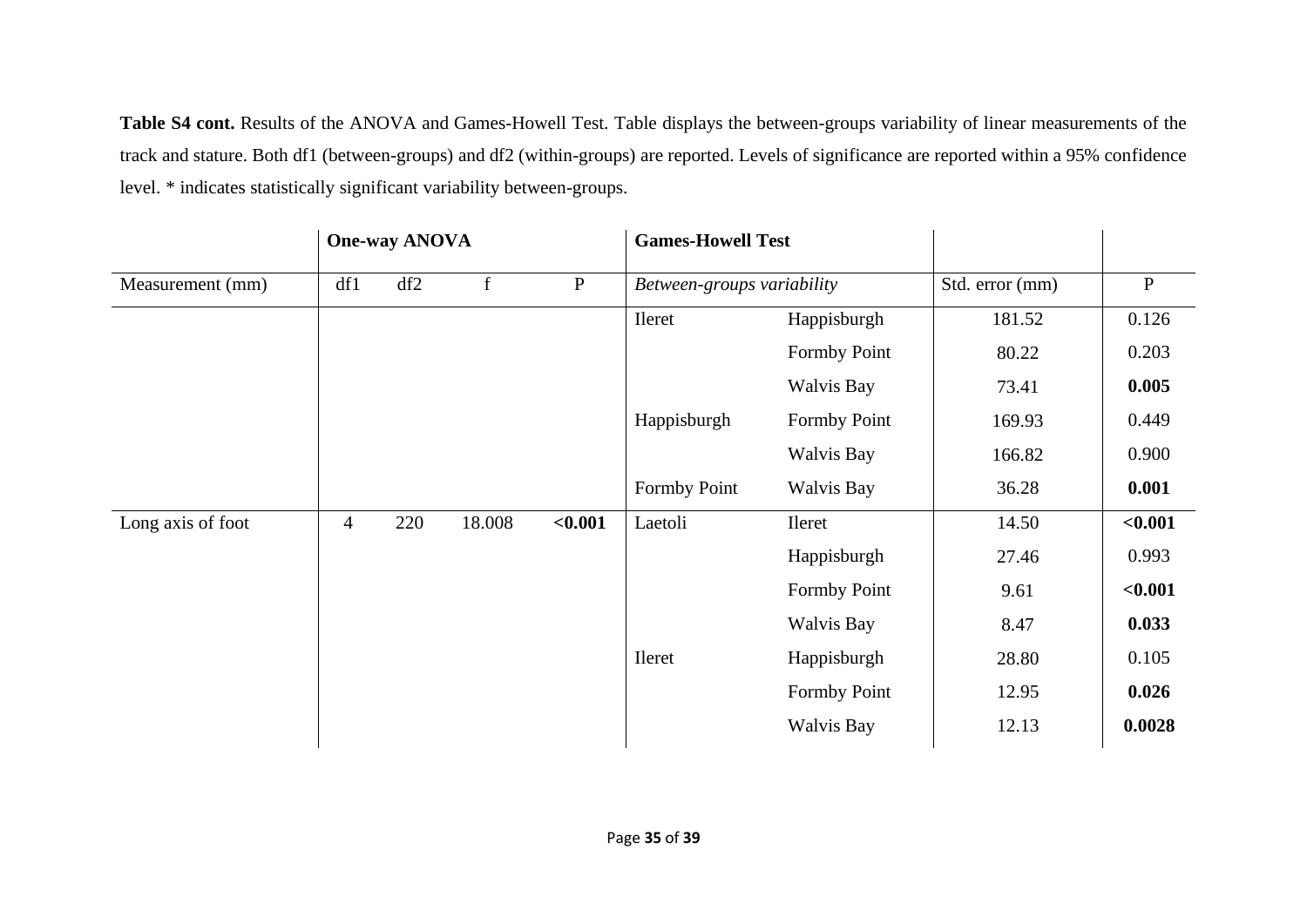**Table S4 cont.** Results of the ANOVA and Games-Howell Test. Table displays the between-groups variability of linear measurements of the track and stature. Both df1 (between-groups) and df2 (within-groups) are reported. Levels of significance are reported within a 95% confidence level. \* indicates statistically significant variability between-groups.

|                  |                | <b>One-way ANOVA</b>             |              |              | <b>Games-Howell Test</b>   |                   |                 |              |  |
|------------------|----------------|----------------------------------|--------------|--------------|----------------------------|-------------------|-----------------|--------------|--|
| Measurement (mm) | df1            | df2                              | $\mathbf{f}$ | $\, {\bf P}$ | Between-groups variability |                   | Std. error (mm) | $\, {\bf P}$ |  |
|                  |                |                                  |              |              | Happisburgh                | Formby Point      | 26.67           | 0.690        |  |
|                  |                |                                  |              |              |                            | <b>Walvis Bay</b> | 26.28           | 0.970        |  |
|                  |                |                                  |              |              | <b>Formby Point</b>        | <b>Walvis Bay</b> | 5.40            | 0.006        |  |
| Forefoot breadth | $\overline{4}$ | 2.489<br>0.044<br>Laetoli<br>220 |              |              | Ileret                     | 6.76              | 0.327           |              |  |
|                  |                |                                  |              |              |                            | Happisburgh       | 12.85           | 1.000        |  |
|                  |                |                                  |              |              |                            | Formby Point      | 4.12            | 0.323        |  |
|                  |                |                                  |              |              |                            | Walvis Bay        | 3.91            | 0.998        |  |
|                  |                |                                  |              |              | <b>Ileret</b>              | Happisburgh       | 13.61           | 0.863        |  |
|                  |                |                                  |              |              |                            | Formby Point      | 6.08            | 0.909        |  |
|                  |                |                                  |              |              |                            | Walvis Bay        | 5.95            | 0.309        |  |
|                  |                |                                  |              |              | Happisburgh                | Formby Point      | 12.51           | 0.964        |  |
|                  |                |                                  |              |              |                            | <b>Walvis Bay</b> | 12.44           | 1.000        |  |
|                  |                |                                  |              |              | Formby Point               | <b>Walvis Bay</b> | 2.57            | 0.065        |  |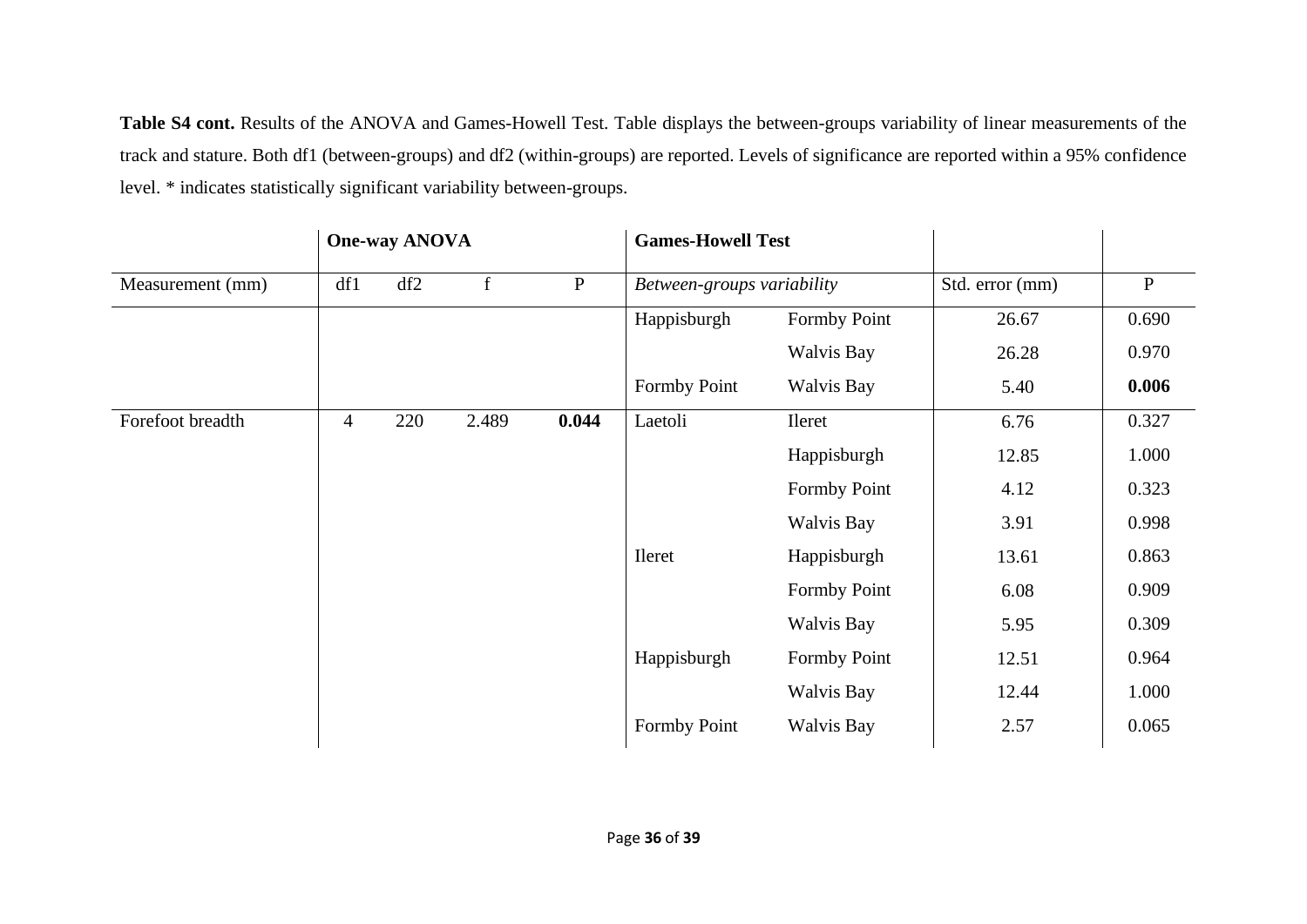**Table S4 cont.** Results of the ANOVA and Games-Howell Test. Table displays the between-groups variability of linear measurements of the track and stature. Both df1 (between-groups) and df2 (within-groups) are reported. Levels of significance are reported within a 95% confidence level. \* indicates statistically significant variability between-groups.

|                  |                | <b>One-way ANOVA</b> |      |           | <b>Games-Howell Test</b>   |                   |                 |              |
|------------------|----------------|----------------------|------|-----------|----------------------------|-------------------|-----------------|--------------|
| Measurement (mm) | df1            | df2                  | f    | ${\bf P}$ | Between-groups variability |                   | Std. error (mm) | $\, {\bf P}$ |
| Heel breadth     | $\overline{4}$ | 220                  | 3.82 | 0.005     | Laetoli                    | Ileret            | 5.32            | 0.990        |
|                  |                |                      |      |           |                            | Happisburgh       | 7.11            | 0.969        |
|                  |                |                      |      |           |                            | Formby Point      | 2.93            | 0.715        |
|                  |                |                      |      |           |                            | Walvis Bay        | 2.69            | 0.728        |
|                  |                |                      |      |           | <b>Ileret</b>              | Happisburgh       | 8.15            | 0.915        |
|                  |                |                      |      |           |                            | Formby Point      | 4.95            | 0.728        |
|                  |                |                      |      |           |                            | <b>Walvis Bay</b> | 4.81            | 1.000        |
|                  |                |                      |      |           | Happisburgh                | Formby Point      | 6.83            | 1.000        |
|                  |                |                      |      |           |                            | Walvis Bay        | 6.73            | 0.780        |
|                  |                |                      |      |           | Formby Point               | Walvis Bay        | 1.85            | 0.002        |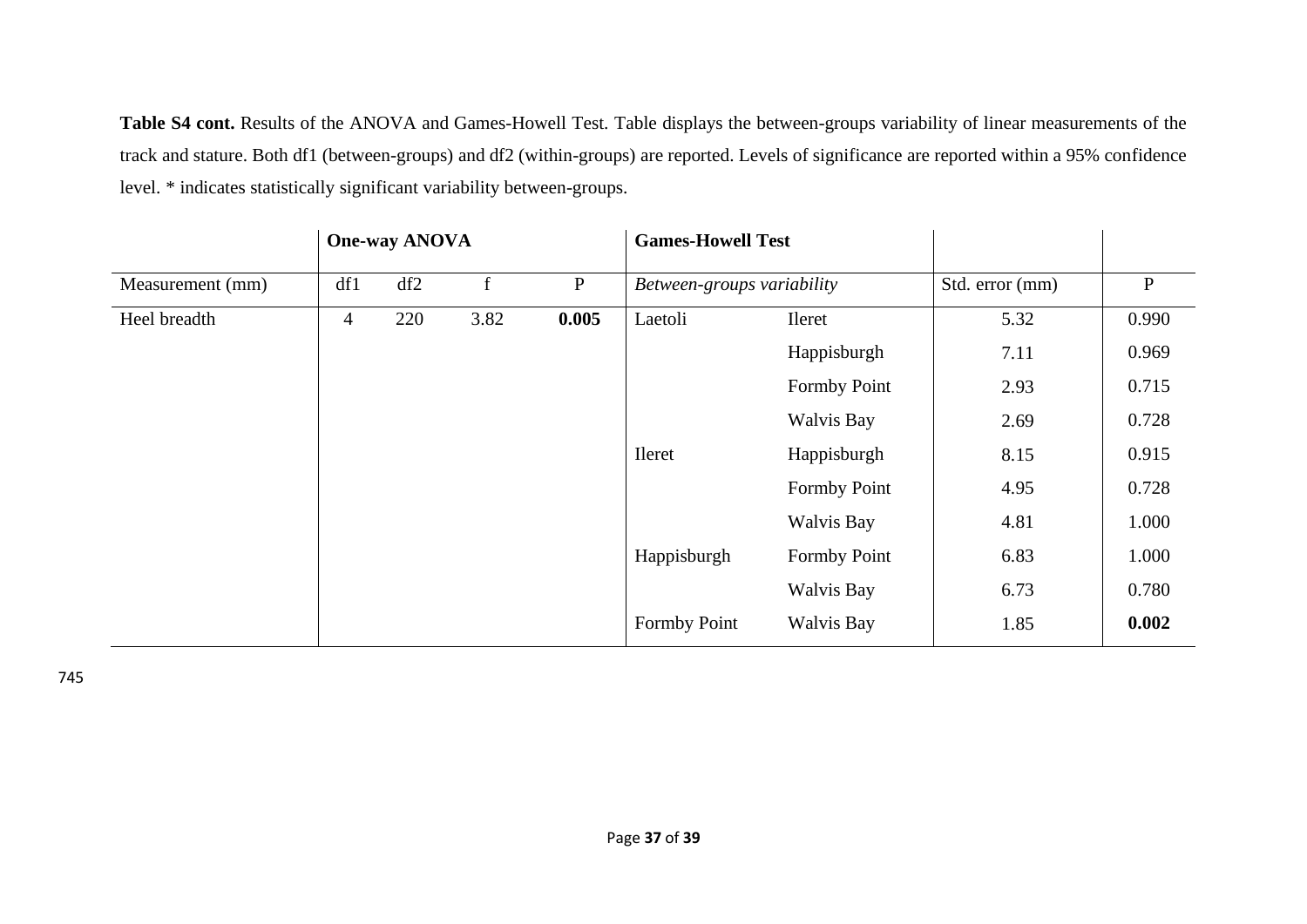# **Supplementary Information: Figure S1.**

 Graphical results of the PCA plotting PC3 against PC4 scores. The axis of PC3 appears to highlight the morphological disparity between AMHs (PC3+ scores) and Pleistocene and Pliocene tracks (PC3- scores).